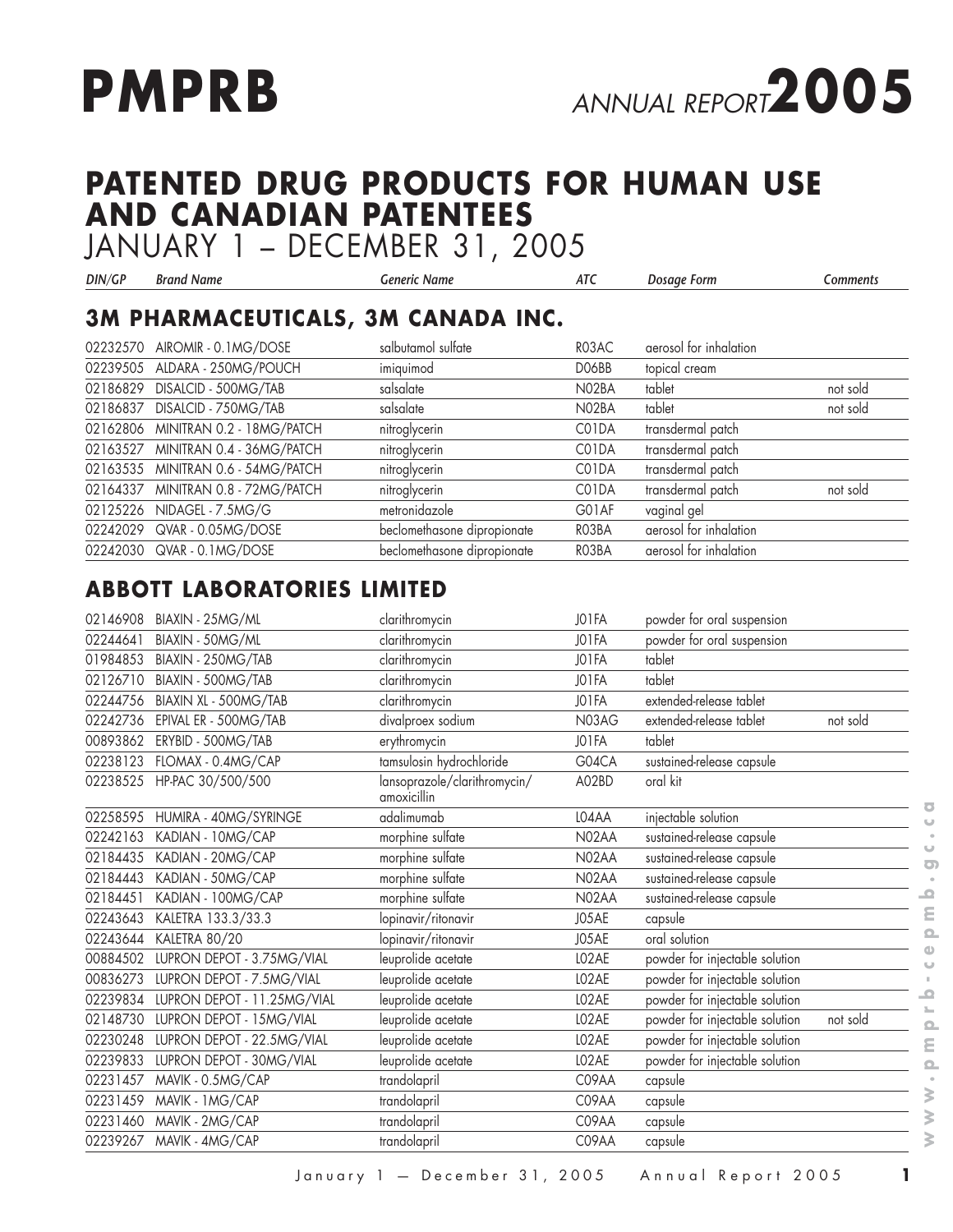# **ABBOTT LABORATORIES LIMITED (Continued)**

|          | 02243163 MERIDIA - 10MG/CAP         | sibutramine hydrochloride                  | A08AA | capsule                        |          |
|----------|-------------------------------------|--------------------------------------------|-------|--------------------------------|----------|
|          | 02243164 MERIDIA - 15MG/CAP         | sibutramine hydrochloride                  | A08AA | capsule                        |          |
| 02087308 | MIVACRON - 2MG/ML                   | mivacurium chloride                        | M03AC | injectable solution            |          |
| 02229422 | NIMBEX - 2MG/ML                     | cisatracurium besylate                     | M03AC | injectable solution            |          |
| 02229423 | NIMBEX - 10MG/ML                    | cisatracurium besylate                     | M03AC | injectable solution            | not sold |
| 02229137 | NORVIR - 100MG/CAP                  | ritonavir                                  | J05AE | capsule                        | not sold |
| 02229145 | NORVIR - 80MG/ML                    | ritonavir                                  | J05AE | oral solution                  |          |
| 02241480 | NORVIR SEC - 100MG/CAP              | ritonavir                                  | J05AE | capsule                        |          |
| 00769991 | PCE DISPERTAB - 333MG/TAB           | erythromycin                               | JO1FA | tablet                         |          |
| 02165503 | PREVACID - 15MG/CAP                 | lansoprazole                               | A02BC | sustained-release capsule      |          |
| 02165511 | PREVACID - 30MG/CAP                 | lansoprazole                               | A02BC | sustained-release capsule      |          |
|          | 02258609 PREVACID - 15MG/DOSE       | lansoprazole                               | A02BC | delayed-release oral granules  | not sold |
| 02258617 | PREVACID - 30MG/DOSE                | lansoprazole                               | A02BC | delayed-release oral granules  | not sold |
| 02249464 | PREVACID FASTAB - 15MG/TAB          | lansoprazole                               | A02BC | orally disintegrating tablet   | not sold |
|          | 02249472 PREVACID FASTAB - 30MG/TAB | lansoprazole                               | A02BC | orally disintegrating tablet   | not sold |
| 02258080 | PREVACID I.V. - 30MG/VIAL           | lansoprazole sodium                        | A02BC | powder for injectable solution | not sold |
| 02251485 | RYTHMOL SR - 225MG/CAP              | propafenone hydrochloride                  | C01BC | extended-release capsule       | not sold |
| 02251493 | RYTHMOL SR - 325MG/CAP              | propafenone hydrochloride                  | C01BC | extended-release capsule       | not sold |
| 02251507 | RYTHMOL SR - 425MG/CAP              | propafenone hydrochloride                  | C01BC | extended-release capsule       | not sold |
| 02172763 | SEVORANE                            | sevoflurane                                | N01AB | inhalation anesthetic          |          |
| 02245889 | SYNAGIS - 50MG/VIAL                 | palivizumab                                | JO6BB | powder for injectable solution |          |
| 02245890 | SYNAGIS - 100MG/VIAL                | palivizumab                                | JO6BB | powder for injectable solution |          |
| 02238095 | TARKA 1/180                         | trandolapril/verapamil hydrochloride       | C09BB | sustained-release tablet       | not sold |
| 02240945 | <b>TARKA 1/240</b>                  | trandolapril/verapamil hydrochloride C09BB |       | sustained-release tablet       | not sold |
| 02238096 | <b>TARKA 2/180</b>                  | trandolapril/verapamil hydrochloride C09BB |       | sustained-release tablet       |          |
| 02240946 | <b>TARKA 2/240</b>                  | trandolapril/verapamil hydrochloride C09BB |       | sustained-release tablet       |          |
| 02238097 | <b>TARKA 4/240</b>                  | trandolapril/verapamil hydrochloride C09BB |       | sustained-release tablet       |          |
| 02230409 | ULTIVA - 1 MG/VIAL                  | remifentanil hydrochloride                 | N01AH | powder for injectable solution |          |
| 02230410 | ULTIVA - 2MG/VIAL                   | remifentanil hydrochloride                 | N01AH | powder for injectable solution |          |
| 02230411 | ULTIVA - 5MG/VIAL                   | remifentanil hydrochloride                 | N01AH | powder for injectable solution | not sold |
|          | 02242018 VICOPROFEN 7.5/200         | hydrocodone bitartrate/ibuprofen           | MO1AE | tablet                         | not sold |
|          | 02266202 ZEMPLAR - 5MCG/ML          | paricalcitol                               | A11CC | injectable solution            |          |

# **ACTELION PHARMACEUTICALS CANADA INC.**

| 02244981 |           | TRACLEER - 62.5MG/TAB | bosentan  | CO2KX | tablet  |
|----------|-----------|-----------------------|-----------|-------|---------|
| 02244982 |           | TRACLEER - 125MG/TAB  | bosentan  | CO2KX | tablet  |
| 02250519 | ZAVESCA - | 100MG/CAP             | mialustat | A16AX | capsule |

# **ALCON CANADA INC.**

|  | 02238873 AZOPT - 10MG/ML       | brinzolamide                                   | SO <sub>1</sub> EC             | ophthalmic suspension |            |
|--|--------------------------------|------------------------------------------------|--------------------------------|-----------------------|------------|
|  | 01908448 BETOPTIC S - 2.5MG/ML | betaxolol hydrochloride                        | SO1ED                          | ophthalmic suspension |            |
|  | 02200864 CILOXAN - 3MG/G       | ciprofloxacin hydrochloride                    | SO <sub>1</sub> AX             | ophthalmic ointment   |            |
|  | 01945270 CILOXAN - 3MG/ML      | ciprofloxacin hydrochloride                    | SO <sub>1</sub> AX             | ophthalmic solution   |            |
|  | 02240035 CIPRO HC 2/10         | ciprofloxacin hydrochloride/<br>hydrocortisone | S02CA                          | ofic suspension       |            |
|  | 02237355 EMADINE - 0.5MG/ML    | emedastine difumarate                          | SO <sub>1</sub> G <sub>X</sub> | ophthalmic solution   |            |
|  |                                | olopatadine hydrochloride                      | SO <sub>1</sub> GX             | ophthalmic solution   |            |
|  | 02248967 SYSTANE 0.4%/0.3%     | polyethylene glycol/propylene glycol S01XA     |                                | ophthalmic drops      | introduced |
|  | 00778915 TOBRADEX 3/1          | tobramycin/dexamethasone                       | SO <sub>1</sub> CA             | ophthalmic ointment   |            |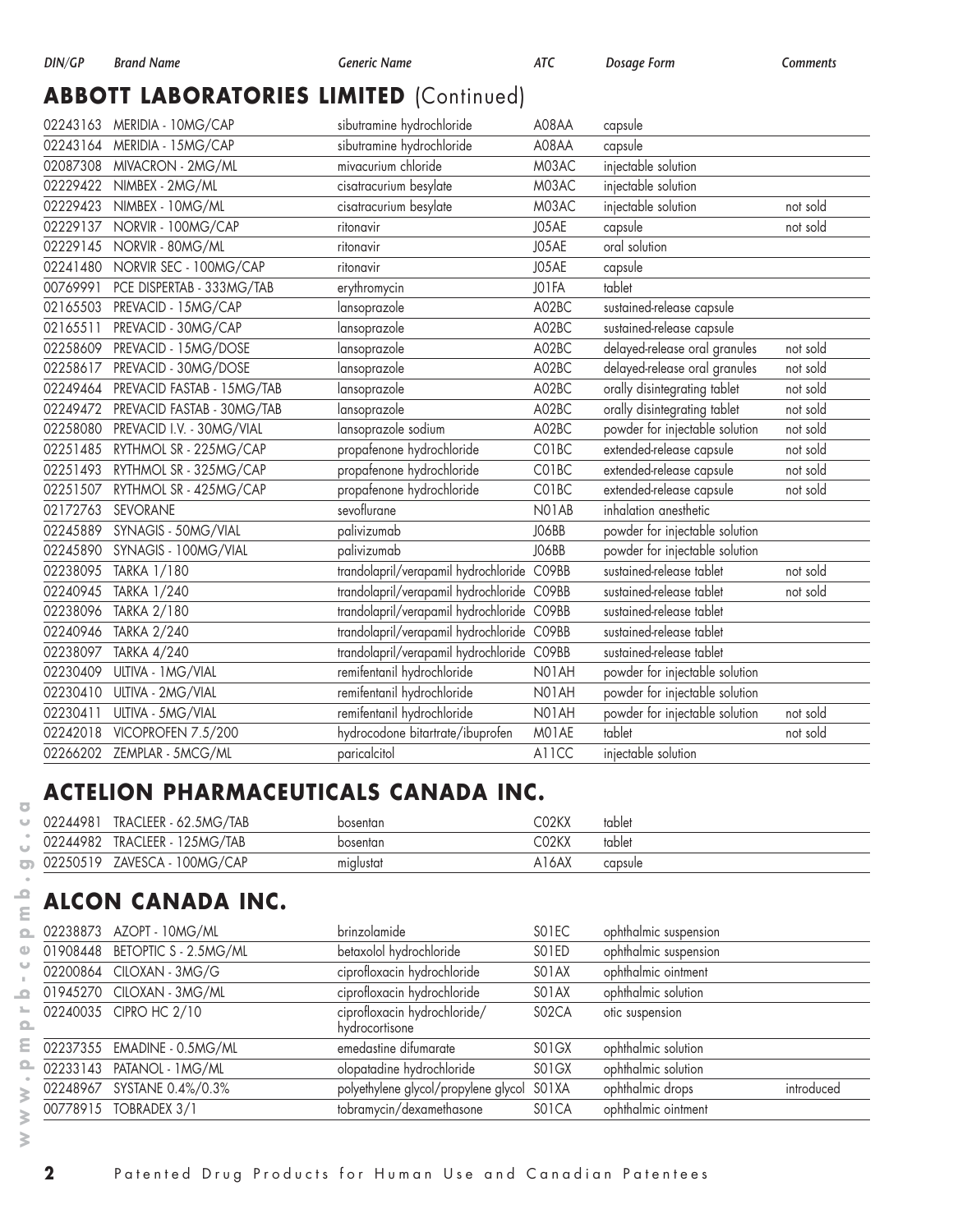# **ALCON CANADA INC.** (Continued)

| 00778907 TOBRADEX 3/1         | tobramycin/dexamethasone   | SO <sub>1</sub> CA | ophthalmic suspension |
|-------------------------------|----------------------------|--------------------|-----------------------|
| 02244896 TRAVATAN - 0.04MG/ML | travoprost                 | SO <sub>1</sub> EE | ophthalmic solution   |
| 02163691 VEXOL - 10MG/ML      | rimexolone                 | SO <sub>1</sub> BA | ophthalmic suspension |
| 02252260 VIGAMOX - 5MG/ML     | moxifloxacin hydrochloride | SO <sub>1</sub> AX | ophthalmic solution   |

# **ALLERGAN INC.**

|          | 01968300 ACULAR - 5MG/ML             | ketorolac tromethamine               | SO1BC                          | ophthalmic solution            |          |
|----------|--------------------------------------|--------------------------------------|--------------------------------|--------------------------------|----------|
| 02248722 | ACULAR LS - 4MG/ML                   | ketorolac tromethamine               | SO1BC                          | ophthalmic solution            |          |
| 02241407 | ALOCRIL - 20MG/ML                    | nedocromil sodium                    | SO <sub>1</sub> G <sub>X</sub> | ophthalmic drops               |          |
| 02236876 | ALPHAGAN - 2MG/ML                    | brimonidine tartrate                 | SO1EA                          | ophthalmic solution            |          |
| 02236877 | ALPHAGAN - 5MG/ML                    | brimonidine tartrate                 | SO1EA                          | ophthalmic solution            | not sold |
| 02248151 | ALPHAGAN P - 1.5MG/ML                | brimonidine tartrate                 | SO1EA                          | ophthalmic solution            |          |
| 01981501 | <b>BOTOX - 100UNIT/VIAL</b>          | botulinum toxin type A               | M03AX                          | powder for injectable solution |          |
| 02243721 | <b>BOTOX COSMETIC - 100UNIT/VIAL</b> | botulinum toxin type A               | M03AX                          | powder for injectable solution |          |
| 02248347 | COMBIGAN 2/5                         | brimonidine tartrate/timolol maleate | SO1ED                          | ophthalmic solution            |          |
| 02245860 | LUMIGAN - 0.3MG/ML                   | bimatoprost                          | SO <sub>1</sub> EE             | ophthalmic solution            |          |
| 02230784 | TAZORAC - 0.5MG/G                    | tazarotene                           | DO5AX                          | gel                            |          |
| 02243894 | TAZORAC - 0.5MG/G                    | tazarotene                           | D05AX                          | topical cream                  |          |
| 02230785 | TAZORAC - 1MG/G                      | tazarotene                           | D05AX                          | gel                            |          |
| 02243895 | TAZORAC - 1MG/G                      | tazarotene                           | D05AX                          | topical cream                  |          |
| 02257270 | ZYMAR - 3MG/ML                       | gatifloxacin                         | SO <sub>1</sub> AX             | ophthalmic solution            |          |
|          |                                      |                                      |                                |                                |          |

## **ALTANA PHARMA INC.**

| 02239616 PANTO IV - 40MG/VIAL  | pantoprazole sodium    | A02BC | powder for injectable solution |          |
|--------------------------------|------------------------|-------|--------------------------------|----------|
| 02267233 PANTOLOC M - 40MG/TAB | pantoprazole magnesium | A02BC | tablet                         | not sold |

## **AMERSHAM HEALTH INC.**

|          | <b>CERETEC</b>               | technetium Tc-99m exametazime | V09AA | powder for injectable solution |          |                          |
|----------|------------------------------|-------------------------------|-------|--------------------------------|----------|--------------------------|
|          | <b>MYOVIEW</b>               | technetium Tc-99m tetrofosmin | V09GA | powder for injectable solution |          |                          |
| 02172771 | OMNISCAN - 287MG/ML          | gadodiamide                   | V08CA | injectable solution            |          |                          |
| 02241555 | TESLASCAN - 37.9MG/ML        | mangafodipir trisodium        | V08CA | injectable solution            | not sold |                          |
|          | AMGEN CANADA INC.            |                               |       |                                |          |                          |
| 02246344 | ARANESP HSA - 15MCG/ML       | darbepoetin alfa              | BO3XA | injectable solution            | not sold | ਠ                        |
| 02246347 | ARANESP HSA - 40MCG/ML       | darbepoetin alfa              | BO3XA | injectable solution            | not sold |                          |
| 02246348 | ARANESP HSA - 60MCG/ML       | darbepoetin alfa              | BO3XA | injectable solution            | not sold |                          |
| 02246349 | ARANESP HSA - 100MCG/ML      | darbepoetin alfa              | BO3XA | injectable solution            | not sold |                          |
| 02246350 | ARANESP HSA - 200MCG/ML      | darbepoetin alfa              | BO3XA | injectable solution            | not sold | $\overline{\phantom{a}}$ |
| 02246351 | ARANESP HSA - 325MCG/ML      | darbepoetin alfa              | BO3XA | injectable solution            | not sold | ٤                        |
| 02246352 | ARANESP HSA - 500MCG/ML      | darbepoetin alfa              | BO3XA | injectable solution            | not sold | Ω                        |
| 02246345 | ARANESP HSA - 25MCG/ML       | darbepoetin alfa              | BO3XA | injectable solution            | not sold |                          |
| 02246353 | ARANESP HSA FREE - 15MCG/ML  | darbepoetin alfa              | BO3XA | injectable solution            | not sold |                          |
| 02246354 | ARANESP HSA FREE - 25MCG/ML  | darbepoetin alfa              | BO3XA | injectable solution            |          |                          |
| 02246355 | ARANESP HSA FREE - 40MCG/ML  | darbepoetin alfa              | BO3XA | injectable solution            |          |                          |
| 02246356 | ARANESP HSA FREE - 60MCG/ML  | darbepoetin alfa              | BO3XA | injectable solution            | not sold |                          |
| 02246357 | ARANESP HSA FREE - 100MCG/ML | darbepoetin alfa              | BO3XA | injectable solution            |          |                          |
| 02246358 | ARANESP HSA FREE - 200MCG/ML | darbepoetin alfa              | BO3XA | injectable solution            |          |                          |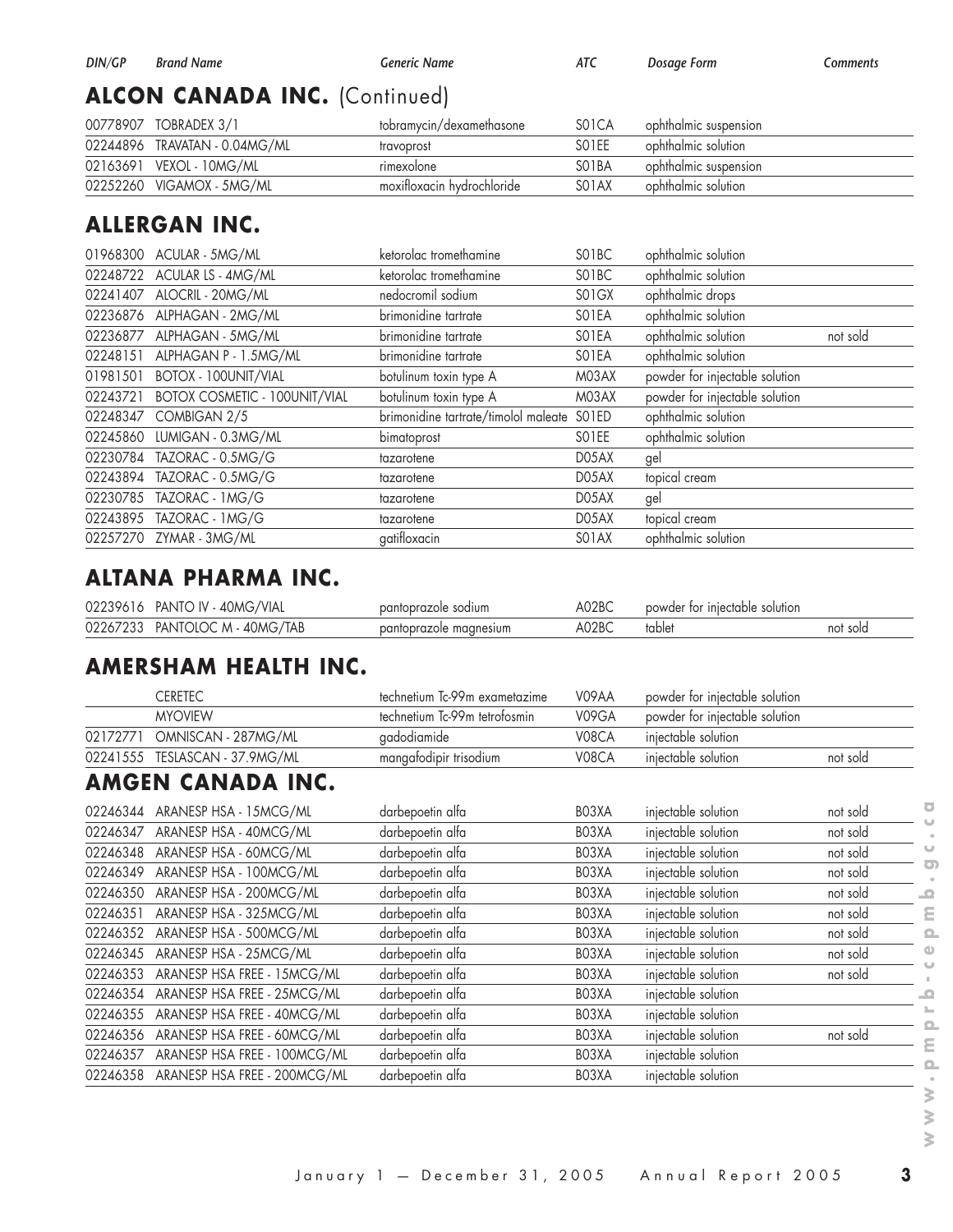#### **AMGEN CANADA INC.** (Continued)

| 02246359 | ARANESP HSA FREE - 325MCG/ML | darbepoetin alfa         | BO3XA | injectable solution            | not sold         |
|----------|------------------------------|--------------------------|-------|--------------------------------|------------------|
| 02246360 | ARANESP HSA FREE - 500MCG/ML | darbepoetin alfa         | BO3XA | injectable solution            |                  |
| 02274728 | <b>ENBREL - 50MG/SYRINGE</b> | etanercept               | LO4AA | injectable solution            | not sold         |
| 02242903 | ENBREL - 25MG/VIAL           | etanercept               | LO4AA | powder for injectable solution |                  |
| 02274221 | KEPIVANCE - 6.25MG/VIAL      | palifermin               | V03AF | powder for injectable solution | not sold         |
| 02245913 | KINERET - 100MG/SYRINGE      | anakinra                 | LO4AA | injectable solution            |                  |
| 02249790 | NEULASTA - 10MG/ML           | pegfilgrastim            | LO3AA | injectable solution            |                  |
| 01968017 | NEUPOGEN - 0.3MG/ML          | filgrastim               | LO3AA | injectable solution            |                  |
| 02257130 | SENSIPAR - 30MG/TAB          | cinacalcet hydrochloride | HO5BX | tablet                         | introduced (nas) |
| 02257149 | SENSIPAR - 60MG/TAB          | cinacalcet hydrochloride | HO5BX | tablet                         | introduced (nas) |
| 02257157 | SENSIPAR - 90MG/TAB          | cinacalcet hydrochloride | HO5BX | tablet                         | introduced (nas) |
| 02240229 | STEMGEN - 1.875MG/VIAL       | ancestim                 | LO3AA | powder for injectable solution |                  |
| 02240231 | STEMGEN - 2.5MG/VIAL         | ancestim                 | LO3AA | powder for injectable solution | not sold         |

#### **ASTELLAS PHARMA CANADA INC.**

| 02139294 ADENOSCAN - 3MG/ML   | adenosine      | CO1EB              | injectable solution            |
|-------------------------------|----------------|--------------------|--------------------------------|
| 02241630 AMBISOME - 50MG/VIAL | amphotericin B | J02AA              | powder for injectable solution |
| 02243144 PROGRAF - 0.5MG/CAP  | tacrolimus     | LO4AA              | capsule                        |
| 02175991 PROGRAF - 1MG/CAP    | tacrolimus     | L04AA              | capsule                        |
| 02175983 PROGRAF - 5MG/CAP    | tacrolimus     | LO4AA              | capsule                        |
| 02176009 PROGRAF - 5MG/ML     | tacrolimus     | LO4AA              | injectable solution            |
| 02244149 PROTOPIC - 0.3MG/G   | tacrolimus     | D <sub>1</sub> 1AX | topical ointment               |
| 02244148 PROTOPIC - 1MG/G     | tacrolimus     | D <sub>1</sub> 1AX | topical ointment               |

## **ASTRAZENECA CANADA INC.**

|                                   |          | 02236606 ACCOLATE - 20MG/TAB     | zafirlukast                                   | R03DC                          | tablet                    |            |
|-----------------------------------|----------|----------------------------------|-----------------------------------------------|--------------------------------|---------------------------|------------|
|                                   | 02224135 | ARIMIDEX - 1MG/TAB               | anastrozole                                   | LO <sub>2</sub> B <sub>G</sub> | tablet                    |            |
|                                   | 02239090 | ATACAND - 4MG/TAB                | candesartan cilexetil                         | C09CA                          | tablet                    | introduced |
|                                   | 02239091 | ATACAND - 8MG/TAB                | candesartan cilexetil                         | C09CA                          | tablet                    |            |
|                                   | 02239092 | ATACAND - 16MG/TAB               | candesartan cilexetil                         | C09CA                          | tablet                    |            |
|                                   | 02244021 | ATACAND PLUS 16/12.5             | candesartan cilexetil/<br>hydrochlorothiazide | C09DA                          | tablet                    |            |
|                                   | 02028727 | BETALOC CR - 47.5MG/TAB          | metoprolol succinate                          | C07AB                          | extended-release tablet   | not sold   |
| ō                                 | 02028735 | BETALOC CR - 95MG/TAB            | metoprolol succinate                          | C07AB                          | extended-release tablet   | not sold   |
| $\circ$                           | 02028743 | BETALOC CR - 190MG/TAB           | metoprolol succinate                          | C07AB                          | extended-release tablet   | not sold   |
| $\cup$                            | 00786616 | BRICANYL TURBUHALER - 0.5MG/DOSE | terbutaline sulfate                           | R03AC                          | powder for inhalation     |            |
| $\bullet$                         | 02184478 | CASODEX - 50MG/TAB               | bicalutamide                                  | LO2BB                          | tablet                    |            |
| $\Omega$                          | 02246768 | CASODEX - 150MG/TAB              | bicalutamide                                  | LO2BB                          | tablet                    | not sold   |
| Ε                                 | 02265540 | CRESTOR - 5MG/TAB                | rosuvastatin calcium                          | C10AA                          | tablet                    | introduced |
| $\Omega$                          | 02247162 | CRESTOR - 10MG/TAB               | rosuvastatin calcium                          | C10AA                          | tablet                    |            |
| $\omega$                          | 02247163 | CRESTOR - 20MG/TAB               | rosuvastatin calcium                          | C10AA                          | tablet                    |            |
| $\cup$                            | 02247164 | CRESTOR - 40MG/TAB               | rosuvastatin calcium                          | C10AA                          | tablet                    |            |
| $\pm$<br>$\overline{\phantom{a}}$ | 02018950 | DIPRIVAN - 10MG/ML               | propofol                                      | N01AX                          | injectable solution       |            |
| $\mathbb{L}_{-}$                  | 02057794 | EMLA 25/25                       | lidocaine/prilocaine                          | NO1BB                          | transdermal patch         | expired    |
| ௨                                 | 02229293 | <b>ENTOCORT - 3MG/CAP</b>        | budesonide                                    | A07EA                          | sustained-release capsule |            |
| ε                                 | 02052431 | ENTOCORT - 0.02MG/ML             | budesonide                                    | A07EA                          | enema                     |            |
| ௨                                 | 02248624 | FASLODEX - 250MG/SYRINGE         | fulvestrant                                   | LO2BA                          | injectable solution       | not sold   |
| $\geq$                            |          | 02134810 FOSCAVIR - 24MG/ML      | foscarnet sodium                              | J05AD                          | injectable solution       | not sold   |
| $\geq$                            | 02248676 | IRESSA - 250MG/TAB               | gefitinib                                     | LO <sub>1</sub> XX             | tablet                    |            |
|                                   |          | 02238139 LOGIMAX 5/47.5          | felodipine/metoprolol succinate               | C07FB                          | sustained-release tablet  | not sold   |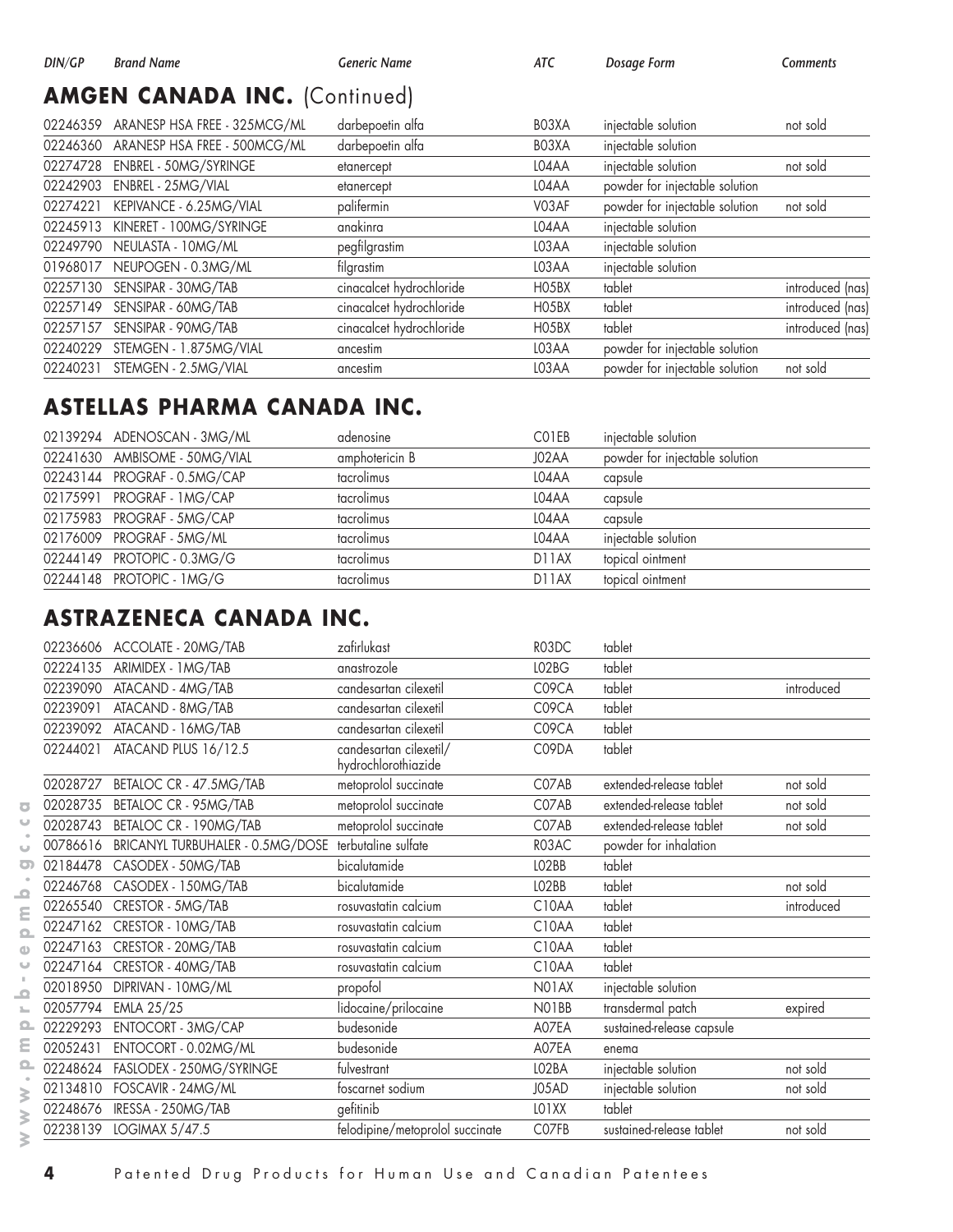# **ASTRAZENECA CANADA INC.** (Continued)

| A02BC<br>00846503<br>LOSEC - 20MG/CAP<br>omeprazole<br>capsule<br>02016788<br>LOSEC - 40MG/CAP<br>A02BC<br>capsule<br>omeprazole<br>02230737<br>LOSEC - 10MG/TAB<br>omeprazole magnesium<br>A02BC<br>sustained-release tablet<br>02190915<br>A02BC<br>sustained-release tablet<br>LOSEC - 20MG/TAB<br>omeprazole magnesium<br>02238391<br>LOSEC - 40MG/TAB<br>omeprazole magnesium<br>A02BC<br>sustained-release tablet<br>02242461<br>LOSEC MUPS - 10MG/TAB<br>omeprazole magnesium<br>A02BC<br>sustained-release tablet<br>sustained-release tablet<br>02242462<br>LOSEC MUPS - 20MG/TAB<br>omeprazole magnesium<br>A02BC<br>powder for injectable solution<br>02218488<br>MERREM - 500MG/VIAL<br>J01DH<br>meropenem<br>powder for injectable solution<br>02218496 MERREM - 1000MG/VIAL | not sold<br>not sold |
|-------------------------------------------------------------------------------------------------------------------------------------------------------------------------------------------------------------------------------------------------------------------------------------------------------------------------------------------------------------------------------------------------------------------------------------------------------------------------------------------------------------------------------------------------------------------------------------------------------------------------------------------------------------------------------------------------------------------------------------------------------------------------------------------|----------------------|
|                                                                                                                                                                                                                                                                                                                                                                                                                                                                                                                                                                                                                                                                                                                                                                                           |                      |
|                                                                                                                                                                                                                                                                                                                                                                                                                                                                                                                                                                                                                                                                                                                                                                                           |                      |
|                                                                                                                                                                                                                                                                                                                                                                                                                                                                                                                                                                                                                                                                                                                                                                                           |                      |
|                                                                                                                                                                                                                                                                                                                                                                                                                                                                                                                                                                                                                                                                                                                                                                                           |                      |
|                                                                                                                                                                                                                                                                                                                                                                                                                                                                                                                                                                                                                                                                                                                                                                                           |                      |
|                                                                                                                                                                                                                                                                                                                                                                                                                                                                                                                                                                                                                                                                                                                                                                                           |                      |
|                                                                                                                                                                                                                                                                                                                                                                                                                                                                                                                                                                                                                                                                                                                                                                                           |                      |
|                                                                                                                                                                                                                                                                                                                                                                                                                                                                                                                                                                                                                                                                                                                                                                                           |                      |
| J01DH<br>meropenem                                                                                                                                                                                                                                                                                                                                                                                                                                                                                                                                                                                                                                                                                                                                                                        |                      |
| 02219018<br>MERREM ADD-VANTAGE - 500MG/VIAL<br>J01DH<br>powder for injectable solution<br>meropenem                                                                                                                                                                                                                                                                                                                                                                                                                                                                                                                                                                                                                                                                                       |                      |
| 02219026<br>J01DH<br>powder for injectable solution<br>MERREM ADD-VANTAGE - 1000MG/VIAL<br>meropenem                                                                                                                                                                                                                                                                                                                                                                                                                                                                                                                                                                                                                                                                                      | not sold             |
| 02229411<br>ropivacaine hydrochloride<br>NO1BB<br>injectable solution<br>NAROPIN - 2MG/ML                                                                                                                                                                                                                                                                                                                                                                                                                                                                                                                                                                                                                                                                                                 |                      |
| injectable solution<br>02229415<br>NAROPIN - 5MG/ML<br>ropivacaine hydrochloride<br>NO1BB                                                                                                                                                                                                                                                                                                                                                                                                                                                                                                                                                                                                                                                                                                 |                      |
| ropivacaine hydrochloride<br>injectable solution<br>02229416<br>NAROPIN - 7.5MG/ML<br>NO1BB                                                                                                                                                                                                                                                                                                                                                                                                                                                                                                                                                                                                                                                                                               | not sold             |
| ropivacaine hydrochloride<br>02229418 NAROPIN - 10MG/ML<br>NO1BB<br>injectable solution                                                                                                                                                                                                                                                                                                                                                                                                                                                                                                                                                                                                                                                                                                   |                      |
| sustained-release tablet<br>02244521<br>esomeprazole magnesium<br>A02BC<br>NEXIUM - 20MG/TAB                                                                                                                                                                                                                                                                                                                                                                                                                                                                                                                                                                                                                                                                                              |                      |
| 02244522<br>A02BC<br>sustained-release tablet<br>NEXIUM - 40MG/TAB<br>esomeprazole magnesium                                                                                                                                                                                                                                                                                                                                                                                                                                                                                                                                                                                                                                                                                              |                      |
| formoterol fumarate<br>02237225<br>OXEZE TURBUHALER - 0.006MG/DOSE<br>R03AC<br>powder for inhalation                                                                                                                                                                                                                                                                                                                                                                                                                                                                                                                                                                                                                                                                                      |                      |
| 02237224<br>formoterol fumarate<br>OXEZE TURBUHALER - 0.012MG/DOSE<br>R03AC<br>powder for inhalation                                                                                                                                                                                                                                                                                                                                                                                                                                                                                                                                                                                                                                                                                      |                      |
| 00627127<br>bacampicillin hydrochloride<br>tablet<br>PENGLOBE - 400MG/TAB<br>J01CA                                                                                                                                                                                                                                                                                                                                                                                                                                                                                                                                                                                                                                                                                                        | not sold             |
| tablet<br>00627135<br>PENGLOBE - 800MG/TAB<br>bacampicillin hydrochloride<br>J01CA                                                                                                                                                                                                                                                                                                                                                                                                                                                                                                                                                                                                                                                                                                        | not sold             |
| C08CA<br>sustained-release tablet<br>02057778<br>PLENDIL - 2.5MG/TAB<br>felodipine                                                                                                                                                                                                                                                                                                                                                                                                                                                                                                                                                                                                                                                                                                        |                      |
| 00851779<br>felodipine<br>C08CA<br>sustained-release tablet<br>PLENDIL - 5MG/TAB                                                                                                                                                                                                                                                                                                                                                                                                                                                                                                                                                                                                                                                                                                          |                      |
| felodipine<br>00851787<br>PLENDIL - 10MG/TAB<br>C08CA<br>sustained-release tablet                                                                                                                                                                                                                                                                                                                                                                                                                                                                                                                                                                                                                                                                                                         |                      |
| 00817228<br>budesonide<br>aerosol for inhalation<br>RO3BA                                                                                                                                                                                                                                                                                                                                                                                                                                                                                                                                                                                                                                                                                                                                 | not sold             |
| PULMICORT INHALER - 0.05MG/DOSE                                                                                                                                                                                                                                                                                                                                                                                                                                                                                                                                                                                                                                                                                                                                                           |                      |
| aerosol for inhalation<br>00634549<br>PULMICORT INHALER - 0.2MG/DOSE<br>budesonide<br>RO3BA                                                                                                                                                                                                                                                                                                                                                                                                                                                                                                                                                                                                                                                                                               | not sold             |
| 02229099<br>budesonide<br>RO3BA<br>PULMICORT NEBUAMP - 0.125MG/ML<br>suspension for inhalation                                                                                                                                                                                                                                                                                                                                                                                                                                                                                                                                                                                                                                                                                            |                      |
| budesonide<br>01978918<br>PULMICORT NEBUAMP - 0.25MG/ML<br>RO3BA<br>suspension for inhalation                                                                                                                                                                                                                                                                                                                                                                                                                                                                                                                                                                                                                                                                                             |                      |
| 01978926<br>PULMICORT NEBUAMP - 0.5MG/ML<br>budesonide<br>RO3BA<br>suspension for inhalation                                                                                                                                                                                                                                                                                                                                                                                                                                                                                                                                                                                                                                                                                              |                      |
| 00634530<br>PULMICORT SPACER - 0.05MG/DOSE<br>budesonide<br>RO3BA<br>aerosol for inhalation                                                                                                                                                                                                                                                                                                                                                                                                                                                                                                                                                                                                                                                                                               | not sold             |
| 00814091<br>PULMICORT SPACER - 0.2MG/DOSE<br>budesonide<br>aerosol for inhalation<br>RO3BA                                                                                                                                                                                                                                                                                                                                                                                                                                                                                                                                                                                                                                                                                                | not sold             |
| PULMICORT TURBUHALER - 0.1 MG/DOSE<br>RO3BA<br>00852074<br>budesonide<br>powder for inhalation                                                                                                                                                                                                                                                                                                                                                                                                                                                                                                                                                                                                                                                                                            |                      |
| 00851752 PULMICORT TURBUHALER - 0.2MG/DOSE budesonide<br>RO3BA<br>powder for inhalation                                                                                                                                                                                                                                                                                                                                                                                                                                                                                                                                                                                                                                                                                                   |                      |
| 00851760 PULMICORT TURBUHALER - 0.4MG/DOSE budesonide<br>RO3BA<br>powder for inhalation                                                                                                                                                                                                                                                                                                                                                                                                                                                                                                                                                                                                                                                                                                   |                      |
| C09AA<br>02051788<br>RAMACE - 1.25MG/CAP<br>ramipril<br>capsule                                                                                                                                                                                                                                                                                                                                                                                                                                                                                                                                                                                                                                                                                                                           | not sold             |
| C09AA<br>02051796<br>RAMACE - 2.5MG/CAP<br>capsule<br>ramipril                                                                                                                                                                                                                                                                                                                                                                                                                                                                                                                                                                                                                                                                                                                            | not sold             |
| 02051818<br>RAMACE - 5MG/CAP<br>C09AA<br>capsule<br>ramipril                                                                                                                                                                                                                                                                                                                                                                                                                                                                                                                                                                                                                                                                                                                              | not sold             |
| C09AA<br>02242874<br>RAMACE - 10MG/CAP<br>ramipril<br>capsule                                                                                                                                                                                                                                                                                                                                                                                                                                                                                                                                                                                                                                                                                                                             | not sold             |
| RHINOCORT - 0.05MG/DOSE<br>00636460<br>budesonide<br>RO1AD<br>nasal aerosol                                                                                                                                                                                                                                                                                                                                                                                                                                                                                                                                                                                                                                                                                                               | not sold             |
| budesonide<br>RO1AD<br>02231922<br>RHINOCORT AQUA - 0.032MG/DOSE<br>nasal aerosol                                                                                                                                                                                                                                                                                                                                                                                                                                                                                                                                                                                                                                                                                                         | not sold             |
| RO1AD<br>01974424<br>budesonide<br>RHINOCORT AQUA - 0.05MG/DOSE<br>nasal aerosol                                                                                                                                                                                                                                                                                                                                                                                                                                                                                                                                                                                                                                                                                                          | not sold             |
| RO1AD<br>02231923<br>RHINOCORT AQUA - 0.064MG/DOSE<br>budesonide<br>nasal aerosol                                                                                                                                                                                                                                                                                                                                                                                                                                                                                                                                                                                                                                                                                                         |                      |
| 01974432<br>budesonide<br>RO1AD<br>RHINOCORT AQUA - 0.1MG/DOSE<br>nasal aerosol                                                                                                                                                                                                                                                                                                                                                                                                                                                                                                                                                                                                                                                                                                           | not sold             |
| 02035324<br>RO1AD<br>powder for nasal inhalation<br>RHINOCORT TURBUHALER - 0.1MG/DOSE<br>budesonide                                                                                                                                                                                                                                                                                                                                                                                                                                                                                                                                                                                                                                                                                       |                      |
| 02035340<br>RHINOCORT TURBUHALER - 0.2MG/DOSE budesonide<br>RO1AD<br>powder for nasal inhalation                                                                                                                                                                                                                                                                                                                                                                                                                                                                                                                                                                                                                                                                                          | not sold             |

 $\overline{\bullet}$  $\omega$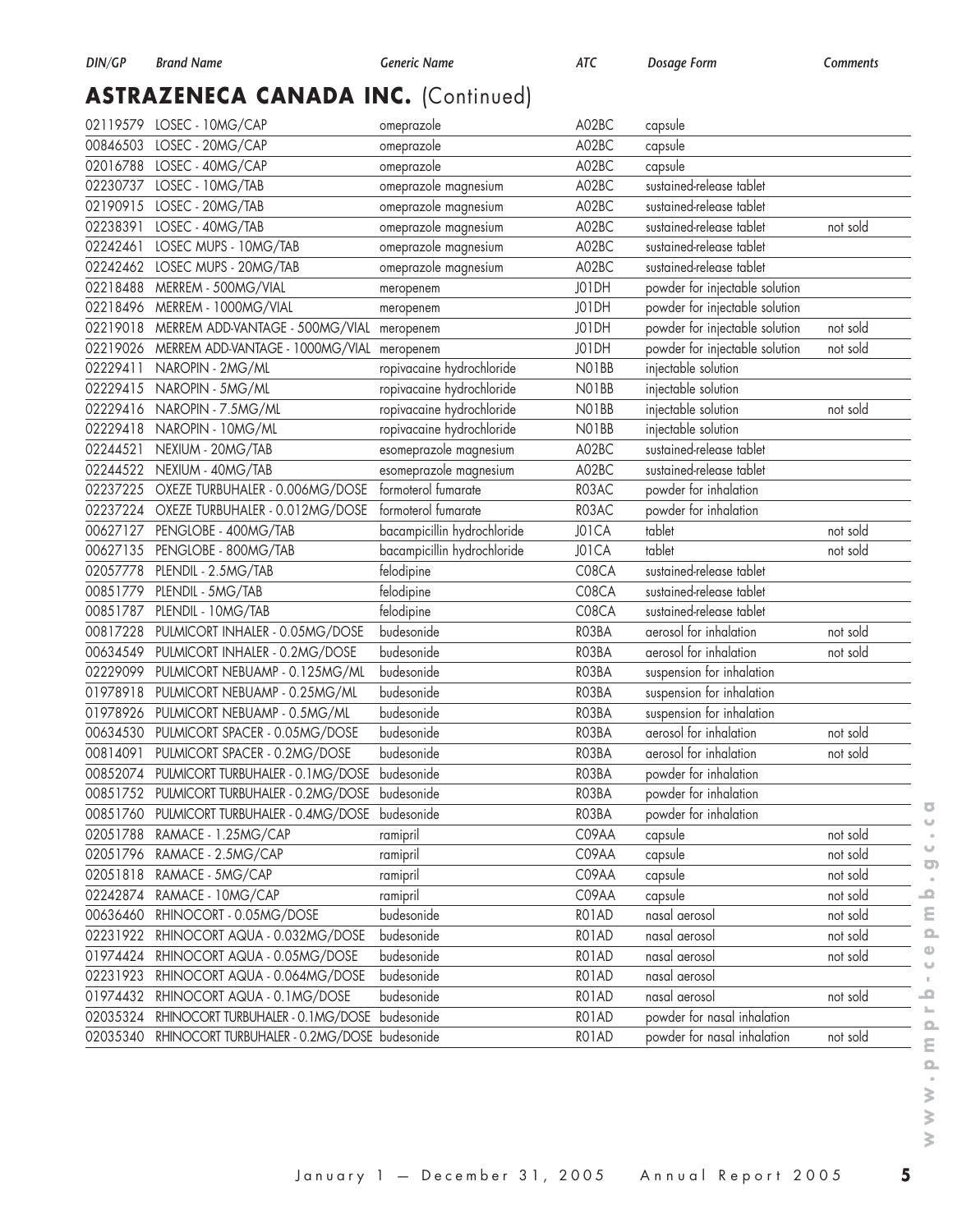# **ASTRAZENECA CANADA INC.** (Continued)

| 02236951 | SEROQUEL - 25MG/TAB           | quetiapine fumarate            | N05AH              | tablet                         |            |
|----------|-------------------------------|--------------------------------|--------------------|--------------------------------|------------|
| 02236952 | SEROQUEL - 100MG/TAB          | quetiapine fumarate            | N05AH              | tablet                         |            |
| 02240862 | SEROQUEL - 150MG/TAB          | quetiapine fumarate            | N05AH              | tablet                         |            |
| 02236953 | SEROQUEL - 200MG/TAB          | quetiapine fumarate            | N05AH              | tablet                         |            |
| 02244107 | SEROQUEL - 300MG/TAB          | quetiapine fumarate            | N05AH              | tablet                         |            |
| 02245385 | SYMBICORT 100/6 TURBUHALER    | budesonide/formoterol fumarate | RO3AK              | powder for inhalation          |            |
| 02245386 | SYMBICORT 200/6 TURBUHALER    | budesonide/formoterol fumarate | RO3AK              | powder for inhalation          |            |
| 02248218 | SYMBICORT FORTE 400/12 TURBUH | budesonide/formoterol fumarate | RO3AK              | powder for inhalation          | not sold   |
| 02229566 | TOMUDEX - 2MG/VIAL            | raltitrexed                    | LO1BA              | powder for injectable solution |            |
| 02103729 | ZESTORETIC 10/12.5            | lisinopril/hydrochlorothiazide | C09BA              | tablet                         |            |
| 02045737 | ZESTORETIC 20/12.5            | lisinopril/hydrochlorothiazide | C09BA              | tablet                         |            |
| 02045729 | ZESTORETIC 20/25              | lisinopril/hydrochlorothiazide | C09BA              | tablet                         |            |
| 02049333 | ZESTRIL - 5MG/TAB             | lisinopril                     | C09AA              | tablet                         |            |
| 02049376 | ZESTRIL - 10MG/TAB            | lisinopril                     | C09AA              | tablet                         |            |
| 02049384 | ZESTRIL - 20MG/TAB            | lisinopril                     | C09AA              | tablet                         |            |
| 00839345 | ZESTRIL - 40MG/TAB            | lisinopril                     | C09AA              | tablet                         | not sold   |
| 02248992 | ZOMIG - 2.5MG/DOSE            | zolmitriptan                   | N02CC              | nasal spray                    | introduced |
| 02248993 | ZOMIG - 5MG/DOSE              | zolmitriptan                   | N02CC              | nasal spray                    | introduced |
| 02238660 | ZOMIG - 2.5MG/TAB             | zolmitriptan                   | N <sub>02</sub> CC | tablet                         |            |
| 02243045 | ZOMIG RAPIMELT - 2.5MG/TAB    | zolmitriptan                   | N02CC              | orally disintegrating tablet   |            |
|          |                               |                                |                    |                                |            |

## **AVENTIS PHARMA INC.**

| 02231463 | ALLEGRA - 60MG/CAP                    | fexofenadine hydrochloride                                   | RO6AX | capsule                        | not sold |
|----------|---------------------------------------|--------------------------------------------------------------|-------|--------------------------------|----------|
| 02231462 | ALLEGRA - 60MG/TAB                    | fexofenadine hydrochloride                                   | RO6AX | tablet                         |          |
| 02242819 | ALLEGRA - 120MG/TAB                   | fexofenadine hydrochloride                                   | RO6AX | tablet                         |          |
| 02239853 | ALLEGRA-D 60/120                      | fexofenadine hydrochloride/<br>pseudoephedrine hydrochloride | RO1BA | sustained-release tablet       |          |
| 02050943 | ALTACE - 1.25MG/CAP                   | ramipril                                                     | C09AA | capsule                        |          |
| 02050951 | ALTACE - 2.5MG/CAP                    | ramipril                                                     | C09AA | capsule                        |          |
| 02050978 | ALTACE - 5MG/CAP                      | ramipril                                                     | C09AA | capsule                        |          |
| 02050986 | ALTACE - 10MG/CAP                     | ramipril                                                     | C09AA | capsule                        |          |
| 02248052 | ALTACE - 1.25MG/TAB                   | ramipril                                                     | C09AA | tablet                         | not sold |
| 02248053 | ALTACE - 2.5MG/TAB                    | ramipril                                                     | C09AA | tablet                         | not sold |
| 02248054 | ALTACE - 5MG/TAB                      | ramipril                                                     | C09AA | tablet                         | not sold |
| 02248055 | ALTACE - 10MG/TAB                     | ramipril                                                     | C09AA | tablet                         | not sold |
| 02240307 | ALTACE PLUS 2.5/2.5                   | felodipine/ramipril                                          | C09BB | sustained-release tablet       | not sold |
| 02240306 | ALTACE PLUS 5/5                       | felodipine/ramipril                                          | C09BB | sustained-release tablet       | not sold |
| 02231380 | ANZEMET - 20MG/ML                     | dolasetron mesylate                                          | A04AA | injectable solution            |          |
| 02231378 | ANZEMET - 50MG/TAB                    | dolasetron mesylate                                          | A04AA | tablet                         |          |
| 02231379 | ANZEMET - 100MG/TAB                   | dolasetron mesylate                                          | A04AA | tablet                         |          |
| 00546208 | CLAFORAN - 500MG/VIAL                 | cefotaxime sodium                                            | J01DA | powder for injectable solution |          |
| 00546216 | CLAFORAN - 1000MG/VIAL                | cefotaxime sodium                                            | J01DA | powder for injectable solution |          |
| 00546224 | CLAFORAN - 2000MG/VIAL                | cefotaxime sodium                                            | J01DA | powder for injectable solution |          |
| 00839248 | CLAFORAN ADD-VANTAGE -<br>1000MG/VIAL | cefotaxime sodium                                            | J01DA | powder for injectable solution | not sold |
| 00839256 | CLAFORAN ADD-VANTAGE -<br>2000MG/VIAL | cefotaxime sodium                                            | J01DA | powder for injectable solution | not sold |
| 02247520 | KETEK - 400MG/TAB                     | telithromycin                                                | JO1FA | tablet                         |          |
| 02245689 | LANTUS - 100UNIT/ML                   | insulin glargine                                             | A10AE | injectable solution            |          |
|          | 02012472 LOVENOX - 100MG/ML           | enoxaparin sodium                                            | BO1AB | injectable solution            |          |

 $\overline{\bullet}$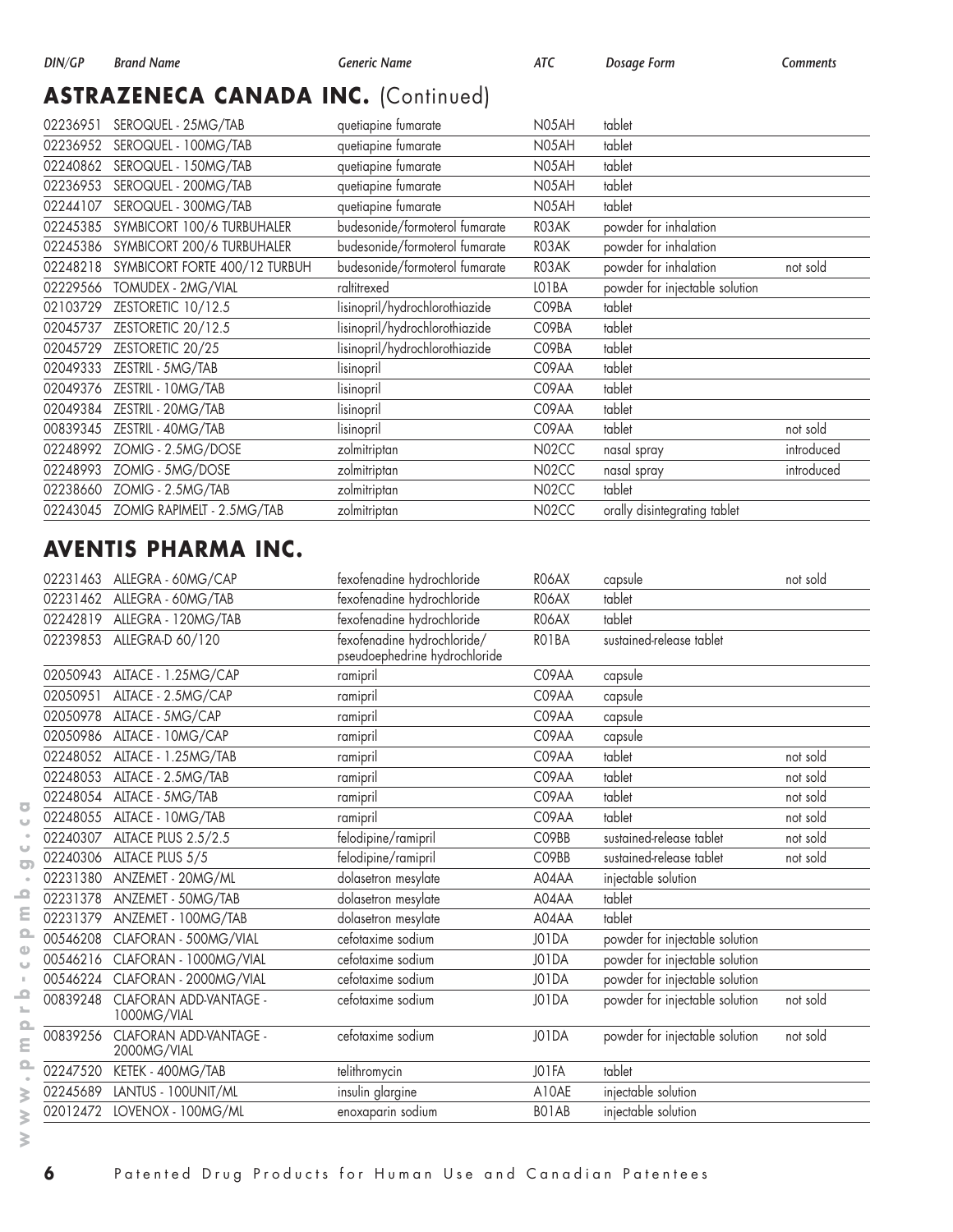# **AVENTIS PHARMA INC.** (Continued)

| 02236564 | LOVENOX - 100MG/ML       | enoxaparin sodium         | BO1AB | injectable solution            |          |
|----------|--------------------------|---------------------------|-------|--------------------------------|----------|
| 02236883 | LOVENOX - 100MG/ML       | enoxaparin sodium         | BO1AB | injectable solution            |          |
| 02242692 | LOVENOX HP - 150MG/ML    | enoxaparin sodium         | BO1AB | injectable solution            |          |
| 02213834 | NASACORT AQ - 55MCG/DOSE | triamcinolone acetonide   | RO1AD | nasal spray                    |          |
| 02069539 | RENEDIL - 2.5MG/TAB      | felodipine                | C08CA | sustained-release tablet       |          |
| 01989618 | RENEDIL - 5MG/TAB        | felodipine                | C08CA | sustained-release tablet       |          |
| 01989596 | RENEDIL - 10MG/TAB       | felodipine                | C08CA | sustained-release tablet       |          |
| 02242763 | RILUTEK - 50MG/TAB       | riluzole                  | N07XX | tablet                         |          |
| 02068028 | SABRIL - 1000MG/POUCH    | vigabatrin                | N03AG | powder for oral solution       | not sold |
| 02068001 | SABRIL - 2000MG/POUCH    | vigabatrin                | N03AG | powder for oral solution       | not sold |
| 02067994 | SABRIL - 3000MG/POUCH    | vigabatrin                | N03AG | powder for oral solution       | not sold |
| 00590908 | SELDANE - 60MG/TAB       | terfenadine               | RO6AX | tablet                         | not sold |
| 00786624 | SELDANE - 120MG/TAB      | terfenadine               | RO6AX | tablet                         | not sold |
| 02195992 | SUPRAX - 20MG/ML         | cefixime                  | J01DA | oral suspension                | expired  |
| 02195976 | SUPRAX - 200MG/TAB       | cefixime                  | J01DA | tablet                         | not sold |
| 02195984 | SUPRAX - 400MG/TAB       | cefixime                  | J01DA | tablet                         |          |
| 02241323 | <b>SYNERCID 150/350</b>  | quinupristin/dalfopristin | J01FG | powder for injectable solution |          |
| 02177099 | TAXOTERE - 20MG/VIAL     | docetaxel                 | LO1CD | injectable solution            |          |
| 02177080 | TAXOTERE - 80MG/VIAL     | docetaxel                 | LO1CD | injectable solution            |          |
| 00870927 | TERFENADINE - 60MG/TAB   | terfenadine               | RO6AX | tablet                         | not sold |
|          | TERFENADINE - 120MG/TAB  | terfenadine               | RO6AX | tablet                         | not sold |
| 00766038 | TILADE - 2MG/DOSE        | nedocromil sodium         | RO3BC | aerosol for inhalation         |          |
|          |                          |                           |       |                                |          |

## **AXCAN PHARMA INC.**

| 02246962 HELICIDE 40/125/125   | bismuth oxide/metronidazole/<br>tetracycline hydrochloride | A02BD              | capsule                        | not sold |
|--------------------------------|------------------------------------------------------------|--------------------|--------------------------------|----------|
| 02020033 PHOTOFRIN - 15MG/VIAL | porfimer sodium                                            | LO <sub>1</sub> XX | powder for injectable solution |          |
| 02019876 PHOTOFRIN - 75MG/VIAL | porfimer sodium                                            | LO1XX              | powder for injectable solution |          |
| 02238984 URSO - 250MG/TAB      | ursodiol                                                   | A05AA              | tablet                         |          |
| 02245894 URSO DS - 500MG/TAB   | ursodiol                                                   | A05AA              | tablet                         |          |
| 01945254 URSOFALK - 250MG/CAP  | ursodiol                                                   | A05AA              | capsule                        | not sold |

## **BARRIER THERAPEUTICS CANADA INC.**

| 0224325/ | SOLAGE                           | mequinol/tretinoin                         | DIJAX              | topical solution               |                  |
|----------|----------------------------------|--------------------------------------------|--------------------|--------------------------------|------------------|
| 02243837 | VANIQA - 150MG/G                 | eflornithine hydrochloride                 | D11AX              | topical cream                  | introduced (nas) |
|          | <b>BAXTER CORPORATION</b>        |                                            |                    |                                |                  |
| 00781339 | <b>BEBULIN VH</b>                | factor IX complex (human)                  | BO2BD              | powder for injectable solution | expired          |
| 00781347 | <b>BEBULIN VH</b>                | factor IX complex (human)                  | BO2BD              | powder for injectable solution | expired          |
| 02188880 | BREVIBLOC - 10MG/ML              | esmolol hydrochloride                      | C07AB              | injectable solution            |                  |
| 02188872 | BREVIBLOC - 100MG/ML             | esmolol hydrochloride                      | C07AB              | injectable solution            | not sold         |
| 02188864 | BREVIBLOC - 250MG/ML             | esmolol hydrochloride                      | C07AB              | injectable solution            |                  |
|          | CMV IVEEGAM IMMUNO - 1000MG/VIAL | cmv immune globulin intravenous<br>(human) | JO6BB              | powder for injectable solution | not sold         |
| 02230772 | CRITILIP 20%                     | medium and long chain triglycerides        | BO5BA              | injectable suspension          | not sold         |
| 02240806 | EXTRANEAL                        | icodextrin                                 | B <sub>05</sub> D  | peritoneal dialysis solution   |                  |
|          | FACTOR VII IMMUNO VH             | factor VII concentrate                     | BO <sub>2</sub> BD | powder for injectable solution | expired          |
| 00609137 | FEIBA VH IMMUNO                  | factor VIII anti inhibitor                 | BO <sub>2</sub> BD | powder for injectable solution | expired          |
| 02231471 | GAMMAGARD S/D - 50MG/ML          | immune globulin intravenous (human)        | J06BA              | powder for injectable solution | expired          |
| 02206021 | IMMUMINE VH                      | factor IX (human)                          | BO <sub>2</sub> BD | powder for injectable solution | expired          |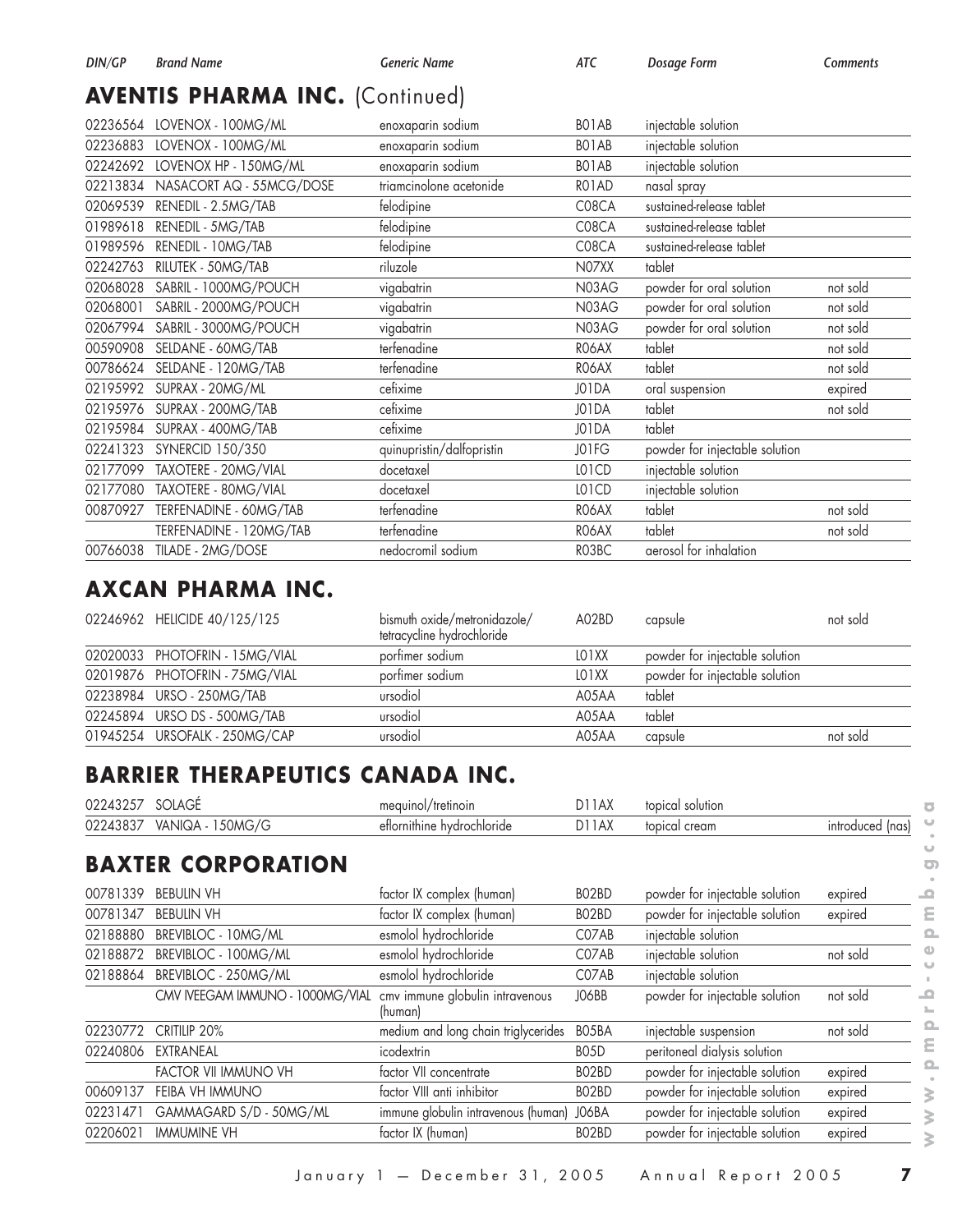## **BAXTER CORPORATION** (Continued)

| 01959379 | IVEEGAM IMMUNO - 500MG/VIAL   | immune globulin intravenous (human) J06BA |                    | powder for injectable solution | not sold |
|----------|-------------------------------|-------------------------------------------|--------------------|--------------------------------|----------|
| 01959336 | IVEEGAM IMMUNO - 1000MG/VIAL  | immune globulin intravenous (human) J06BA |                    | powder for injectable solution | not sold |
| 01959328 | IVEEGAM IMMUNO - 2500MG/VIAL  | immune globulin intravenous (human) J06BA |                    | powder for injectable solution | not sold |
| 01959301 | IVEEGAM IMMUNO - 5000MG/VIAL  | immune globulin intravenous (human) J06BA |                    | powder for injectable solution |          |
| 01959298 | IVEEGAM IMMUNO - 7500MG/VIAL  | immune globulin intravenous (human) J06BA |                    | powder for injectable solution | not sold |
| 01959344 | IVEEGAM IMMUNO - 10000MG/VIAL | immune globulin intravenous (human) J06BA |                    | powder for injectable solution | not sold |
| 00719603 | <b>KRYOBULIN VH</b>           | factor VIII complex (human)               | BO <sub>2</sub> BD | powder for injectable solution | not sold |
| 00719811 | <b>KRYOBULIN VH</b>           | factor VIII complex (human)               | BO <sub>2</sub> BD | powder for injectable solution | not sold |
| 00719838 | <b>KRYOBULIN VH</b>           | factor VIII complex (human)               | BO2BD              | powder for injectable solution | not sold |
| 02227428 | <b>SUPRANE</b>                | desflurane                                | NO1AB              | inhalation anesthetic          |          |
| 01958968 | TISSEEL KIT VH 0.5            | fibrin sealant                            | BO2BC              | powder for topical solution    | not sold |
| 01949020 | TISSEEL KIT VH 1.0            | fibrin sealant                            | BO <sub>2</sub> BC | powder for topical solution    |          |
| 01949012 | TISSEEL KIT VH 2.0            | fibrin sealant                            | BO2BC              | powder for topical solution    |          |
| 01974327 | TISSEEL KIT VH 5.0            | fibrin sealant                            | BO <sub>2</sub> BC | powder for topical solution    |          |

## **BAYER INC.**

| AVELOX - 400MG/TAB<br>moxifloxacin hydrochloride<br>J01MA<br>tablet<br>02242965<br>tablet<br>02237325<br>BAYCOL - 0.2MG/TAB<br>C10AA<br>cerivastatin sodium<br>tablet<br>02237326<br>BAYCOL - 0.3MG/TAB<br>cerivastatin sodium<br>C <sub>10</sub> AA<br>C10AA<br>tablet<br>02241466<br>BAYCOL - 0.4MG/TAB<br>cerivastatin sodium<br>tablet<br>C10AA<br>02243223<br>BAYCOL - 0.8MG/TAB<br>cerivastatin sodium<br>02237513<br>CIPRO - 50MG/ML<br>J01MA<br>ciprofloxacin<br>02237514<br>ciprofloxacin<br>J01MA<br>CIPRO - 100MG/ML<br>ciprofloxacin hydrochloride<br>tablet<br>02155931<br>CIPRO - 100MG/TAB<br>J01MA<br>ciprofloxacin hydrochloride<br>tablet<br>02155958<br>CIPRO - 250MG/TAB<br>J01MA<br>ciprofloxacin hydrochloride<br>tablet<br>02155966<br>CIPRO - 500MG/TAB<br>J01MA<br>tablet<br>02155974<br>CIPRO - 750MG/TAB<br>ciprofloxacin hydrochloride<br>J01MA<br>02237334<br>CIPRO IV - 2MG/ML<br>ciprofloxacin lactate<br>J01MA<br>ciprofloxacin lactate<br>J01MA<br>02155982<br>CIPRO IV - 10MG/ML<br>02247916<br>ciprofloxacin hydrochloride<br>J01MA<br>CIPRO XL - 500MG/TAB<br>ciprofloxacin hydrochloride<br>02251787<br>CIPRO XL - 1000MG/TAB<br>J01MA<br>immune globulin intravenous (human)<br>J06BA<br>02178842<br>GAMIMUNE N - 50MG/ML<br>02229695<br>GAMIMUNE N - 100MG/ML<br>immune globulin intravenous (human)<br>J06BA<br>GAMIMUNE N HT - 50MG/ML<br>immune globulin intravenous (human)<br>J06BA<br>immune globulin intravenous (human)<br>J06BA<br>GAMUNEX - 100MG/ML<br>02247724<br>BO2BD<br>02187825<br>KOATE-HP - 250UNIT/VIAL<br>antihemophilic factor (human)<br>02187833<br>KOATE-HP - 500UNIT/VIAL<br>antihemophilic factor (human)<br>BO2BD<br>KOATE-HP - 1000UNIT/VIAL<br>antihemophilic factor (human)<br>02187841<br>BO2BD<br>KOATE-HP - 1500UNIT/VIAL<br>antihemophilic factor (human)<br>BO2BD<br>02187868<br>BO2BD<br>antihemophilic factor (recombinant)<br>02242491<br>KOGENATE FS 1000<br>BO2BD<br>02242489<br>KOGENATE FS 250<br>antihemophilic factor (recombinant)<br>BO2BD<br>KOGENATE FS 500<br>antihemophilic factor (recombinant)<br>02242490<br>antihemophilic factor (recombinant)<br>BO2BD<br>02254492<br>KOGENATE FS BIOSET 1000<br>BO2BD<br>02254476<br>KOGENATE FS BIOSET 250<br>antihemophilic factor (recombinant)<br>BO2BD<br>02254484<br>KOGENATE FS BIOSET 500<br>antihemophilic factor (recombinant)<br>vardenafil hydrochloride<br>02250462<br>LEVITRA - 5MG/TAB<br>G04BE<br>tablet<br>vardenafil hydrochloride<br>tablet<br>02250470<br>LEVITRA - 10MG/TAB<br>G04BE | injectable solution                          |
|-------------------------------------------------------------------------------------------------------------------------------------------------------------------------------------------------------------------------------------------------------------------------------------------------------------------------------------------------------------------------------------------------------------------------------------------------------------------------------------------------------------------------------------------------------------------------------------------------------------------------------------------------------------------------------------------------------------------------------------------------------------------------------------------------------------------------------------------------------------------------------------------------------------------------------------------------------------------------------------------------------------------------------------------------------------------------------------------------------------------------------------------------------------------------------------------------------------------------------------------------------------------------------------------------------------------------------------------------------------------------------------------------------------------------------------------------------------------------------------------------------------------------------------------------------------------------------------------------------------------------------------------------------------------------------------------------------------------------------------------------------------------------------------------------------------------------------------------------------------------------------------------------------------------------------------------------------------------------------------------------------------------------------------------------------------------------------------------------------------------------------------------------------------------------------------------------------------------------------------------------------------------------------------------------------------------------------------------------------------------------------------------------------------------------------------------------------------------------------------------------------------------------------------------|----------------------------------------------|
|                                                                                                                                                                                                                                                                                                                                                                                                                                                                                                                                                                                                                                                                                                                                                                                                                                                                                                                                                                                                                                                                                                                                                                                                                                                                                                                                                                                                                                                                                                                                                                                                                                                                                                                                                                                                                                                                                                                                                                                                                                                                                                                                                                                                                                                                                                                                                                                                                                                                                                                                           |                                              |
|                                                                                                                                                                                                                                                                                                                                                                                                                                                                                                                                                                                                                                                                                                                                                                                                                                                                                                                                                                                                                                                                                                                                                                                                                                                                                                                                                                                                                                                                                                                                                                                                                                                                                                                                                                                                                                                                                                                                                                                                                                                                                                                                                                                                                                                                                                                                                                                                                                                                                                                                           | not sold                                     |
|                                                                                                                                                                                                                                                                                                                                                                                                                                                                                                                                                                                                                                                                                                                                                                                                                                                                                                                                                                                                                                                                                                                                                                                                                                                                                                                                                                                                                                                                                                                                                                                                                                                                                                                                                                                                                                                                                                                                                                                                                                                                                                                                                                                                                                                                                                                                                                                                                                                                                                                                           | not sold                                     |
|                                                                                                                                                                                                                                                                                                                                                                                                                                                                                                                                                                                                                                                                                                                                                                                                                                                                                                                                                                                                                                                                                                                                                                                                                                                                                                                                                                                                                                                                                                                                                                                                                                                                                                                                                                                                                                                                                                                                                                                                                                                                                                                                                                                                                                                                                                                                                                                                                                                                                                                                           | not sold                                     |
|                                                                                                                                                                                                                                                                                                                                                                                                                                                                                                                                                                                                                                                                                                                                                                                                                                                                                                                                                                                                                                                                                                                                                                                                                                                                                                                                                                                                                                                                                                                                                                                                                                                                                                                                                                                                                                                                                                                                                                                                                                                                                                                                                                                                                                                                                                                                                                                                                                                                                                                                           | not sold                                     |
|                                                                                                                                                                                                                                                                                                                                                                                                                                                                                                                                                                                                                                                                                                                                                                                                                                                                                                                                                                                                                                                                                                                                                                                                                                                                                                                                                                                                                                                                                                                                                                                                                                                                                                                                                                                                                                                                                                                                                                                                                                                                                                                                                                                                                                                                                                                                                                                                                                                                                                                                           | powder for oral suspension<br>not sold       |
|                                                                                                                                                                                                                                                                                                                                                                                                                                                                                                                                                                                                                                                                                                                                                                                                                                                                                                                                                                                                                                                                                                                                                                                                                                                                                                                                                                                                                                                                                                                                                                                                                                                                                                                                                                                                                                                                                                                                                                                                                                                                                                                                                                                                                                                                                                                                                                                                                                                                                                                                           | powder for oral suspension                   |
|                                                                                                                                                                                                                                                                                                                                                                                                                                                                                                                                                                                                                                                                                                                                                                                                                                                                                                                                                                                                                                                                                                                                                                                                                                                                                                                                                                                                                                                                                                                                                                                                                                                                                                                                                                                                                                                                                                                                                                                                                                                                                                                                                                                                                                                                                                                                                                                                                                                                                                                                           | not sold                                     |
|                                                                                                                                                                                                                                                                                                                                                                                                                                                                                                                                                                                                                                                                                                                                                                                                                                                                                                                                                                                                                                                                                                                                                                                                                                                                                                                                                                                                                                                                                                                                                                                                                                                                                                                                                                                                                                                                                                                                                                                                                                                                                                                                                                                                                                                                                                                                                                                                                                                                                                                                           |                                              |
|                                                                                                                                                                                                                                                                                                                                                                                                                                                                                                                                                                                                                                                                                                                                                                                                                                                                                                                                                                                                                                                                                                                                                                                                                                                                                                                                                                                                                                                                                                                                                                                                                                                                                                                                                                                                                                                                                                                                                                                                                                                                                                                                                                                                                                                                                                                                                                                                                                                                                                                                           |                                              |
|                                                                                                                                                                                                                                                                                                                                                                                                                                                                                                                                                                                                                                                                                                                                                                                                                                                                                                                                                                                                                                                                                                                                                                                                                                                                                                                                                                                                                                                                                                                                                                                                                                                                                                                                                                                                                                                                                                                                                                                                                                                                                                                                                                                                                                                                                                                                                                                                                                                                                                                                           |                                              |
|                                                                                                                                                                                                                                                                                                                                                                                                                                                                                                                                                                                                                                                                                                                                                                                                                                                                                                                                                                                                                                                                                                                                                                                                                                                                                                                                                                                                                                                                                                                                                                                                                                                                                                                                                                                                                                                                                                                                                                                                                                                                                                                                                                                                                                                                                                                                                                                                                                                                                                                                           | injectable solution                          |
|                                                                                                                                                                                                                                                                                                                                                                                                                                                                                                                                                                                                                                                                                                                                                                                                                                                                                                                                                                                                                                                                                                                                                                                                                                                                                                                                                                                                                                                                                                                                                                                                                                                                                                                                                                                                                                                                                                                                                                                                                                                                                                                                                                                                                                                                                                                                                                                                                                                                                                                                           | not sold<br>injectable solution              |
|                                                                                                                                                                                                                                                                                                                                                                                                                                                                                                                                                                                                                                                                                                                                                                                                                                                                                                                                                                                                                                                                                                                                                                                                                                                                                                                                                                                                                                                                                                                                                                                                                                                                                                                                                                                                                                                                                                                                                                                                                                                                                                                                                                                                                                                                                                                                                                                                                                                                                                                                           | extended-release tablet                      |
|                                                                                                                                                                                                                                                                                                                                                                                                                                                                                                                                                                                                                                                                                                                                                                                                                                                                                                                                                                                                                                                                                                                                                                                                                                                                                                                                                                                                                                                                                                                                                                                                                                                                                                                                                                                                                                                                                                                                                                                                                                                                                                                                                                                                                                                                                                                                                                                                                                                                                                                                           | extended-release tablet                      |
|                                                                                                                                                                                                                                                                                                                                                                                                                                                                                                                                                                                                                                                                                                                                                                                                                                                                                                                                                                                                                                                                                                                                                                                                                                                                                                                                                                                                                                                                                                                                                                                                                                                                                                                                                                                                                                                                                                                                                                                                                                                                                                                                                                                                                                                                                                                                                                                                                                                                                                                                           | not sold<br>injectable solution              |
|                                                                                                                                                                                                                                                                                                                                                                                                                                                                                                                                                                                                                                                                                                                                                                                                                                                                                                                                                                                                                                                                                                                                                                                                                                                                                                                                                                                                                                                                                                                                                                                                                                                                                                                                                                                                                                                                                                                                                                                                                                                                                                                                                                                                                                                                                                                                                                                                                                                                                                                                           | injectable solution<br>not sold              |
|                                                                                                                                                                                                                                                                                                                                                                                                                                                                                                                                                                                                                                                                                                                                                                                                                                                                                                                                                                                                                                                                                                                                                                                                                                                                                                                                                                                                                                                                                                                                                                                                                                                                                                                                                                                                                                                                                                                                                                                                                                                                                                                                                                                                                                                                                                                                                                                                                                                                                                                                           | injectable solution<br>not sold              |
|                                                                                                                                                                                                                                                                                                                                                                                                                                                                                                                                                                                                                                                                                                                                                                                                                                                                                                                                                                                                                                                                                                                                                                                                                                                                                                                                                                                                                                                                                                                                                                                                                                                                                                                                                                                                                                                                                                                                                                                                                                                                                                                                                                                                                                                                                                                                                                                                                                                                                                                                           | injectable solution<br>expired               |
|                                                                                                                                                                                                                                                                                                                                                                                                                                                                                                                                                                                                                                                                                                                                                                                                                                                                                                                                                                                                                                                                                                                                                                                                                                                                                                                                                                                                                                                                                                                                                                                                                                                                                                                                                                                                                                                                                                                                                                                                                                                                                                                                                                                                                                                                                                                                                                                                                                                                                                                                           | powder for injectable solution<br>not sold   |
|                                                                                                                                                                                                                                                                                                                                                                                                                                                                                                                                                                                                                                                                                                                                                                                                                                                                                                                                                                                                                                                                                                                                                                                                                                                                                                                                                                                                                                                                                                                                                                                                                                                                                                                                                                                                                                                                                                                                                                                                                                                                                                                                                                                                                                                                                                                                                                                                                                                                                                                                           | powder for injectable solution<br>not sold   |
|                                                                                                                                                                                                                                                                                                                                                                                                                                                                                                                                                                                                                                                                                                                                                                                                                                                                                                                                                                                                                                                                                                                                                                                                                                                                                                                                                                                                                                                                                                                                                                                                                                                                                                                                                                                                                                                                                                                                                                                                                                                                                                                                                                                                                                                                                                                                                                                                                                                                                                                                           | powder for injectable solution<br>not sold   |
|                                                                                                                                                                                                                                                                                                                                                                                                                                                                                                                                                                                                                                                                                                                                                                                                                                                                                                                                                                                                                                                                                                                                                                                                                                                                                                                                                                                                                                                                                                                                                                                                                                                                                                                                                                                                                                                                                                                                                                                                                                                                                                                                                                                                                                                                                                                                                                                                                                                                                                                                           | powder for injectable solution<br>not sold   |
|                                                                                                                                                                                                                                                                                                                                                                                                                                                                                                                                                                                                                                                                                                                                                                                                                                                                                                                                                                                                                                                                                                                                                                                                                                                                                                                                                                                                                                                                                                                                                                                                                                                                                                                                                                                                                                                                                                                                                                                                                                                                                                                                                                                                                                                                                                                                                                                                                                                                                                                                           | powder for injectable solution               |
|                                                                                                                                                                                                                                                                                                                                                                                                                                                                                                                                                                                                                                                                                                                                                                                                                                                                                                                                                                                                                                                                                                                                                                                                                                                                                                                                                                                                                                                                                                                                                                                                                                                                                                                                                                                                                                                                                                                                                                                                                                                                                                                                                                                                                                                                                                                                                                                                                                                                                                                                           | powder for injectable solution               |
|                                                                                                                                                                                                                                                                                                                                                                                                                                                                                                                                                                                                                                                                                                                                                                                                                                                                                                                                                                                                                                                                                                                                                                                                                                                                                                                                                                                                                                                                                                                                                                                                                                                                                                                                                                                                                                                                                                                                                                                                                                                                                                                                                                                                                                                                                                                                                                                                                                                                                                                                           | powder for injectable solution               |
|                                                                                                                                                                                                                                                                                                                                                                                                                                                                                                                                                                                                                                                                                                                                                                                                                                                                                                                                                                                                                                                                                                                                                                                                                                                                                                                                                                                                                                                                                                                                                                                                                                                                                                                                                                                                                                                                                                                                                                                                                                                                                                                                                                                                                                                                                                                                                                                                                                                                                                                                           | powder for injectable solution<br>introduced |
|                                                                                                                                                                                                                                                                                                                                                                                                                                                                                                                                                                                                                                                                                                                                                                                                                                                                                                                                                                                                                                                                                                                                                                                                                                                                                                                                                                                                                                                                                                                                                                                                                                                                                                                                                                                                                                                                                                                                                                                                                                                                                                                                                                                                                                                                                                                                                                                                                                                                                                                                           | powder for injectable solution<br>not sold   |
|                                                                                                                                                                                                                                                                                                                                                                                                                                                                                                                                                                                                                                                                                                                                                                                                                                                                                                                                                                                                                                                                                                                                                                                                                                                                                                                                                                                                                                                                                                                                                                                                                                                                                                                                                                                                                                                                                                                                                                                                                                                                                                                                                                                                                                                                                                                                                                                                                                                                                                                                           | powder for injectable solution<br>introduced |
|                                                                                                                                                                                                                                                                                                                                                                                                                                                                                                                                                                                                                                                                                                                                                                                                                                                                                                                                                                                                                                                                                                                                                                                                                                                                                                                                                                                                                                                                                                                                                                                                                                                                                                                                                                                                                                                                                                                                                                                                                                                                                                                                                                                                                                                                                                                                                                                                                                                                                                                                           |                                              |
|                                                                                                                                                                                                                                                                                                                                                                                                                                                                                                                                                                                                                                                                                                                                                                                                                                                                                                                                                                                                                                                                                                                                                                                                                                                                                                                                                                                                                                                                                                                                                                                                                                                                                                                                                                                                                                                                                                                                                                                                                                                                                                                                                                                                                                                                                                                                                                                                                                                                                                                                           |                                              |
| vardenafil hydrochloride<br>tablet<br>02250489<br>LEVITRA - 20MG/TAB<br>G04BE                                                                                                                                                                                                                                                                                                                                                                                                                                                                                                                                                                                                                                                                                                                                                                                                                                                                                                                                                                                                                                                                                                                                                                                                                                                                                                                                                                                                                                                                                                                                                                                                                                                                                                                                                                                                                                                                                                                                                                                                                                                                                                                                                                                                                                                                                                                                                                                                                                                             |                                              |
| 02155923<br>NIMOTOP - 30MG/CAP<br>nimodipine<br>C08CA<br>capsule                                                                                                                                                                                                                                                                                                                                                                                                                                                                                                                                                                                                                                                                                                                                                                                                                                                                                                                                                                                                                                                                                                                                                                                                                                                                                                                                                                                                                                                                                                                                                                                                                                                                                                                                                                                                                                                                                                                                                                                                                                                                                                                                                                                                                                                                                                                                                                                                                                                                          | expired                                      |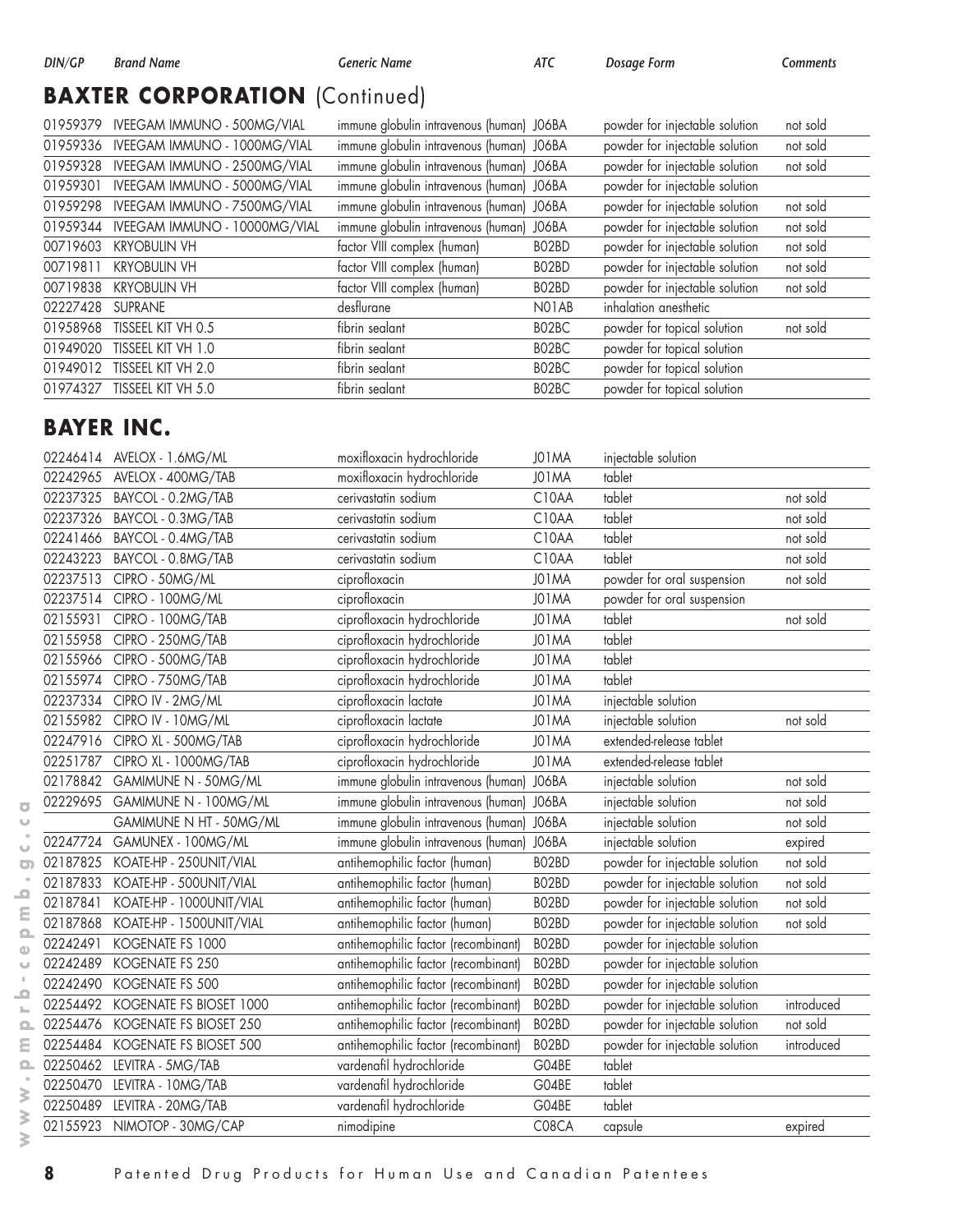| DIN/GP | <b>Brand Name</b>                      | Generic Name       | ATC                | Dosage Form                    | Comments |
|--------|----------------------------------------|--------------------|--------------------|--------------------------------|----------|
|        | <b>BAYER INC.</b> (Continued)          |                    |                    |                                |          |
|        | 02155915 NIMOTOP IV - 0.2MG/ML         | nimodipine         | C08CA              | injectable solution            | expired  |
|        | 02190885 PRANDASE - 50MG/TAB           | acarbose           | A10BF              | tablet                         |          |
|        |                                        | acarbose           | A10BF              | tablet                         |          |
|        | 02204592 PROLASTIN - 25MG/ML           | alpha 1-proteinase | BO <sub>2</sub> AB | powder for injectable solution | not sold |
|        | 02204606 PROLASTIN - 25MG/ML           | alpha 1-proteinase | BO2AB              | powder for injectable solution |          |
|        | 02189135 THROMBATE III - 500UNIT/VIAL  | antithrombin III   | BO1AB              | powder for injectable solution | not sold |
|        | 02189143 THROMBATE III - 1000UNIT/VIAL | antithrombin III   | BO1AB              | powder for injectable solution | not sold |

#### **BERLEX CANADA INC.**

|          | 02169649 BETASERON - 0.3MG/VIAL | interferon beta-1b             | LO3AB | powder for injectable solution |                  |
|----------|---------------------------------|--------------------------------|-------|--------------------------------|------------------|
| 02231510 | CLIMARA 100 - 7.6MG/PATCH       | estradiol 17 <sub>B</sub>      | G03CA | transdermal patch              |                  |
| 02247499 | CLIMARA 25 - 2MG/PATCH          | estradiol 17 <sub>B</sub>      | G03CA | transdermal patch              |                  |
| 02231509 | CLIMARA 50 - 3.8MG/PATCH        | estradiol 17 <sub>B</sub>      | G03CA | transdermal patch              |                  |
| 02247500 | CLIMARA 75 - 5.7MG/PATCH        | estradiol 17 <sub>B</sub>      | G03CA | transdermal patch              |                  |
| 02241088 | GADOVIST 0.5 - 302.36MG/ML      | gadobutrol                     | V08CA | injectable solution            | not sold         |
| 02241089 | GADOVIST 1.0 - 604.72MG/ML      | gadobutrol                     | V08CA | injectable solution            |                  |
| 02227347 | LEVOVIST 999/1                  | galactose/palmitic acid        | V08DA | powder for injectable solution | not sold         |
| 02229102 | LEVOVIST 999/1                  | galactose/palmitic acid        | V08DA | powder for injectable solution | not sold         |
| 02273993 | MABCAMPATH - 30MG/AMPOULE       | alemtuzumab                    | LO1XC | injectable solution            |                  |
| 01989987 | MAGNEVIST - 469MG/ML            | gadopentetate dimeglumine      | V08CA | injectable solution            | expired          |
| 02243005 | MIRENA - 52MG/POUCH             | levonorgestrel                 | G02BA | intra-uterine device           |                  |
| 02240996 | REFLUDAN - 50MG/VIAL            | lepirudin                      | BO1AE | powder for injectable solution |                  |
| 02261723 | YASMIN 21 3/.03                 | drospirenone/ethinyl estradiol | G03AA | tablet                         | introduced (nas) |
| 02261731 | YASMIN 28 3/.03                 | drospirenone/ethinyl estradiol | G03AA | tablet                         | introduced (nas) |

#### **BIOGEN IDEC CANADA INC.**

| 02258986 AMEVIVE - 7.5MG/VIAL | uletacep' | 04AA. | powder for injectable solution | not sold |
|-------------------------------|-----------|-------|--------------------------------|----------|
| 02259052 AMEVIVE - 15MG/VIAL  |           | .04AA | powder for injectable solution |          |

# **BIOVAIL PHARMACEUTICALS CANADA**

| 02247791 | ATTENADE - 2.5MG/TAB      | dexmethylphenidate hydrochloride | N06BA | tablet                         | not sold |
|----------|---------------------------|----------------------------------|-------|--------------------------------|----------|
| 02247792 | ATTENADE - 5MG/TAB        | dexmethylphenidate hydrochloride | N06BA | tablet                         | not sold |
| 02247793 | ATTENADE - 10MG/TAB       | dexmethylphenidate hydrochloride | N06BA | tablet                         | not sold |
| 02239599 | BREXIDOL - 191.2MG/TAB    | piroxicam-B-cyclodextrin         | M01AC | tablet                         | expired  |
| 02233013 | RETAVASE - 10.4UNIT/VIAL  | reteplase                        | BO1AD | powder for injectable solution |          |
| 02231150 | TIAZAC - 120MG/CAP        | diltiazem hydrochloride          | C08DB | extended-release capsule       |          |
| 02231151 | TIAZAC - 180MG/CAP        | diltiazem hydrochloride          | C08DB | extended-release capsule       |          |
| 02231152 | TIAZAC - 240MG/CAP        | diltiazem hydrochloride          | C08DB | extended-release capsule       |          |
| 02231154 | TIAZAC - 300MG/CAP        | diltiazem hydrochloride          | C08DB | extended-release capsule       |          |
| 02231155 | TIAZAC - 360MG/CAP        | diltiazem hydrochloride          | C08DB | extended-release capsule       |          |
| 02256738 | TIAZAC XC - 120MG/TAB     | diltiazem hydrochloride          | C08DB | extended-release tablet        |          |
| 02256746 | TIAZAC XC - 180MG/TAB     | diltiazem hydrochloride          | C08DB | extended-release tablet        |          |
| 02256754 | TIAZAC XC - 240MG/TAB     | diltiazem hydrochloride          | C08DB | extended-release tablet        |          |
| 02256762 | TIAZAC XC - 300MG/TAB     | diltiazem hydrochloride          | C08DB | extended-release tablet        |          |
| 02256770 | TIAZAC XC - 360MG/TAB     | diltiazem hydrochloride          | C08DB | extended-release tablet        |          |
| 02237823 | WELLBUTRIN SR - 50MG/TAB  | bupropion hydrochloride          | N07BA | sustained-release tablet       | not sold |
| 02237824 | WELLBUTRIN SR - 100MG/TAB | bupropion hydrochloride          | N07BA | sustained-release tablet       |          |
| 02237825 | WELLBUTRIN SR - 150MG/TAB | bupropion hydrochloride          | N07BA | sustained-release tablet       |          |
| 02238441 | ZYBAN - 150MG/TAB         | bupropion hydrochloride          | N07BA | sustained-release tablet       |          |
|          |                           |                                  |       |                                |          |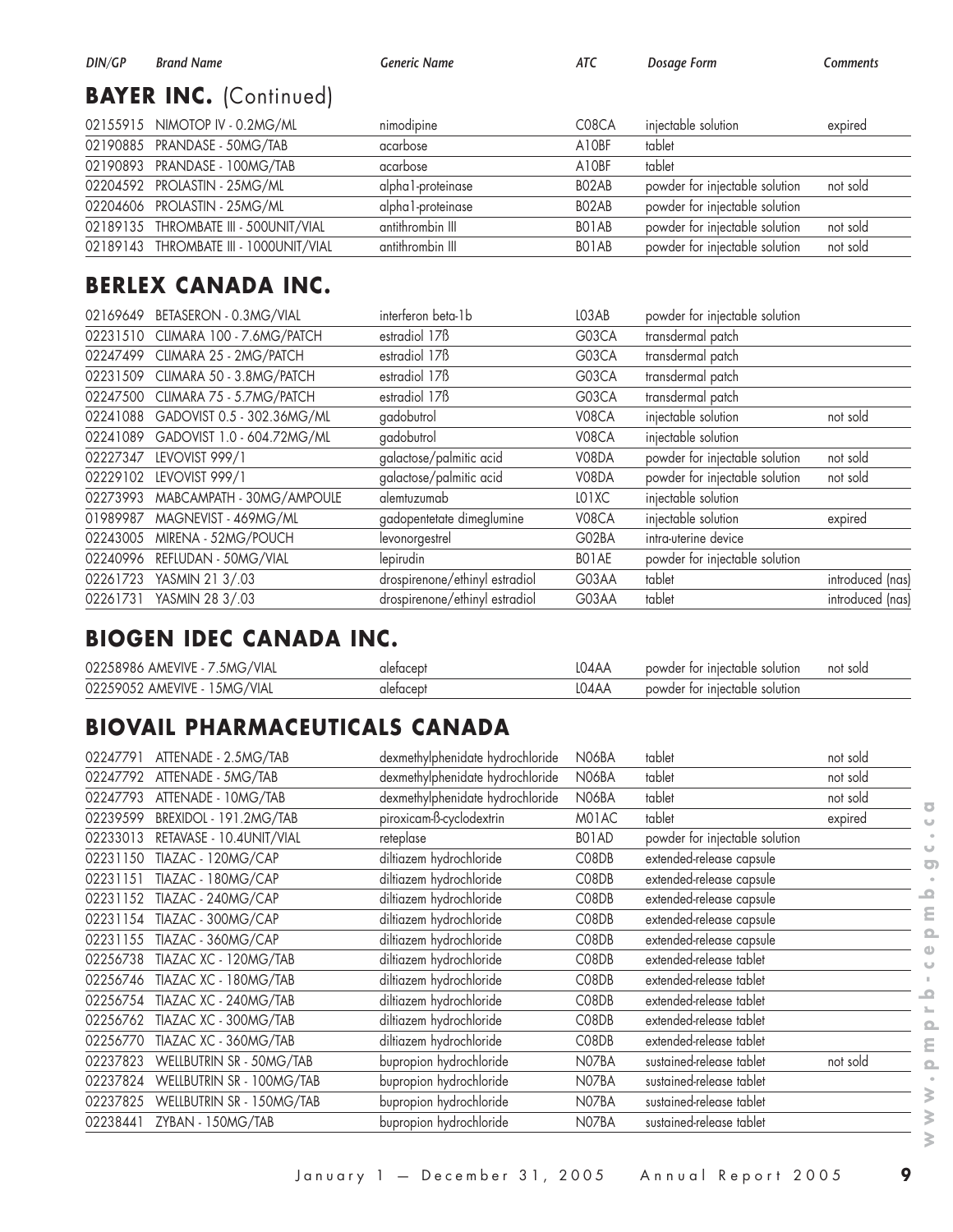| DIN/GP | <b>Brand Name</b>             | Generic Name                                         | ATC   | Dosage Form              | Comments |
|--------|-------------------------------|------------------------------------------------------|-------|--------------------------|----------|
|        | <b>BLES BIOCHEMICALS INC.</b> |                                                      |       |                          |          |
|        | 02245464 BLES - 27MG/ML       | phospholipids+surfactant-<br>associated proteins B&C | ROZAA | intratracheal suspension |          |

#### **BOEHRINGER INGELHEIM (CANADA) LTD.**

| 02242119 AGGRENOX 200/25            | dipyridamole/ASA            | BO1AC | sustained-release capsule |            |
|-------------------------------------|-----------------------------|-------|---------------------------|------------|
| 02247686 ATROVENT HFA - 0.02MG/DOSE | ipratropium bromide         | RO3BB | aerosol for inhalation    | introduced |
| 02270102 FLOMAX CR - 0.4MG/TAB      | tamsulosin hydrochloride    | G04CA | controlled-release tablet | not sold   |
| 02237145 MIRAPEX - 0.25MG/TAB       | pramipexole dihydrochloride | N04BC | tablet                    |            |
| 02241594 MIRAPEX - 0.5MG/TAB        | pramipexole dihydrochloride | N04BC | tablet                    |            |
| 02237146 MIRAPEX - 1MG/TAB          | pramipexole dihydrochloride | N04BC | tablet                    |            |
| 02237147 MIRAPEX - 1.5MG/TAB        | pramipexole dihydrochloride | N04BC | tablet                    |            |
| 02246793 SPIRIVA - 18MCG/CAP        | tiotropium bromide          | RO3BB | powder for inhalation     |            |
| 02238748 VIRAMUNE - 200MG/TAB       | nevirapine                  | J05AG | tablet                    |            |

#### **BRACCO DIAGNOSTICS CANADA INC.**

| 02248302 MULTIHANCE - 529MG/ML | gadobenate dimeglumine | V08CA | iniectable solution                       |
|--------------------------------|------------------------|-------|-------------------------------------------|
| 02229056 PROHANCE - 279.3MG/ML | gadoteridol            | V08CA | iniectable solution                       |
| 02248152 SONOVUE - 8MCL/ML     | sulfur hexafluoride    | V04CX | powder for injectable suspension not sold |

#### **BRISTOL-MYERS SQUIBB CANADA CO.**

|                                       |          | 99MTC TECHNESCAN MAG3 UD PED.      | technetium Tc-99m mertigtide   | V09CA | powder for injectable solution | not sold        |
|---------------------------------------|----------|------------------------------------|--------------------------------|-------|--------------------------------|-----------------|
|                                       |          | 99MTC TECHNESCAN MAG3 UD REG.      | technetium Tc-99m mertiatide   | V09CA | powder for injectable solution |                 |
|                                       | 02241818 | AVALIDE 150/12.5                   | irbesartan/hydrochlorothiazide | C09DA | tablet                         |                 |
|                                       | 02241819 | AVALIDE 300/12.5                   | irbesartan/hydrochlorothiazide | C09DA | tablet                         |                 |
|                                       | 02237923 | AVAPRO - 75MG/TAB                  | irbesartan                     | C09CA | tablet                         |                 |
|                                       |          | 02237924 AVAPRO - 150MG/TAB        | irbesartan                     | C09CA | tablet                         |                 |
|                                       | 02237925 | AVAPRO - 300MG/TAB                 | irbesartan                     | C09CA | tablet                         |                 |
|                                       |          | 01911570 AZACTAM - 500MG/VIAL      | aztreonam                      | JO1DF | powder for injectable solution | not sold        |
|                                       |          | 01911562 AZACTAM - 1000MG/VIAL     | aztreonam                      | JO1DF | powder for injectable solution |                 |
|                                       |          | 01911554 AZACTAM - 2000MG/VIAL     | aztreonam                      | JO1DF | powder for injectable solution | not sold        |
|                                       |          | 02211114 BIANDA - 25MG/VIAL        | losoxantrone hydrochloride     | LO1XX | powder for injectable solution | not sold        |
|                                       |          | CARDIOLITE/MIRALUMA                | technetium Tc-99m sestamibi    | V09GA | powder for injectable solution |                 |
|                                       |          | <b>CARDIOTEC</b>                   | technetium Tc-99m teboroxime   | V09GA | powder for injectable solution | not sold        |
| ō<br>$\cup$                           | 02163675 | CEFZIL - 25MG/ML                   | cefprozil                      | J01DA | powder for oral suspension     |                 |
|                                       | 02163683 | CEFZIL - 50MG/ML                   | cefprozil                      | J01DA | powder for oral suspension     |                 |
| $\circ$<br>$\bullet$                  | 02163659 | CEFZIL - 250MG/TAB                 | cefprozil                      | J01DA | tablet                         |                 |
|                                       |          | 02163667 CEFZIL - 500MG/TAB        | cefprozil                      | J01DA | tablet                         |                 |
| $\mathbf{\Omega}$                     | 02243173 | DEFINITY - 150MCL/ML               | perflutren                     | V08DA | injectable suspension          |                 |
| ε                                     |          | 02271249 ERBITUX - 100MG/VIAL      | cetuximab                      | LO1XC | injectable solution            | intoduced (nas) |
| $\Omega$                              |          | 02230986 ETOPOPHOS - 100MG/VIAL    | etoposide phosphate            | LO1CB | powder for injectable solution | not sold        |
| Φ<br>$\cup$                           |          | 02237397 LIN-NEFAZODONE - 50MG/TAB | nefazodone hydrochloride       | N06AX | tablet                         | expired         |
| $\pm$                                 | 02237398 | LIN-NEFAZODONE - 100MG/TAB         | nefazodone hydrochloride       | N06AX | tablet                         | expired         |
| $\mathbf{\Omega}$                     | 02237399 | LIN-NEFAZODONE - 150MG/TAB         | nefazodone hydrochloride       | N06AX | tablet                         | expired         |
| $\mathbb{L}_{\mathbb{R}}$<br>$\Omega$ | 02237400 | LIN-NEFAZODONE - 200MG/TAB         | nefazodone hydrochloride       | N06AX | tablet                         | expired         |
| Ε                                     | 02237401 | LIN-NEFAZODONE - 300MG/TAB         | nefazodone hydrochloride       | N06AX | tablet                         | expired         |
| $\Omega$                              | 02168529 | MAXIPIME - 1000MG/BOTTLE           | cefepime hydrochloride         | J01DA | powder for injectable solution | not sold        |
| $\bullet$                             | 02168863 | MAXIPIME - 2000MG/BOTTLE           | cefepime hydrochloride         | J01DA | powder for injectable solution | not sold        |
| ≽                                     | 02163624 | MAXIPIME - 500MG/VIAL              | cefepime hydrochloride         | J01DA | powder for injectable solution | not sold        |
| ⋧                                     |          | 02163632 MAXIPIME - 1000MG/VIAL    | cefepime hydrochloride         | J01DA | powder for injectable solution |                 |
| ℥                                     |          | 02163640 MAXIPIME - 2000MG/VIAL    | cefepime hydrochloride         | J01DA | powder for injectable solution |                 |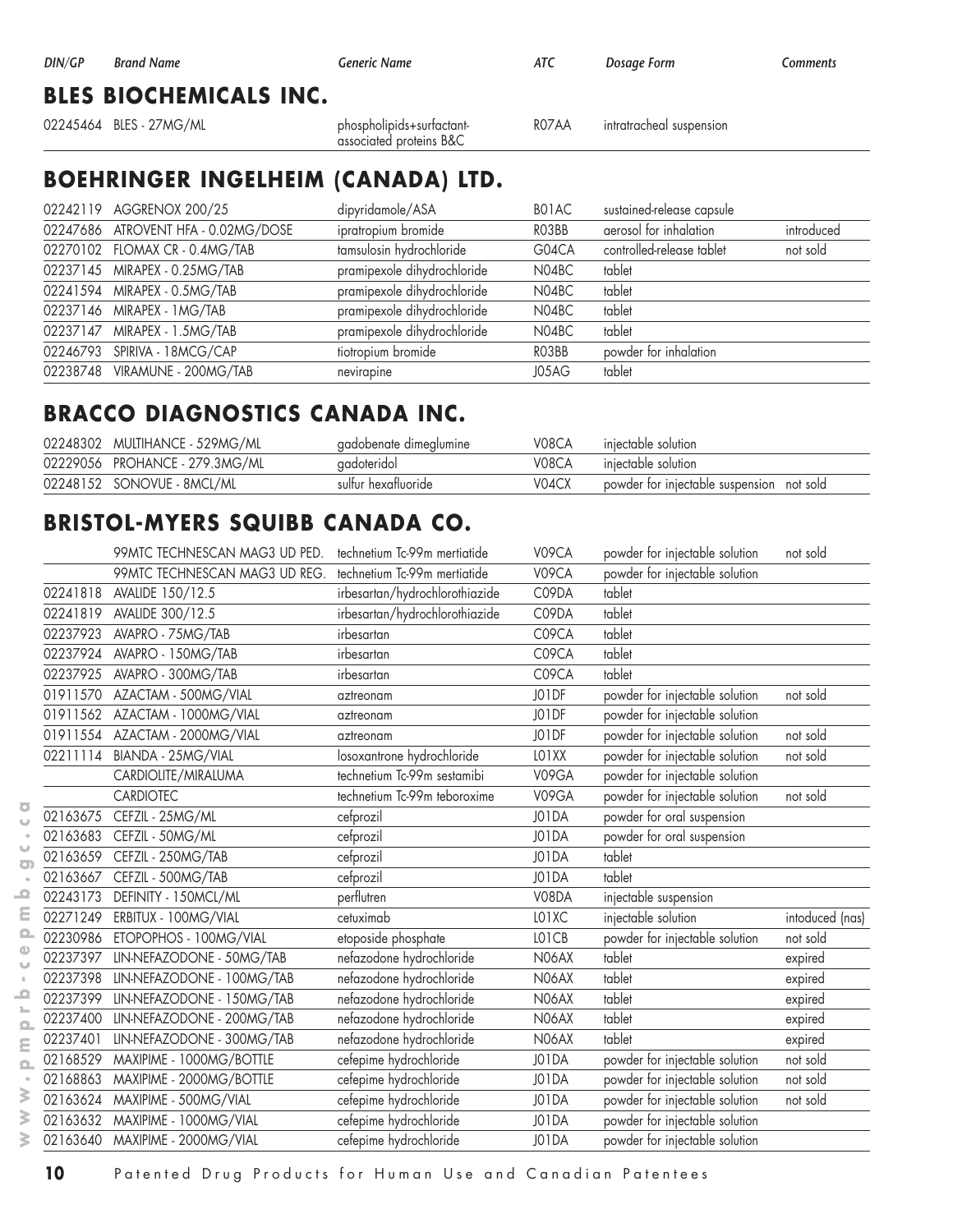# **BRISTOL-MYERS SQUIBB CANADA CO.** (Continued)

|          | 01907093 MONOPRIL - 5MG/TAB   | fosinopril                   | C09AA        | tablet                         | not sold |
|----------|-------------------------------|------------------------------|--------------|--------------------------------|----------|
|          | 01907107 MONOPRIL - 10MG/TAB  | fosinopril                   | C09AA        | tablet                         |          |
| 01907115 | MONOPRIL - 20MG/TAB           | fosinopril                   | C09AA        | tablet                         |          |
|          | NEUROLITE - 20MCI/TEST        | technetium Tc-99m bicisate   | V09AA        | powder for injectable solution |          |
|          | OCTREOSCAN - 3.3MCI/VIAL      | in-111 pentetreotide         | V09IB        | injectable solution            |          |
| 02238682 | PLAVIX - 75MG/TAB             | clopidogrel bisulfate        | B01AC        | tablet                         |          |
| 00893749 | PRAVACHOL - 10MG/TAB          | pravastatin sodium           | C10AA        | tablet                         |          |
| 00893757 | PRAVACHOL - 20MG/TAB          | pravastatin sodium           | C10AA        | tablet                         |          |
| 02222051 | PRAVACHOL - 40MG/TAB          | pravastatin sodium           | C10AA        | tablet                         |          |
|          | 02250330 PRAVACHOL - 80MG/TAB | pravastatin sodium           | C10AA        | tablet                         | not sold |
| 02248609 | REYATAZ - 100MG/CAP           | atazanavir sulfate           | J05AE        | capsule                        | not sold |
| 02248610 | REYATAZ - 150MG/CAP           | atazanavir sulfate           | J05AE        | capsule                        |          |
| 02248611 | REYATAZ - 200MG/CAP           | atazanavir sulfate           | J05AE        | capsule                        |          |
| 02087294 | SERZONE - 50MG/TAB            | nefazodone hydrochloride     | <b>N06AX</b> | tablet                         | expired  |
| 02087375 | SERZONE - 100MG/TAB           | nefazodone hydrochloride     | <b>N06AX</b> | tablet                         | expired  |
|          | 02087383 SERZONE - 150MG/TAB  | nefazodone hydrochloride     | N06AX        | tablet                         | expired  |
| 02087391 | SERZONE - 200MG/TAB           | nefazodone hydrochloride     | N06AX        | tablet                         | expired  |
| 02087405 | SERZONE - 300MG/TAB           | nefazodone hydrochloride     | N06AX        | tablet                         | expired  |
| 02028786 | <b>SINEMET CR 25/100</b>      | carbidopa/levodopa           | N04BA        | controlled-release tablet      |          |
| 00870935 | SINEMET CR 50/200             | carbidopa/levodopa           | N04BA        | controlled-release tablet      |          |
| 02239886 | SUSTIVA - 50MG/CAP            | efavirenz                    | J05AG        | capsule                        |          |
|          | 02239887 SUSTIVA - 100MG/CAP  | efavirenz                    | J05AG        | capsule                        |          |
| 02239888 | SUSTIVA - 200MG/CAP           | efavirenz                    | J05AG        | capsule                        |          |
| 02246044 | SUSTIVA - 300MG/TAB           | efavirenz                    | J05AG        | tablet                         | not sold |
|          | 02246045 SUSTIVA - 600MG/TAB  | efavirenz                    | J05AG        | tablet                         |          |
|          | 02016796 TAXOL - 6MG/ML       | paclitaxel                   | LO1CD        | injectable solution            |          |
|          | <b>TECHNESCAN MAG3</b>        | technetium Tc-99m mertiatide | V09CA        | powder for injectable solution |          |
|          | 02243183 TEQUIN - 2MG/ML      | gatifloxacin                 | J01MA        | injectable solution            |          |
|          | 02243184 TEQUIN - 10MG/ML     | gatifloxacin                 | J01MA        | injectable solution            |          |
| 02243181 | TEQUIN - 200MG/TAB            | gatifloxacin                 | J01MA        | tablet                         |          |
|          | 02243182 TEQUIN - 400MG/TAB   | gatifloxacin                 | J01MA        | tablet                         |          |
|          | 00616192 VEPESID - 50MG/CAP   | etoposide                    | LO1CB        | capsule                        |          |
|          | 00523410 VEPESID - 20MG/ML    | etoposide                    | LO1CB        | injectable solution            |          |
|          | 01940511 VIDEX - 25MG/TAB     | didanosine                   | J05AF        | chewable tablet                |          |
|          | 01940538 VIDEX - 50MG/TAB     | didanosine                   | J05AF        | chewable tablet                | not sold |
| 01940546 | VIDEX - 100MG/TAB             | didanosine                   | J05AF        | chewable tablet                |          |
| 01940554 | VIDEX - 150MG/TAB             | didanosine                   | J05AF        | chewable tablet                |          |
| 01940589 | VIDEX - 100MG/VIAL            | didanosine                   | J05AF        | powder for oral solution       | not sold |
| 01940597 | VIDEX - 167MG/VIAL            | didanosine                   | J05AF        | powder for oral solution       | not sold |
| 01940600 | VIDEX - 250MG/VIAL            | didanosine                   | J05AF        | powder for oral solution       | not sold |
| 01940619 | VIDEX - 375MG/VIAL            | didanosine                   | J05AF        | powder for oral solution       | not sold |
| 01940627 | VIDEX - 2000MG/VIAL           | didanosine                   | J05AF        | powder for oral solution       | not sold |
| 01940635 | VIDEX - 4000MG/VIAL           | didanosine                   | J05AF        | powder for oral solution       |          |
| 02244596 | VIDEX EC - 125MG/CAP          | didanosine                   | J05AF        | sustained-release capsule      |          |
|          | 02244597 VIDEX EC - 200MG/CAP | didanosine                   | J05AF        | sustained-release capsule      |          |
| 02244598 | VIDEX EC - 250MG/CAP          | didanosine                   | J05AF        | sustained-release capsule      |          |
| 02244599 | VIDEX EC - 400MG/CAP          | didanosine                   | J05AF        | sustained-release capsule      |          |
| 02216078 | ZERIT - 5MG/CAP               | stavudine                    | J05AF        | capsule                        | not sold |
| 02216086 | ZERIT - 15MG/CAP              | stavudine                    | J05AF        | capsule                        |          |
| 02216094 | ZERIT - 20MG/CAP              | stavudine                    | J05AF        | capsule                        |          |
| 02216108 | ZERIT - 30MG/CAP              | stavudine                    | J05AF        | capsule                        |          |
|          |                               |                              |              |                                |          |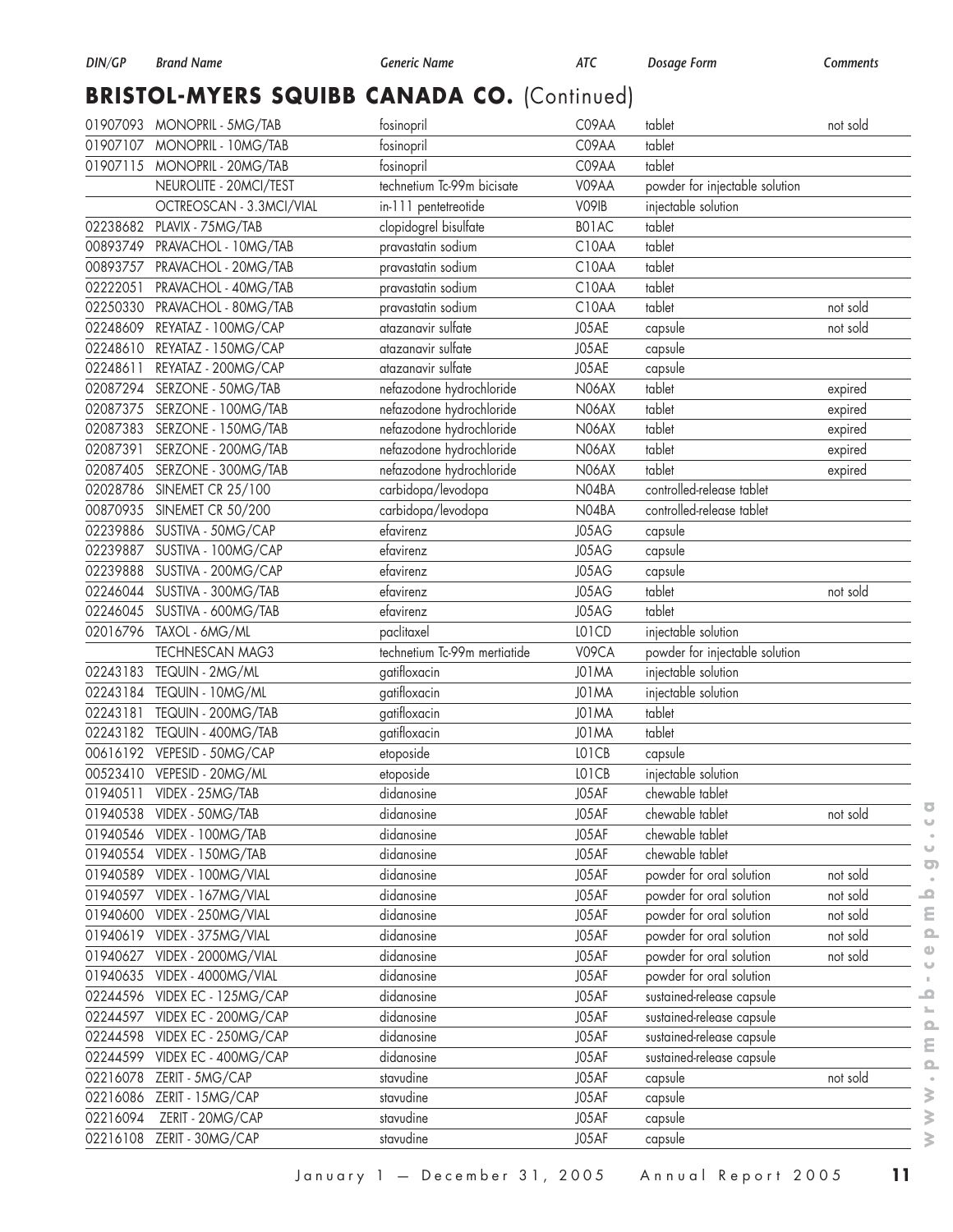| DIN/GP               | <b>Brand Name</b>                                                     | <b>Generic Name</b>                               | <b>ATC</b>     | <b>Dosage Form</b>                         | Comments |
|----------------------|-----------------------------------------------------------------------|---------------------------------------------------|----------------|--------------------------------------------|----------|
|                      | <b>BRISTOL-MYERS SQUIBB CANADA CO. (Continued)</b>                    |                                                   |                |                                            |          |
| 02216116             | ZERIT - 40MG/CAP                                                      | stavudine                                         | J05AF          | capsule                                    |          |
| 02237009             | ZERIT - 1 MG/ML                                                       | stavudine                                         | J05AF          | powder for oral solution                   | not sold |
|                      | 02247912 ZERIT XR - 37.5MG/CAP                                        | stavudine                                         | J05AF          | extended-release capsule                   | not sold |
| 02247913             | ZERIT XR - 50MG/CAP                                                   | stavudine                                         | J05AF          | extended-release capsule                   | not sold |
| 02247914             | ZERIT XR - 75MG/CAP                                                   | stavudine                                         | J05AF          | extended-release capsule                   | not sold |
|                      | 02247915 ZERIT XR - 100MG/CAP                                         | stavudine                                         | J05AF          | extended-release capsule                   | not sold |
|                      | <b>CANDERM PHARMA INC.</b>                                            |                                                   |                |                                            |          |
| 01945149             | CONDYLINE - 5MG/ML                                                    | podofilox                                         | DO6BB          | topical solution                           |          |
|                      | 02221470 DERMAGRAN II - 2.5MG/G                                       | magnesium hydroxide                               | D02AB          | topical ointment                           |          |
| 02221489             | DERMAGRAN II - 1 MG/ML                                                | zinc chloride                                     | D02AB          | topical spray                              |          |
|                      | <b>CHIRON CANADA ULC</b>                                              |                                                   |                |                                            |          |
| 02130181             | PROLEUKIN - 22000000UNIT/VIAL                                         | aldesleukin                                       | L03AC          | powder for injectable solution             |          |
| 02239630             | TOBI - 300MG/AMPOULE                                                  | tobramycin sulfate                                | J01GB          | solution for inhalation                    |          |
|                      | <b>COLGATE ORAL PHARMACEUTICALS</b>                                   |                                                   |                |                                            |          |
| 02048213             | VIADENT - 0.3MG/ML                                                    | sanguinarine                                      | A01AD          | oral rinse                                 | expired  |
| 02048221             | VIADENT - 1.2MG/ML                                                    | sanguinarine                                      | A01AD          | toothpaste                                 | expired  |
| 02048248             | VIADENT FLUORIDE - 14MG/ML                                            | sanguinarine                                      | A01AD          | toothpaste                                 | expired  |
| 02240929<br>02240930 | OXILAN 300<br>OXILAN 350<br><b>DAIICHI PHARMACEUTICAL CORPORATION</b> | ioxilan                                           | V08AB<br>V08AB | injectable solution<br>injectable solution | not sold |
|                      | 02242360 FLOXIN - 3MG/ML                                              | otloxacin                                         | S01AA          | otic solution                              | not sold |
|                      | DERMIK LABORATORIES CANADA INC.                                       |                                                   |                |                                            |          |
|                      | 02250535 PENLAC - 80MG/ML                                             | ciclopirox                                        | DO1AE          | topical solution                           |          |
|                      | DIMETHAID HEALTH CARE LTD.                                            |                                                   |                |                                            |          |
| 02247265             | PENNSAID - 16MG/ML                                                    | diclofenac sodium                                 | M02AA          | topical solutiom                           | expired  |
|                      | <b>DISTA PRODUCTS LIMITED</b>                                         |                                                   |                |                                            |          |
| 01968041             | TALIDAN - 10MG/CAP                                                    | fluoxetine hydrochloride                          | N06AB          | capsule                                    | not sold |
| 01968033             | TALIDAN - 20MG/CAP                                                    | fluoxetine hydrochloride                          | N06AB          | capsule                                    | not sold |
|                      |                                                                       |                                                   |                |                                            |          |
|                      | <b>DUCHESNAY INC.</b>                                                 |                                                   |                |                                            |          |
|                      | 00609129 DICLECTIN                                                    | doxylamine succinate/<br>pyridoxine hydrochloride | R06AA          | delayed-release tablet                     |          |
|                      | ELAN PHARMACEUTICALS INC.                                             |                                                   |                |                                            |          |
| 02242505             | NAPRELAN - 375MG/TAB                                                  | naproxen sodium                                   | M01AE          | extended-release tablet                    | not sold |
|                      | 02242506 NAPRELAN - 500MG/TAB                                         | naproxen sodium                                   | M01AE          | extended-release tablet                    | not sold |
|                      | 02057735 PROSTEP 11 - 15MG/PATCH                                      | nicotine                                          | N07BA          | transdermal patch                          | not sold |
|                      | 02057743 PROSTEP 22 - 30MG/PATCH                                      | nicotine                                          | N07BA          | transdermal patch                          | not sold |

**12** Patented Drug Products for Human Use and Canadian Patentees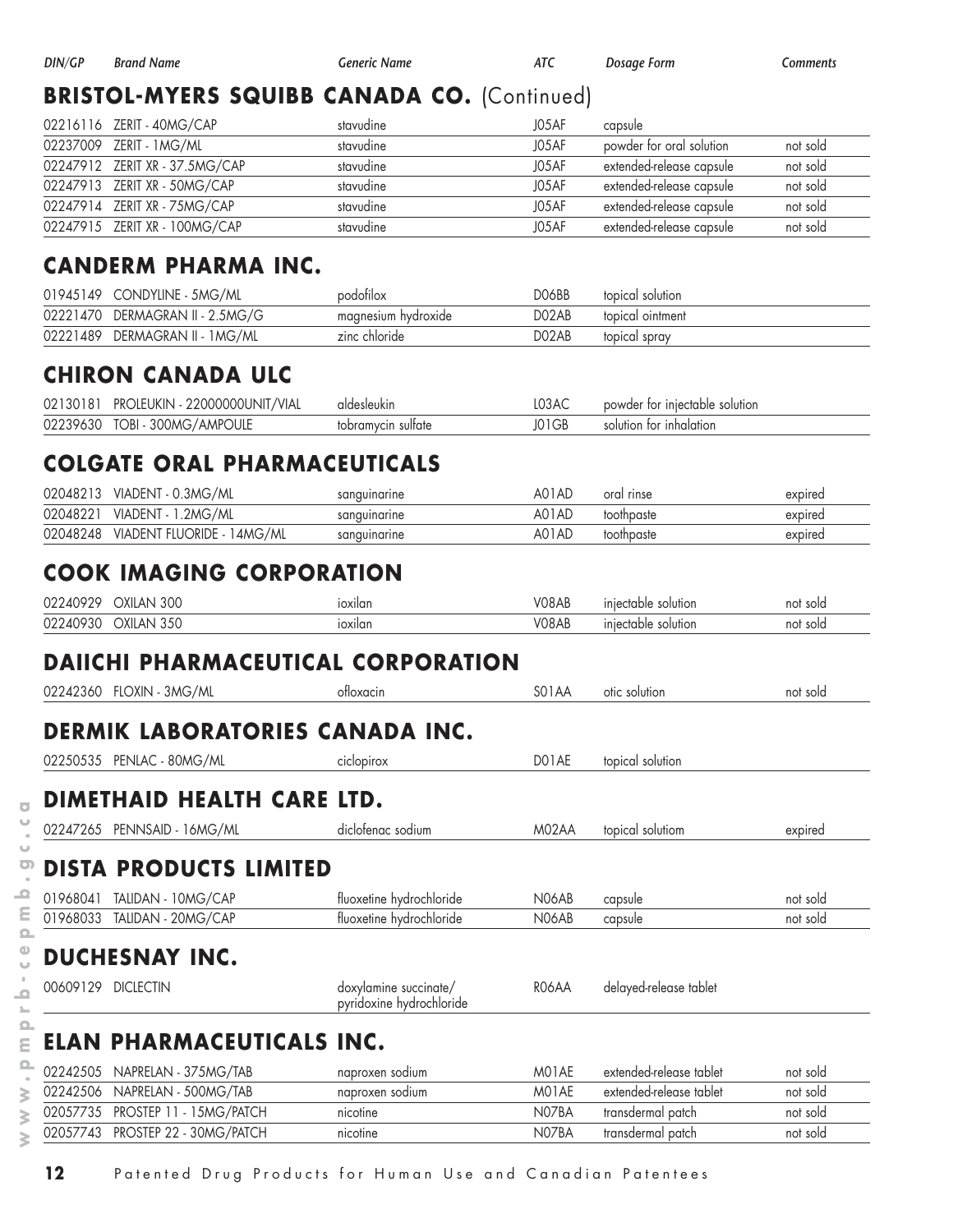# **ELI LILLY CANADA INC.**

|          | 02242572 ACTOS - 15MG/TAB               | pioglitazone hydrochloride                       | A10BG | tablet                         |          |
|----------|-----------------------------------------|--------------------------------------------------|-------|--------------------------------|----------|
| 02242573 | ACTOS - 30MG/TAB                        | pioglitazone hydrochloride                       | A10BG | tablet                         |          |
|          | 02242574 ACTOS - 45MG/TAB               | pioglitazone hydrochloride                       | A10BG | tablet                         |          |
| 02253437 | ALIMTA - 500MG/VIAL                     | pemetrexed disodium                              | LO1BA | powder for injectable solution |          |
| 00778338 | AXID - 150MG/CAP                        | nizatidine                                       | A02BA | capsule                        | not sold |
| 00778346 | AXID - 300MG/CAP                        | nizatidine                                       | A02BA | capsule                        | not sold |
| 02161761 | CECLOR CD - 375MG/TAB                   | cefaclor                                         | J01DA | sustained-release tablet       | not sold |
| 02161788 | CECLOR CD - 500MG/TAB                   | cefaclor                                         | J01DA | sustained-release tablet       | not sold |
| 02248088 | CIALIS - 10MG/TAB                       | tadalafil                                        | G04BE | tablet                         |          |
| 02248089 | CIALIS - 20MG/TAB                       | tadalafil                                        | G04BE | tablet                         |          |
| 02229863 | DYNABAC - 250MG/TAB                     | dirithromycin                                    | JO1FA | tablet                         | not sold |
| 02218054 | ETHYOL - 500MG/VIAL                     | amifostine                                       | V03AF | powder for injectable solution | not sold |
| 02239028 | EVISTA - 60MG/TAB                       | raloxifene hydrochloride                         | G03XC | tablet                         |          |
| 02254689 | FORTEO - 250MCG/ML                      | teriparatide                                     | H05AA | injectable solution            |          |
| 02230308 | GEMZAR - 200MG/VIAL                     | gemcitabine hydrochloride                        | LO1BC | powder for injectable solution |          |
| 02230309 | GEMZAR - 1000MG/VIAL                    | gemcitabine hydrochloride                        | LO1BC | powder for injectable solution |          |
| 02243297 | GLUCAGON - 1MG/ML                       | glucagon rDNA                                    | H04AA | powder for injectable solution |          |
| 02229704 | HUMALOG - 100UNIT/ML                    | insulin lispro                                   | A10AB | injectable solution            |          |
| 02229705 | HUMALOG - 100UNIT/ML                    | insulin lispro                                   | A10AB | injectable solution            |          |
| 02240294 | HUMALOG MIX 25/75 - 100UNIT/ML          | insulin (lispro/lispro protamine)                | A10AB | injectable solution            |          |
| 02240296 | HUMALOG MIX 25/75 - 100UNIT/ML          | insulin (lispro/lispro protamine)                | A10AB | injectable solution            | not sold |
| 02240295 | HUMALOG MIX 25/75 PEN - 100UNIT/ML      | insulin (lispro/lispro protamine)                | A10AB | injectable solution            |          |
| 02240297 | HUMALOG MIX 50/50 - 100UNIT/ML          | insulin (lispro/lispro protamine)                | A10AB | injectable solution            | not sold |
| 02240299 | HUMALOG MIX 50/50 - 100UNIT/ML          | insulin (lispro/lispro protamine)                | A10AB | injectable solution            | not sold |
| 02240298 | HUMALOG MIX 50/50 PEN - 100UNIT/ML      | insulin (lispro/lispro protamine)                | A10AB | injectable solution            | not sold |
| 02241283 | HUMALOG PEN - 100UNIT/ML                | insulin lispro                                   | A10AB | injectable solution            |          |
| 02243077 | HUMATROPE - 6MG/CARTRIDGE               | somatropin                                       | H01AC | powder for injectable solution |          |
| 02243078 | HUMATROPE - 12MG/CARTRIDGE              | somatropin                                       | H01AC | powder for injectable solution |          |
| 02243079 | HUMATROPE - 24MG/CARTRIDGE              | somatropin                                       | H01AC | powder for injectable solution |          |
| 00745626 | HUMATROPE - 5MG/VIAL                    | somatropin                                       | H01AC | powder for injectable solution |          |
| 00889113 | HUMULIN-10/90 - 100UNIT/ML              | insulin (regular/isophane)<br>human biosynthetic | A10AD | injectable suspension          | not sold |
|          | 01962639 HUMULIN-10/90 - 100UNIT/ML     | insulin (regular/isophane)<br>human biosynthetic | A10AD | injectable suspension          | not sold |
|          | 02241311 HUMULIN-10/90 PEN - 100UNIT/ML | insulin (regular/isophane)<br>human biosynthetic | A10AD | injectable suspension          | not sold |
| 00889105 | HUMULIN-20/80 - 100UNIT/ML              | insulin (regular/isophane)<br>human biosynthetic | A10AD | injectable suspension          | not sold |
| 01962655 | HUMULIN-20/80 - 100UNIT/ML              | insulin (regular/isophane)<br>human biosynthetic | A10AD | injectable suspension          | not sold |
| 02241308 | HUMULIN-20/80 PEN - 100UNIT/ML          | insulin (regular/isophane)<br>human biosynthetic | A10AD | injectable suspension          | not sold |
| 00795879 | HUMULIN-30/70 - 100UNIT/ML              | insulin (regular/isophane)<br>human biosynthetic | A10AD | injectable suspension          |          |
| 01959212 | HUMULIN-30/70 - 100UNIT/ML              | insulin (regular/isophane)<br>human biosynthetic | A10AD | injectable suspension          |          |
| 02241307 | HUMULIN-30/70 PEN - 100UNIT/ML          | insulin (regular/isophane)<br>human biosynthetic | A10AD | injectable suspension          | not sold |
| 00889091 | HUMULIN-40/60 - 100UNIT/ML              | insulin (regular/isophane)<br>human biosynthetic | A10AD | injectable suspension          | not sold |
| 01962647 | HUMULIN-40/60 - 100UNIT/ML              | insulin (regular/isophane)<br>human biosynthetic | A10AD | injectable suspension          | not sold |
|          | 02241306 HUMULIN-40/60 PEN - 100UNIT/ML | insulin (regular/isophane)<br>human biosynthetic | A10AD | injectable suspension          | not sold |

 $\overline{\textbf{C}}$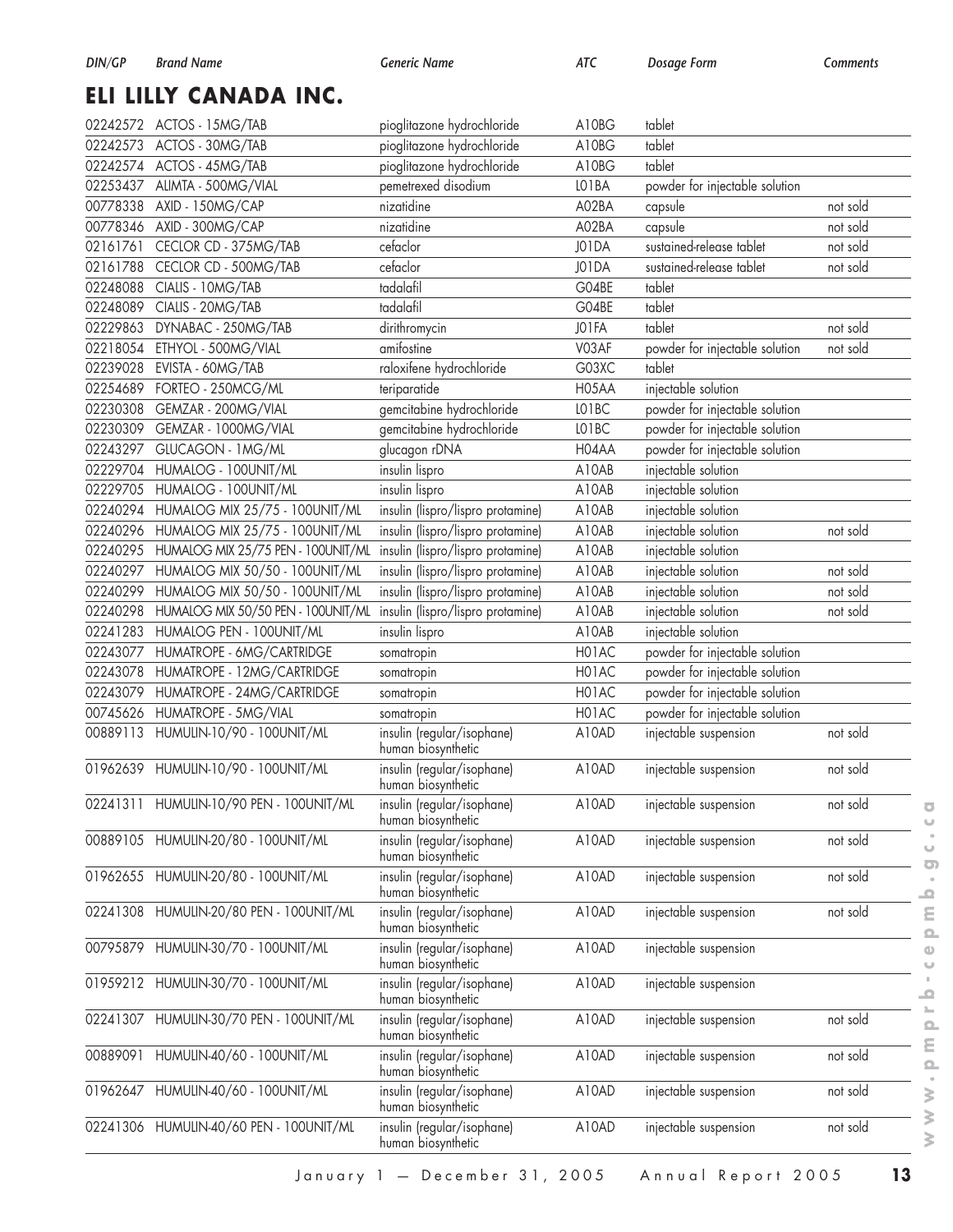## **ELI LILLY CANADA INC.** (Continued)

|          | 00889121 HUMULIN-50/50 - 100UNIT/ML                         | insulin (regular/isophane)<br>human biosynthetic | A10AD | injectable suspension          | not sold         |
|----------|-------------------------------------------------------------|--------------------------------------------------|-------|--------------------------------|------------------|
|          | 01962663 HUMULIN-50/50 - 100UNIT/ML                         | insulin (regular/isophane)<br>human biosynthetic | A10AD | injectable suspension          | not sold         |
|          | 02241305 HUMULIN-50/50 PEN - 100UNIT/ML                     | insulin (regular/isophane)<br>human biosynthetic | A10AD | injectable suspension          | not sold         |
| 00646148 | HUMULIN-L - 100UNIT/ML                                      | insulin (lente) human biosynthetic               | A10AC | injectable suspension          |                  |
| 00587737 | HUMULIN-N - 100UNIT/ML                                      | insulin (isophane) human biosynthetic A10AC      |       | injectable suspension          |                  |
| 01959239 | HUMULIN-N - 100UNIT/ML                                      | insulin (isophane) human biosynthetic A10AC      |       | injectable suspension          |                  |
| 02241310 | HUMULIN-N PEN - 100UNIT/ML                                  | insulin (isophane) human biosynthetic            | A10AC | injectable suspension          |                  |
| 00586714 | HUMULIN-R - 100UNIT/ML                                      | insulin (regular) human biosynthetic             | A10AB | injectable solution            |                  |
| 01959220 | HUMULIN-R - 100UNIT/ML                                      | insulin (regular) human biosynthetic             | A10AB | injectable solution            |                  |
| 00733075 | HUMULIN-U - 100UNIT/ML                                      | insulin (ultralente) human biosynthetic          | A10AE | injectable suspension          |                  |
| 00514535 | ILETIN-II LENTE PORK - 100UNIT/ML                           | pork insulin/zinc                                | A10AC | injectable suspension          | not sold         |
| 00514551 | ILETIN-II NPH PORK - 100UNIT/ML                             | pork insulin/zinc/protamine                      | A10AC | injectable suspension          |                  |
| 00513644 | ILETIN-II REGULAR PORK - 100UNIT/ML                         | pork insulin/zinc                                | A10AB | injectable solution            |                  |
| 00446580 | ILETIN-LENTE - 100UNIT/ML                                   | pork/bovine insulin/zinc                         | A10AC | injectable suspension          | not sold         |
| 00446572 | ILETIN-NPH - 100UNIT/ML                                     | pork/bovine insulin/zinc/protamine A10AC         |       | injectable suspension          | not sold         |
| 00446610 | ILETIN-PROTAMINE ZINC - 100UNIT/ML                          | pork/bovine insulin/zinc/protamine A10AC         |       | injectable suspension          | not sold         |
| 00446564 | ILETIN-REGULAR - 100UNIT/ML                                 | pork/bovine insulin/zinc                         | A10AB | injectable solution            | not sold         |
| 00446602 | ILETIN-SEMILENTE - 100UNIT/ML                               | pork/bovine insulin/zinc                         | A10AC | injectable suspension          | not sold         |
| 00446599 | ILETIN-ULTRALENTE - 100UNIT/ML                              | pork/bovine insulin/zinc                         | A10AE | injectable suspension          | not sold         |
| 00752525 | KEFLIN ADD-VANTAGE - 1000MG/VIAL                            | cephalothin sodium                               | J01DA | powder for injectable solution | not sold         |
| 00752533 | KEFLIN ADD-VANTAGE - 2000MG/VIAL                            | cephalothin sodium                               | J01DA | powder for injectable solution | not sold         |
| 00322288 | KEFZOL - 500MG/VIAL                                         | cefazolin sodium                                 | J01DA | powder for injectable solution | expired          |
| 00322296 | KEFZOL - 1000MG/VIAL                                        | cefazolin sodium                                 | J01DA | powder for injectable solution | expired          |
| 00411450 | KEFZOL - 10000MG/VIAL                                       | cefazolin sodium                                 | J01DA | powder for injectable solution | expired          |
| 00411434 | KEFZOL ADD-VANTAGE - 500MG/VIAL                             | cefazolin sodium                                 | J01DA | powder for injectable solution | not sold         |
| 00411442 | KEFZOL ADD-VANTAGE - 1000MG/VIAL                            | cefazolin sodium                                 | J01DA | powder for injectable solution | not sold         |
| 02044757 | LORABID - 200MG/CAP                                         | loracarbef                                       | J01DA | capsule                        | not sold         |
| 02044749 | LORABID - 400MG/CAP                                         | loracarbef                                       | J01DA | capsule                        | not sold         |
| 02161206 | LORABID - 20MG/ML                                           | loracarbef                                       | J01DA | powder for oral suspension     | not sold         |
| 02161214 | LORABID - 40MG/ML                                           | loracarbef                                       | J01DA | powder for oral suspension     | not sold         |
| 00648930 | MANDOL ADD-VANTAGE - 1000MG/VIAL cefamandole nafate         |                                                  | J01DA | powder for injectable solution | not sold         |
| 00842621 | MANDOL ADD-VANTAGE - 2000MG/VIAL cefamandole nafate         |                                                  | J01DA | powder for injectable solution | not sold         |
| 00851825 | NEBCIN ADD-VANTAGE - 10MG/ML                                | tobramycin sulfate                               | JO1GB | injectable solution            | not sold         |
| 02018985 | PROZAC - 10MG/CAP                                           | fluoxetine hydrochloride                         | N06AB | capsule                        |                  |
| 00636622 | PROZAC - 20MG/CAP                                           | fluoxetine hydrochloride                         | N06AB | capsule                        |                  |
| 02216973 | REOPRO - 2MG/ML                                             | abciximab                                        | BO1AC | injectable solution            |                  |
| 02262800 | STRATTERA - 10MG/CAP                                        | atomoxetine hydrochloride                        | N06BA | capsule                        | introduced (nas) |
| 02262819 | STRATTERA - 18MG/CAP                                        | atomoxetine hydrochloride                        | N06BA | capsule                        | introduced (nas) |
| 02262827 | STRATTERA - 25MG/CAP                                        | atomoxetine hydrochloride                        | N06BA | capsule                        | introduced (nas) |
| 02262835 | STRATTERA - 40MG/CAP                                        | atomoxetine hydrochloride                        | N06BA | capsule                        | introduced (nas) |
| 02262843 | STRATTERA - 60MG/CAP                                        | atomoxetine hydrochloride                        | N06BA | capsule                        | introduced (nas) |
| 00888338 | TAZIDIME - 500MG/VIAL                                       | ceftazidime pentahydrate                         | J01DA | powder for injectable solution | not sold         |
| 00887129 | TAZIDIME ADD-VANTAGE - 1000MG/VIAL ceftazidime pentahydrate |                                                  | J01DA | powder for injectable solution | not sold         |
| 01980645 | TAZIDIME ADD-VANTAGE - 2000MG/VIAL ceftazidime pentahydrate |                                                  | J01DA | powder for injectable solution | not sold         |
| 00800430 | VANCOCIN - 125MG/CAP                                        | vancomycin hydrochloride                         | J01XA | capsule                        |                  |
| 00788716 | VANCOCIN - 250MG/CAP                                        | vancomycin hydrochloride                         | J01XA | capsule                        |                  |
| 02015110 | VANCOCIN - 10000MG/VIAL                                     | vancomycin hydrochloride                         | J01XA | powder for injectable solution | not sold         |
| 00015423 | VANCOCIN C.P. - 500MG/VIAL                                  | vancomycin hydrochloride                         | J01XA | powder for injectable solution | not sold         |
| 00722146 | VANCOCIN C.P. - 1000MG/VIAL                                 | vancomycin hydrochloride                         | J01XA | powder for injectable solution | not sold         |

 $\overline{\bullet}$  $\bar{\omega}$  $\ddot{\phantom{a}}$  $\overset{-}{\cup}$ 

**14** Patented Drug Products for Human Use and Canadian Patentees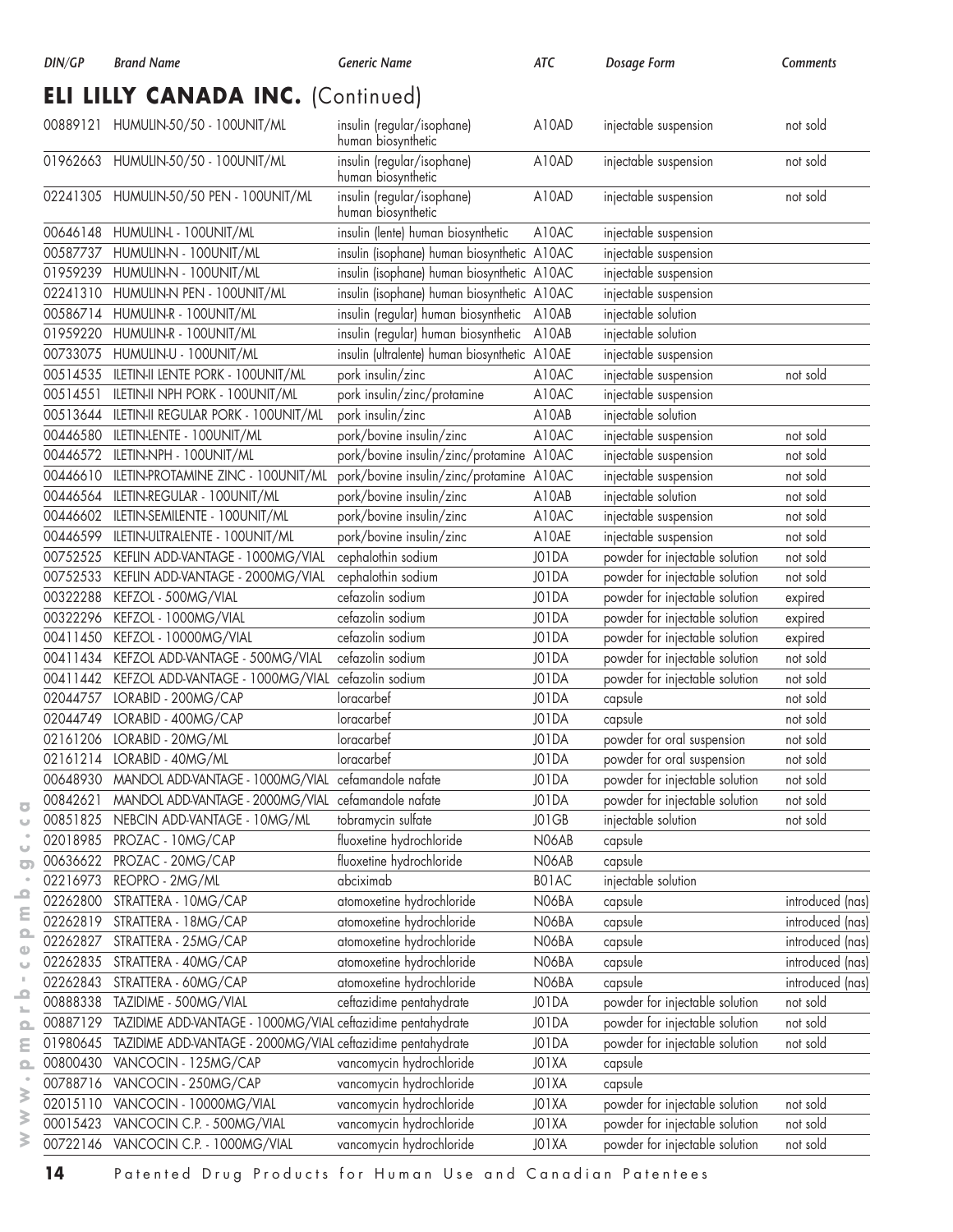| DIN/GP   | <b>Brand Name</b>                                  | <b>Generic Name</b>           | ATC   | Dosage Form                    | <b>Comments</b> |
|----------|----------------------------------------------------|-------------------------------|-------|--------------------------------|-----------------|
|          | <b>ELI LILLY CANADA INC. (Continued)</b>           |                               |       |                                |                 |
|          | 00803510 VANCOCIN C.P. ADD-VANTAGE -<br>500MG/VIAL | vancomycin hydrochloride      | JO1XA | powder for injectable solution | not sold        |
| 00803537 | VANCOCIN C.P. ADD-VANTAGE -<br>1000MG/VIAL         | vancomycin hydrochloride      | J01XA | powder for injectable solution | not sold        |
| 02247129 | XIGRIS - 5MG/VIAL                                  | drotrecogin alfa (activated)  | BO1AD | powder for injectable solution |                 |
| 02247130 | XIGRIS - 20MG/VIAL                                 | drotrecogin alfa (activated)  | BO1AD | powder for injectable solution |                 |
|          | 02229250 ZYPREXA - 2.5MG/TAB                       | olanzapine                    | N05AH | tablet                         |                 |
| 02229269 | ZYPREXA - 5MG/TAB                                  | olanzapine                    | N05AH | tablet                         |                 |
| 02229277 | ZYPREXA - 7.5MG/TAB                                | olanzapine                    | N05AH | tablet                         |                 |
|          | 02229285 ZYPREXA - 10MG/TAB                        | olanzapine                    | N05AH | tablet                         |                 |
| 02238850 | ZYPREXA - 15MG/TAB                                 | olanzapine                    | N05AH | tablet                         |                 |
| 02238851 | ZYPREXA - 20MG/TAB                                 | olanzapine                    | N05AH | tablet                         | not sold        |
| 02247099 | ZYPREXA INTRAMUSCULAR - 10MG/VIAL                  | olanzapine                    | N05AH | powder for injectable solution |                 |
| 02243086 | ZYPREXA ZYDIS - 5MG/TAB                            | olanzapine                    | N05AH | orally disintegrating tablet   |                 |
| 02243087 | ZYPREXA ZYDIS - 10MG/TAB                           | olanzapine                    | N05AH | orally disintegrating tablet   |                 |
| 02243088 | ZYPREXA ZYDIS - 15MG/TAB                           | olanzapine                    | N05AH | orally disintegrating tablet   |                 |
|          | 02243089 ZYPREXA ZYDIS - 20MG/TAB                  | olanzapine                    | N05AH | orally disintegrating tablet   | not sold        |
|          |                                                    |                               |       |                                |                 |
|          | <b>ENZON PHARMACEUTICALS INC.</b>                  |                               |       |                                |                 |
|          | 02231590 ABELCET - 5MG/ML                          | amphotericin B lipid complex  | J02AA | powder for injectable solution |                 |
|          | <b>FERRING INC.</b>                                |                               |       |                                |                 |
|          | ACTHREL - 0.1MG/VIAL                               | corticorelin ovine triflutate | V04CD | powder for injectable solution | expired         |
|          | ACTHREL NF - 0.1MG/VIAL                            | corticorelin ovine triflutate | V04CD | powder for injectable solution | expired         |
| 02231047 | CERVIDIL 0.3 - 10MG/POUCH                          | dinoprostone                  | G02AD | vaginal insert                 |                 |
| 00836362 | DDAVP - 0.01MG/DOSE                                | desmopressin acetate          | HO1BA | nasal aerosol                  |                 |
|          | 00873993 DDAVP - 0.004MG/ML                        | desmopressin acetate          | HO1BA | injectable solution            |                 |
| 00402516 | DDAVP - 0.1MG/ML                                   | desmopressin acetate          | HO1BA | nasal solution                 |                 |
| 00824305 | DDAVP - 0.1MG/TAB                                  | desmopressin acetate          | HO1BA | tablet                         |                 |
|          | 00824143 DDAVP - 0.2MG/TAB                         | desmopressin acetate          | HO1BA | tablet                         |                 |
|          | 02244405 FLORAZOLE ER - 750MG/TAB                  | metronidazole                 | PO1AB | sustained-release tablet       |                 |
|          | 02248417 GYNAZOLE.1 - 20MG/G                       | butoconazole nitrate          | G01AF | vaginal cream                  |                 |
|          | 02238598 MINIRIN - 0.01MG/DOSE                     | desmopressin acetate          | HO1BA | nasal aerosol                  | not sold        |
|          | 02246500 MINIRIN - 0.1MG/TAB                       | desmopressin acetate          | HO1BA | tablet                         | expired         |
|          | 02246505 MINIRIN - 0.2MG/TAB                       | desmopressin acetate          | HO1BA | tablet                         | expired         |
|          |                                                    |                               |       |                                |                 |
|          | FOURNIER PHARMA INC.                               |                               |       |                                |                 |
|          | 02269074 LIPIDIL EZ - 48MG/TAB                     | fenofibrate                   | C10AB | tablet                         | introduced      |
|          | 02269082 LIPIDIL EZ - 145MG/TAB                    | fenofibrate                   | C10AB | tablet                         | introduced      |
| 02230283 | LIPIDIL MICRO - 67MG/CAP                           | fenofibrate                   | C10AB | capsule                        |                 |
|          | 02146959 LIPIDIL MICRO - 200MG/CAP                 | fenofibrate                   | C10AB | capsule                        |                 |
|          | 02241601 LIPIDIL SUPRA - 100MG/TAB                 | fenofibrate                   | C10AB | tablet                         |                 |
|          | 02241602 LIPIDIL SUPRA - 160MG/TAB                 | fenofibrate                   | C10AB | tablet                         |                 |
|          | 02241603 LIPIDIL SUPRA - 200MG/TAB                 | fenofibrate                   | C10AB | tablet                         | not sold        |
|          | <b>GALDERMA CANADA INC.</b>                        |                               |       |                                |                 |
|          | 02256398 CLOBEX LOTION - 0.5MG/ML                  | clobetasol propionate         | D07AD | topical solution               |                 |
|          | 02148749 DIFFERIN - 1MG/G                          | adapalene                     | D10AD | topical gel                    |                 |
|          | 02231592 DIFFERIN - 1MG/G                          | adapalene                     | D10AD | topical cream                  |                 |
|          | 02148757 DIFFERIN - 1MG/ML                         | adapalene                     | D10AD | topical solution               | not sold        |
|          |                                                    |                               |       |                                |                 |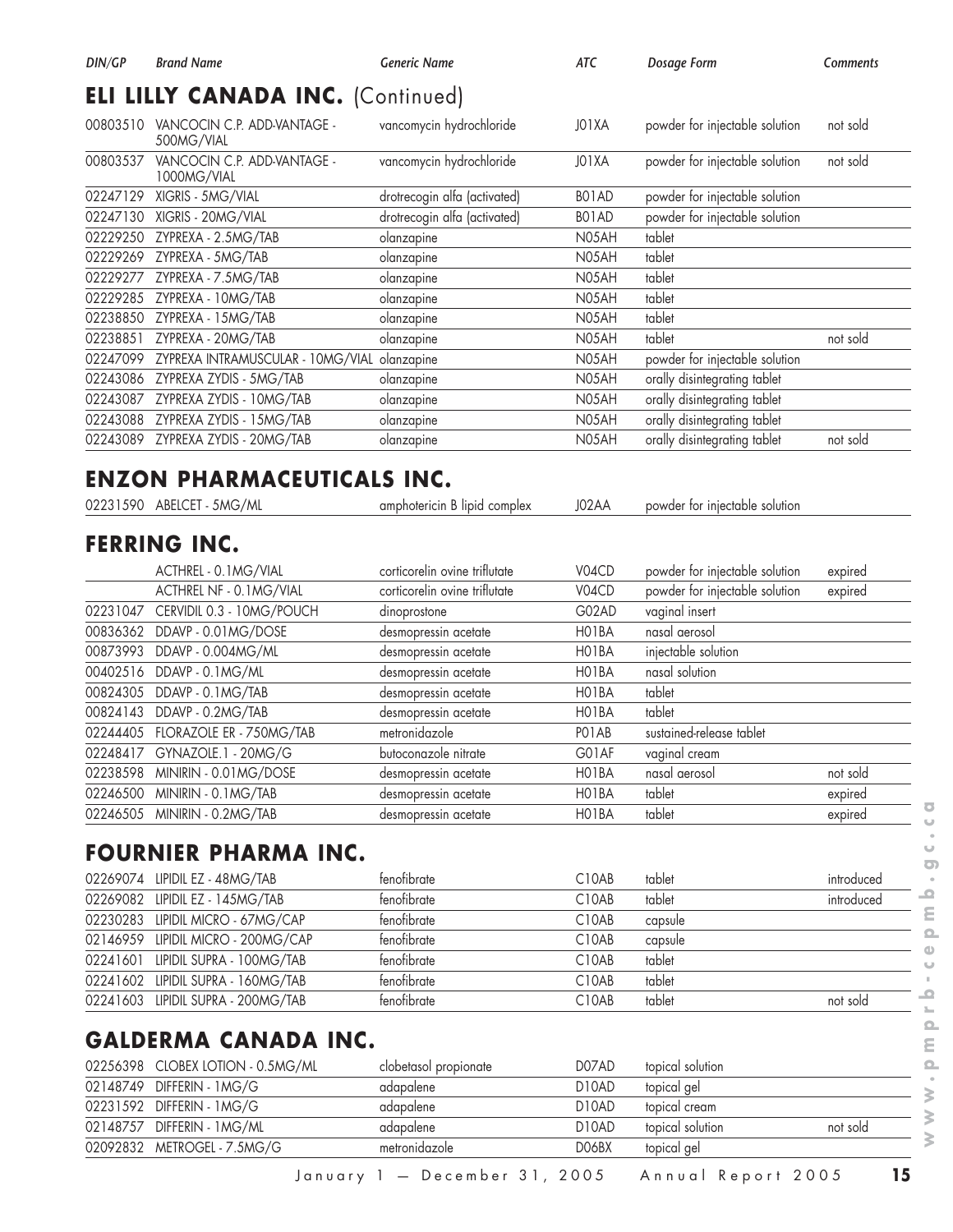#### **GENZYME CANADA INC.**

| 02230694 CEREZYME - 200UNIT/VIAL | imiglucerase            | A16AB                          | powder for injectable solution |          |
|----------------------------------|-------------------------|--------------------------------|--------------------------------|----------|
| 02241751 CEREZYME - 400UNIT/VIAL | imiglucerase            | A <sub>16</sub> A <sub>B</sub> | powder for injectable solution |          |
| 02241701 RENAGEL - 403MG/CAP     | sevelamer hydrochloride | V03AE                          | capsule                        | not sold |
| 02244309 RENAGEL - 400MG/TAB     | sevelamer hydrochloride | V03AE                          | tablet                         | not sold |
| 02244310 RENAGEL - 800MG/TAB     | sevelamer hydrochloride | V03AE                          | tablet                         |          |
| 02246016 THYROGEN - 1.1MG/VIAL   | thyrotropin alfa        | V04CJ                          | powder for injectable solution |          |

## **GILEAD SCIENCES INC.**

| 02218046 DAUNOXOME - 50MG/VIAL | daunorubicin, liposomal       | LO1DB | powder for injectable solution | not sold |
|--------------------------------|-------------------------------|-------|--------------------------------|----------|
| 02272091 EMTRIVA - 200MG/CAP   | emtricitabine                 | J05AF | capsule                        | not sold |
| 02247823 HEPSERA - 10MG/TAB    | adefovir dipivoxil            | J05AF | tablet                         | not sold |
| 02247128 VIREAD - 300MG/TAB    | tenofovir disoproxil fumarate | J05AF | tablet                         |          |

# **GLAXOSMITHKLINE CONSUMER HEALTHCARE INC.**

| 02245677 ABREVA - 100MG/G     | docosanol                                          | DO6BB | topical cream  | introduced (nas) |
|-------------------------------|----------------------------------------------------|-------|----------------|------------------|
| 02239757 BACTROBAN - 20MG/G   | mupirocin calcium                                  | DO6AX | topical cream  | expired          |
| 01945092 SENSODYNE-F 5%/0.24% | potassium nitrate/sodium fluoride                  | A01AA | gel toothpaste |                  |
| 02083310 SENSODYNE-F 5%/0.24% | potassium nitrate/sodium fluoride<br>w/baking soda | A01AA | toothpaste     | not sold         |
| 02243131 SENSODYNE-F 5%/0.24% | potassium nitrate/sodium fluoride                  | A01AA | toothpaste     |                  |
| 00624098 SENSODYNE-F 5%/0.8%  | potassium nitrate/sodium<br>monofluorophosphate    | A01AA | toothpaste     | not sold         |

## **GLAXOSMITHKLINE INC.**

| 02192691 | 3TC - 10MG/ML                 | lamivudine                                       | J05AF              | oral solution                  |          |
|----------|-------------------------------|--------------------------------------------------|--------------------|--------------------------------|----------|
| 02192683 | 3TC - 150MG/TAB               | lamivudine                                       | J05AF              | tablet                         |          |
| 02247825 | 3TC - 300MG/TAB               | lamivudine                                       | J05AF              | tablet                         |          |
| 02245126 | ADVAIR 25/125                 | salmeterol xinafoate/<br>fluticasone propionate  | RO3AK              | aerosol for inhalation         |          |
|          | 02245127 ADVAIR 25/250        | salmeterol xinafoate/<br>fluticasone propionate  | RO3AK              | aerosol for inhalation         |          |
| 02245125 | <b>ADVAIR 25/50</b>           | salmeterol xinafoate/<br>fluticasone propionate  | RO3AK              | aerosol for inhalation         | not sold |
|          | 02240835 ADVAIR 50/100 DISKUS | salmeterol xinafoate/<br>fluticasone propionate  | RO3AK              | powder for inhalation          |          |
|          | 02240836 ADVAIR 50/250 DISKUS | salmeterol xinafoate/<br>fluticasone propionate  | RO3AK              | powder for inhalation          |          |
|          | 02240837 ADVAIR 50/500 DISKUS | salmeterol xinafoate/<br>fluticasone propionate  | RO3AK              | powder for inhalation          |          |
| 02243541 | AGENERASE - 50MG/CAP          | amprenavir                                       | J05AE              | capsule                        |          |
| 02243542 | AGENERASE - 150MG/CAP         | amprenavir                                       | J05AE              | capsule                        |          |
| 02243543 | AGENERASE - 15MG/ML           | amprenavir                                       | J05AE              | oral solution                  |          |
| 02087286 | ALKERAN - 50MG/VIAL           | melphalan hydrochloride                          | LO1AA              | powder for injectable solution |          |
| 02237820 | AMERGE - 1 MG/TAB             | naratriptan hydrochloride                        | N02CC              | tablet                         |          |
| 02237821 | AMERGE - 2.5MG/TAB            | naratriptan hydrochloride                        | N02CC              | tablet                         |          |
| 02245531 | ARIXTRA - 2.5MG/SYRINGE       | fondaparinux sodium                              | BO <sub>1</sub> AX | injectable solution            |          |
| 01911937 | AUGMENTIN 25/6.25             | amoxicillin trihydrate/<br>clavulanate potassium | JO1CR              | oral suspension                | not sold |
| 01911953 | AUGMENTIN 250/125             | amoxicillin trihydrate/<br>clavulanate potassium | JO1CR              | tablet                         | not sold |
| 01911945 | AUGMENTIN 50/12.5             | amoxicillin trihydrate/<br>clavulanate potassium | JO1CR              | oral suspension                | not sold |

 $\overline{\bullet}$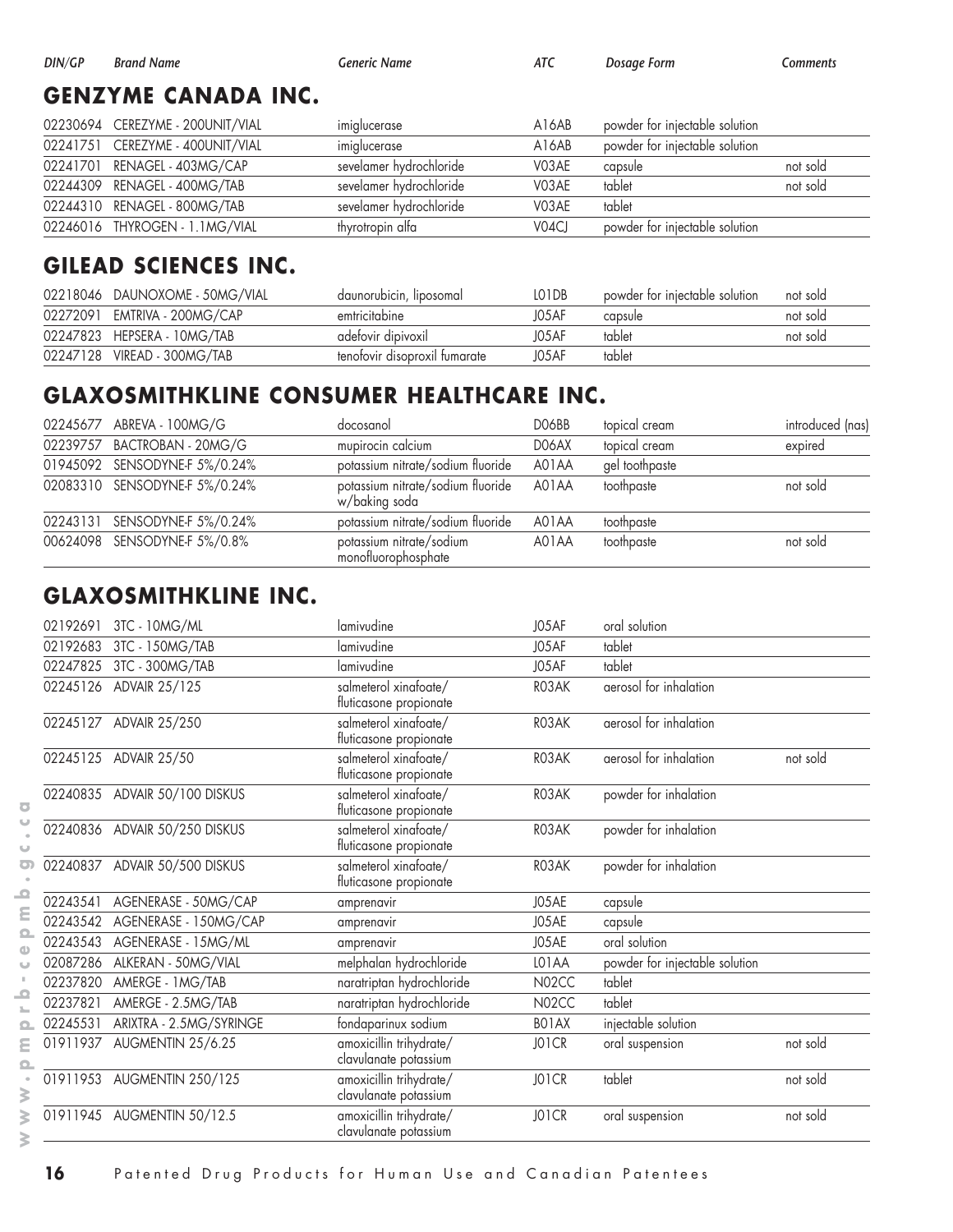| DIN/GP   | <b>Brand Name</b>                                           | <b>Generic Name</b>                               | <b>ATC</b> | Dosage Form                    | Comments |
|----------|-------------------------------------------------------------|---------------------------------------------------|------------|--------------------------------|----------|
|          | <b>GLAXOSMITHKLINE INC. (Continued)</b>                     |                                                   |            |                                |          |
|          | 01911961 AUGMENTIN 500/125                                  | amoxicillin trihydrate/<br>clavulanate potassium  | JO1CR      | tablet                         | not sold |
|          | 02247085 AVANDAMET 1/500                                    | rosiglitazone maleate/<br>metformin hydrochloride |            |                                |          |
| 02248440 | AVANDAMET 2/1000                                            | rosiglitazone maleate/<br>metformin hydrochloride | A10BD      | tablet                         |          |
|          | 02247086 AVANDAMET 2/500                                    | rosiglitazone maleate/<br>metformin hydrochloride | A10BD      | tablet                         |          |
| 02248441 | AVANDAMET 4/1000                                            | rosiglitazone maleate/<br>metformin hydrochloride | A10BD      | tablet                         |          |
|          | 02247087 AVANDAMET 4/500                                    | rosiglitazone maleate/<br>metformin hydrochloride | A10BD      | tablet                         |          |
| 02258781 | AVANDARYL 4/1                                               | rosiglitazone maleate/glimepiride                 |            | tablet                         | not sold |
| 02258803 | AVANDARYL 4/2                                               | rosiglitazone maleate/glimepiride                 |            | tablet                         | not sold |
| 02258811 | AVANDARYL 4/4                                               | rosiglitazone maleate/glimepiride                 |            | tablet                         | not sold |
| 02241111 | AVANDIA - 1 MG/TAB                                          | rosiglitazone maleate                             | A10BG      | tablet                         | not sold |
| 02241112 | AVANDIA - 2MG/TAB                                           | rosiglitazone maleate                             | A10BG      | tablet                         |          |
| 02241113 | AVANDIA - 4MG/TAB                                           | rosiglitazone maleate                             | A10BG      | tablet                         |          |
| 02241114 | AVANDIA - 8MG/TAB                                           | rosiglitazone maleate                             | A10BG      | tablet                         |          |
| 02247813 | AVODART - 0.5MG/CAP                                         | dutasteride                                       | G04CB      | capsule                        |          |
|          | 02236776 BACTROBAN NASAL - 20MG/G                           | mupirocin calcium                                 | D06AX      | nasal ointment                 | expired  |
| 00828521 | BECLODISK - 0.1MG/DOSE                                      | beclomethasone dipropionate                       | RO3BA      | powder for inhalation          | not sold |
| 00828548 | BECLODISK - 0.2MG/DOSE                                      | beclomethasone dipropionate                       | RO3BA      | powder for inhalation          | not sold |
| 01919490 | CEFIZOX - 1000MG/VIAL                                       | ceftizoxime sodium                                | J01DA      | powder for injectable solution |          |
| 01919504 | CEFIZOX - 2000MG/VIAL                                       | ceftizoxime sodium                                | J01DA      | powder for injectable solution |          |
| 01943049 | CEFTIN - 25MG/ML                                            | cefuroxime axetil                                 | J01DA      | powder for oral suspension     |          |
| 02145286 | CEFTIN - 250MG/POUCH                                        | cefuroxime axetil                                 | J01DA      | powfer for oral suspension     | not sold |
| 00886882 | CEFTIN - 125MG/TAB                                          | cefuroxime axetil                                 | J01DA      | tablet                         | not sold |
| 00886890 | CEFTIN - 250MG/TAB                                          | cefuroxime axetil                                 | J01DA      | tablet                         |          |
| 00886904 | CEFTIN - 500MG/TAB                                          | cefuroxime axetil                                 | J01DA      | tablet                         |          |
| 01974394 | CEPTAZ - 500MG/VIAL                                         | ceftazidime pentahydrate                          | J01DA      | powder for injectable solution | expired  |
|          | 01974408 CEPTAZ - 1000MG/VIAL                               | ceftazidime pentahydrate                          | J01DA      | powder for injectable solution |          |
|          |                                                             | ceftazidime pentahydrate                          | J01DA      | powder for injectable solution | expired  |
|          | 01974416 CEPTAZ - 2000MG/VIAL                               | ceftazidime pentahydrate                          | J01DA      |                                | expired  |
|          | 01968092 CEPTAZ - 10000MG/VIAL<br>01916882 CLAVULIN 25/6.25 |                                                   |            | powder for injectable solution | expired  |
|          |                                                             | amoxicillin trihydrate/<br>clavulanate potassium  | JO1CR      | oral suspension                |          |
|          | 01916866 CLAVULIN 250/125                                   | amoxicillin trihydrate/<br>clavulanate potassium  | JO1CR      | tablet                         |          |
| 02238831 | CLAVULIN 40/5.7                                             | amoxicillin trihydrate/<br>clavulanate potassium  | JO1CR      | oral suspension                |          |
|          | 01916874 CLAVULIN 50/12.5                                   | amoxicillin trihydrate/<br>clavulanate potassium  | JO1CR      | oral suspension                |          |
|          | 01916858 CLAVULIN 500/125                                   | amoxicillin trihydrate/<br>clavulanate potassium  | JO1CR      | tablet                         |          |
|          | 02238830 CLAVULIN 80/11.4                                   | amoxicillin trihydrate/<br>clavulanate potassium  | JO1CR      | oral suspension                |          |
|          | 02238829 CLAVULIN 875/125                                   | amoxicillin trihydrate/<br>clavulanate potassium  | JO1CR      | tablet                         |          |
| 02239213 | <b>COMBIVIR 150/300</b>                                     | lamivudine/zidovudine                             | J05AF      | tablet                         |          |
| 02229650 | COREG - 3.125MG/TAB                                         | carvedilol                                        | C07AG      | tablet                         |          |
| 02229651 | COREG - 6.25MG/TAB                                          | carvedilol                                        | C07AG      | tablet                         |          |
| 02229652 | COREG - 12.5MG/TAB                                          | carvedilol                                        | C07AG      | tablet                         |          |
| 02229653 | COREG - 25MG/TAB                                            | carvedilol                                        | C07AG      | tablet                         |          |
| 02238848 | DENAVIR - 10MG/G                                            | penciclovir                                       | DO6BB      | topical cream                  | not sold |
|          |                                                             |                                                   |            |                                |          |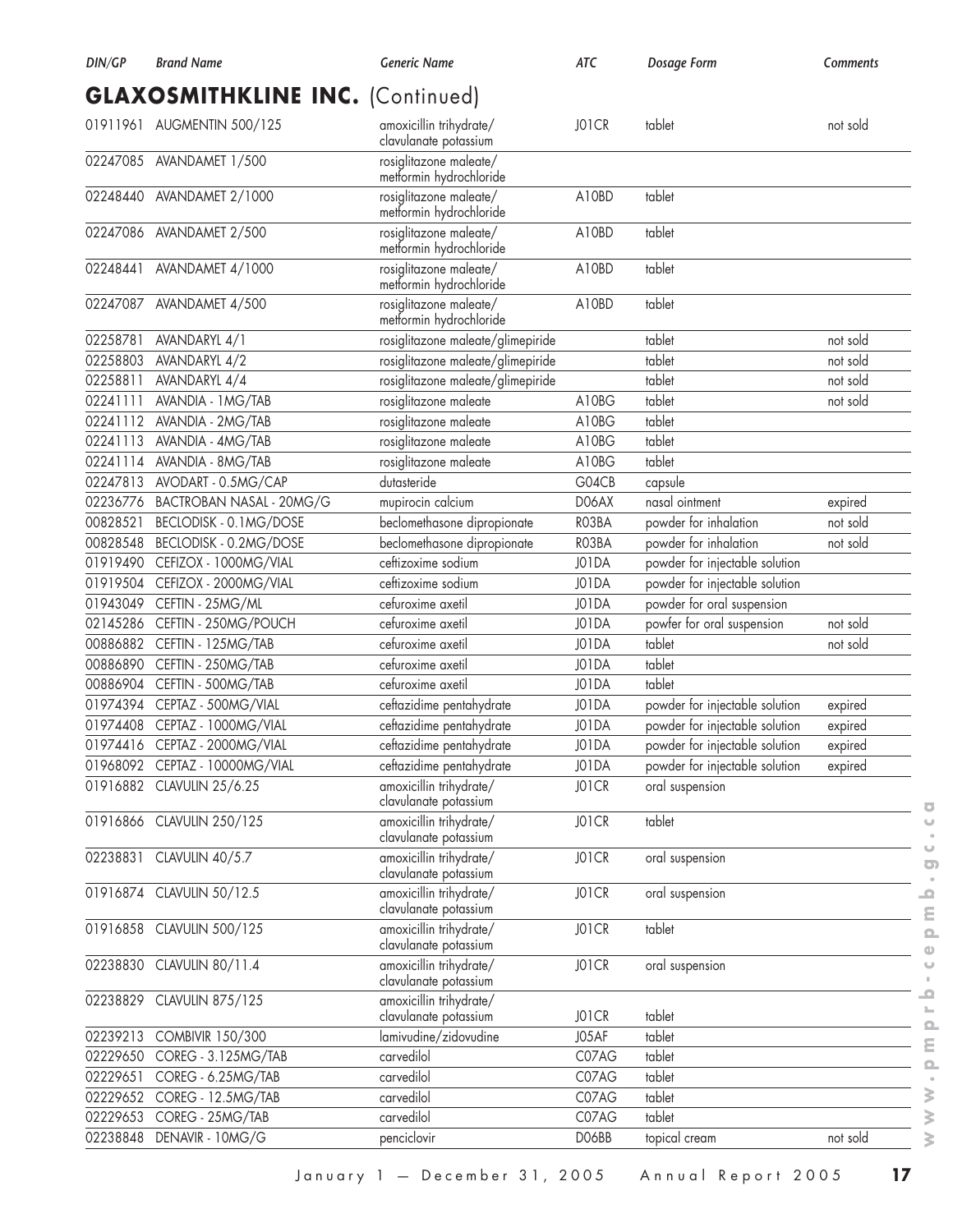#### **GLAXOSMITHKLINE INC.** (Continued)

|          | 00632767 EMEX - 5MG/ML                    | metoclopramide hydrochloride      | A03FA | injectable solution            | not sold   |
|----------|-------------------------------------------|-----------------------------------|-------|--------------------------------|------------|
| 01919431 | <b>ENGERIX-B</b>                          | hepatitis B vaccine               | J07BC | injectable suspension          |            |
|          | 02213583 FLOVENT - 0.025MG/DOSE           | fluticasone propionate            | RO3BA | aerosol for inhalation         | not sold   |
| 02213591 | FLOVENT - 0.05MG/DOSE                     | fluticasone propionate            | RO3BA | aerosol for inhalation         | not sold   |
| 02213621 | FLOVENT - 0.05MG/DOSE                     | fluticasone propionate            | RO3BA | powder for inhalation          | not sold   |
| 02213648 | FLOVENT - 0.1MG/DOSE                      | fluticasone propionate            | RO3BA | powder for inhalation          | not sold   |
|          | 02213605 FLOVENT - 0.125MG/DOSE           | fluticasone propionate            | RO3BA | aerosol for inhalation         | not sold   |
|          | 02213613 FLOVENT - 0.25MG/DOSE            | fluticasone propionate            | RO3BA | aerosol for inhalation         | not sold   |
|          | 02213656 FLOVENT - 0.25MG/DOSE            | fluticasone propionate            | RO3BA | powder for inhalation          | not sold   |
| 02213664 | FLOVENT - 0.5MG/DOSE                      | fluticasone propionate            | RO3BA | powder for inhalation          | not sold   |
|          | 02237244 FLOVENT DISKUS - 0.05MG/DOSE     | fluticasone propionate            | RO3BA | powder for inhalation          |            |
|          | 02237245 FLOVENT DISKUS - 0.1MG/DOSE      | fluticasone propionate            | RO3BA | powder for inhalation          |            |
|          | 02237246 FLOVENT DISKUS - 0.25MG/DOSE     | fluticasone propionate            | RO3BA | powder for inhalation          |            |
|          | 02237247 FLOVENT DISKUS - 0.5MG/DOSE      | fluticasone propionate            | RO3BA | powder for inhalation          |            |
| 02244291 | FLOVENT HFA - 0.05MG/DOSE                 | fluticasone propionate            | RO3BA | aerosol for inhalation         |            |
|          | 02244292 FLOVENT HFA - 0.125MG/DOSE       | fluticasone propionate            | RO3BA | aerosol for inhalation         |            |
|          | 02244293 FLOVENT HFA - 0.25MG/DOSE        | fluticasone propionate            | RO3BA | aerosol for inhalation         |            |
| 02212196 | FORTAZ - 500MG/VIAL                       | ceftazidime pentahydrate          | J01DA | powder for injectable solution | expired    |
| 02212218 | FORTAZ - 1000MG/VIAL                      | ceftazidime pentahydrate          | J01DA | powder for injectable solution | expired    |
|          | 02212226 FORTAZ - 2000MG/VIAL             | ceftazidime pentahydrate          | J01DA | powder for injectable solution | expired    |
|          | 02212234 FORTAZ - 6000MG/VIAL             | ceftazidime pentahydrate          | J01DA | powder for injectable solution | expired    |
|          | 02236913 FRAXIPARINE - 9500UNIT/ML        | nadroparin calcium                | BO1AB | injectable solution            |            |
|          | 02240114 FRAXIPARINE FORTE - 19000UNIT/ML | nadroparin calcium                | BO1AB | injectable solution            |            |
|          | 02187078 HAVRIX 1440 - 1440UNIT/ML        | hepatitis A vaccine (inactivated) | J07BC | injectable suspension          |            |
|          | 02108216 HAVRIX 720 - 720UNIT/ML          | hepatitis A vaccine (inactivated) | J07BC | injectable suspension          | not sold   |
|          | 02231056 HAVRIX 720 JUNIOR - 1440UNIT/ML  | hepatitis A vaccine (inactivated) | J07BC | injectable suspension          |            |
|          | 02239194 HEPTOVIR - 5MG/ML                | lamivudine                        | J05AF | oral solution                  |            |
| 02239193 | HEPTOVIR - 100MG/TAB                      | lamivudine                        | J05AF | tablet                         |            |
| 02231116 | HYCAMTIN - 4MG/VIAL                       | topotecan hydrochloride           | LO1XX | powder for injectable solution |            |
| 02230418 | IMITREX - 5MG/DOSE                        | sumatriptan hemisulphate          | N02CC | nasal spray                    |            |
| 02230419 | IMITREX - 10MG/DOSE                       | sumatriptan hemisulphate          | N02CC | nasal spray                    | not sold   |
| 02230420 | IMITREX - 20MG/DOSE                       | sumatriptan hemisulphate          | N02CC | nasal spray                    |            |
| 02212188 | IMITREX - 12MG/ML                         | sumatriptan succinate             | N02CC | injectable solution            | expired    |
| 02239738 | IMITREX DF - 25MG/TAB                     | sumatriptan succinate             | N02CC | tablet                         |            |
|          | 02212153 IMITREX DF - 50MG/TAB            | sumatriptan succinate             | N02CC | tablet                         |            |
| 02212161 | IMITREX DF - 100MG/TAB                    | sumatriptan succinate             | N02CC | tablet                         |            |
| 02230307 | <b>INFANRIX</b>                           | DaPT vaccine                      | J07AJ | injectable suspension          | not sold   |
| 02241482 | <b>INFANRIX-HIB</b>                       | DaPT-hib vaccine                  | J07AG | injectable suspension          | not sold   |
| 02241284 | <b>INFANRIX-IPV</b>                       | DaPT-IPV vaccine                  | J07CA | injectable suspension          | not sold   |
| 02269341 | KIVEXA 300/600                            | lamivudine/abacavir sulfate       | J05AF | tablet                         | introduced |
| 02154471 | KREDEX - 25MG/TAB                         | carvedilol                        | C07AG | tablet                         | not sold   |
| 02154498 | KREDEX - 50MG/TAB                         | carvedilol                        | C07AG | tablet                         | not sold   |
|          | 02243803 LAMICTAL - 2MG/TAB               | lamotrigine                       | N03AX | chewable tcblet                |            |
|          | 02240115 LAMICTAL - 5MG/TAB               | lamotrigine                       | N03AX | chewable tablet                |            |
|          | 02142082 LAMICTAL - 25MG/TAB              | lamotrigine                       | N03AX | tablet                         |            |
|          | 02240116 LAMICTAL - 25MG/TAB              | lamotrigine                       | N03AX | chewable tablet                | not sold   |
|          | 02142090 LAMICTAL - 50MG/TAB              | lamotrigine                       | N03AX | tablet                         | not sold   |
| 02240117 | LAMICTAL - 50MG/TAB                       | lamotrigine                       | N03AX | chewable tablet                | not sold   |
|          | 02142104 LAMICTAL - 100MG/TAB             | lamotrigine                       | N03AX | tablet                         |            |
|          | 02240118 LAMICTAL - 100MG/TAB             | lamotrigine                       | N03AX | chewable tablet                | not sold   |
|          | 02142112 LAMICTAL - 150MG/TAB             | lamotrigine                       | N03AX | tablet                         |            |

 $\overline{\bullet}$  $\cup$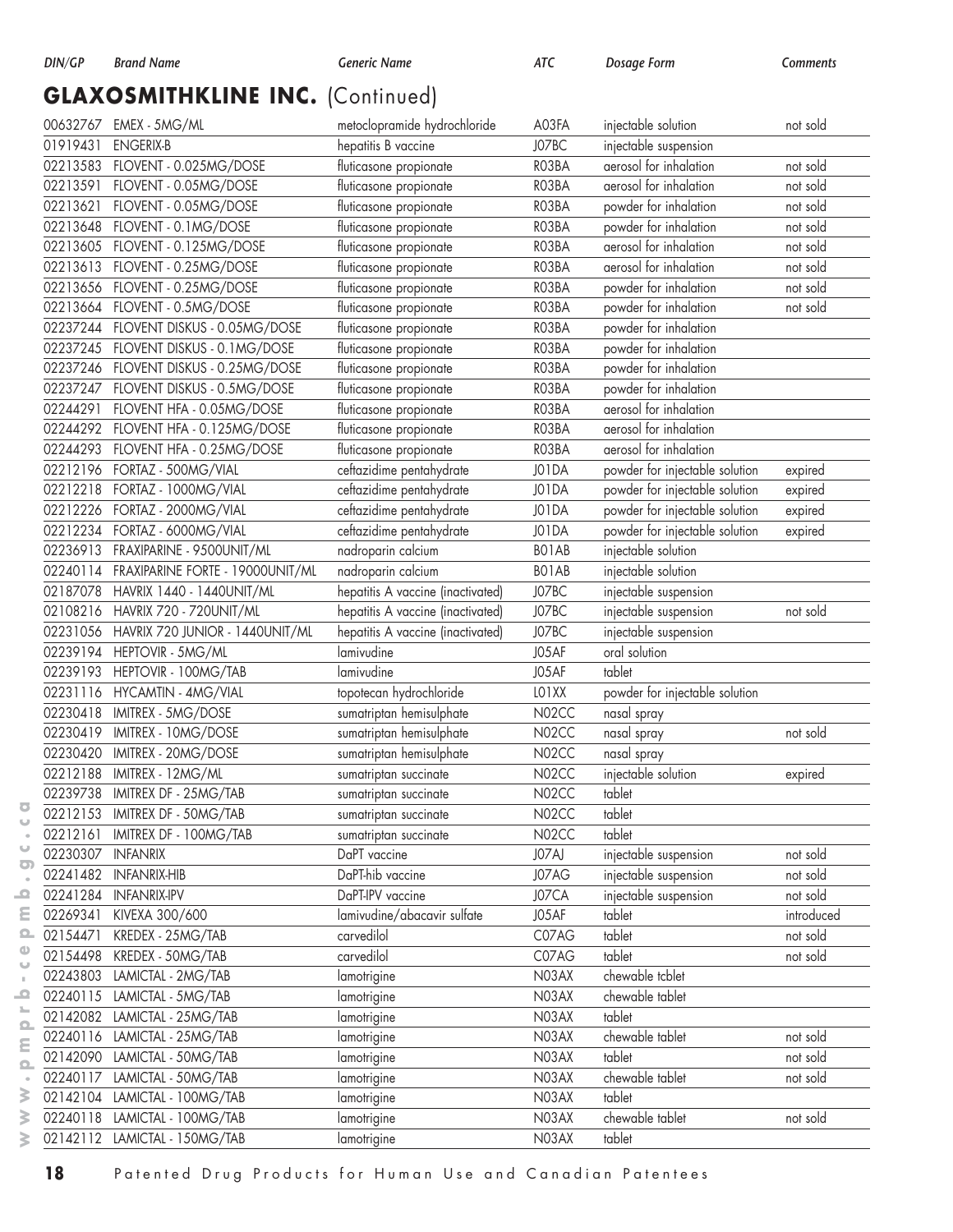# **GLAXOSMITHKLINE INC.** (Continued)

| 02142120 | LAMICTAL - 200MG/TAB                   | lamotrigine                                          | N03AX | tablet                         | not sold         |
|----------|----------------------------------------|------------------------------------------------------|-------|--------------------------------|------------------|
| 02240119 | LAMICTAL - 200MG/TAB                   | lamotrigine                                          | N03AX | chewable tablet                | not sold         |
| 02142139 | LAMICTAL - 250MG/TAB                   | lamotrigine                                          | N03AX | tablet                         | not sold         |
| 02238151 | MALARONE 250/100                       | atovaquone/proguanil hydrochloride                   | PO1BB | tablet                         |                  |
| 02264935 | <b>MALARONE 62.5/25</b>                | atovaquone/proguanil hydrochloride                   | PO1BB | tablet                         | introduced       |
|          | 02217422 MEPRON - 150MG/ML             | atovaquone                                           | PO1AX | oral suspension                |                  |
| 02009358 | MEPRON - 250MG/TAB                     | atovaquone                                           | PO1AX | tablet                         | not sold         |
| 02240769 | MICARDIS - 40MG/TAB                    | telmisartan                                          | C09CA | tablet                         |                  |
| 02240770 | MICARDIS - 80MG/TAB                    | telmisartan                                          | C09CA | tablet                         |                  |
| 02244344 | <b>MICARDIS PLUS</b>                   | telmisartan/hydrochlorothiazide                      | C09DA | tablet                         |                  |
| 02027887 | PAXIL - 10MG/TAB                       | paroxetine hydrochloride                             | N06AB | tablet                         |                  |
| 01940481 | PAXIL - 20MG/TAB                       | paroxetine hydrochloride                             | N06AB | tablet                         |                  |
| 01940473 | PAXIL - 30MG/TAB                       | paroxetine hydrochloride                             | N06AB | tablet                         |                  |
| 02027895 | PAXIL - 50MG/TAB                       | paroxetine hydrochloride                             | N06AB | tablet                         | not sold         |
| 02248503 | PAXIL CR - 12.5MG/TAB                  | paroxetine hydrochloride                             | N06AB | controlled-release tablet      |                  |
| 02248504 | PAXIL CR - 25MG/TAB                    | paroxetine hydrochloride                             | N06AB | controlled-release tablet      |                  |
| 02267128 | PAXIL CR - 37.5MG/TAB                  | paroxetine hydrochloride                             | N06AB | controlled-release tablet      | not sold         |
| 02239208 | <b>PRIORIX</b>                         | live, attenuated vaccine - measles/<br>mumps/rubella | J07BD | injectable suspension          |                  |
| 02231831 | PYLORID - 400MG/TAB                    | ranitidine bismuth citrate                           | A02BA | tablet                         | not sold         |
| 02237735 | RAXAR - 200MG/TAB                      | grepafloxacin hydrochloride                          | J01MA | tablet                         | not sold         |
| 02083531 | RELAFEN - 500MG/TAB                    | nabumetone                                           | M01AX | tablet                         | expired          |
| 02083558 | RELAFEN - 750MG/TAB                    | nabumetone                                           | M01AX | tablet                         | expired          |
| 02231352 | RELAFEN - 1000MG/TAB                   | nabumetone                                           | M01AX | tablet                         | expired          |
| 02240863 | RELENZA - 5MG/DOSE                     | zanamivir                                            | J05AH | powder for inhalation          |                  |
| 02232565 | REQUIP - 0.25MG/TAB                    | ropinirole hydrochloride                             | N04BC | tablet                         |                  |
| 02232566 | REQUIP - 0.5MG/TAB                     | ropinirole hydrochloride                             | N04BC | tablet                         | not sold         |
| 02232567 | REQUIP - 1MG/TAB                       | ropinirole hydrochloride                             | N04BC | tablet                         |                  |
| 02232568 | REQUIP - 2MG/TAB                       | ropinirole hydrochloride                             | N04BC | tablet                         |                  |
| 02240542 | REQUIP - 3MG/TAB                       | ropinirole hydrochloride                             | N04BC | tablet                         | not sold         |
| 02240543 | REQUIP - 4MG/TAB                       | ropinirole hydrochloride                             | N04BC | tablet                         | not sold         |
| 02232569 | REQUIP - 5MG/TAB                       | ropinirole hydrochloride                             | N04BC | tablet                         |                  |
| 01902660 | RETROVIR - 100MG/CAP                   | zidovudine                                           | J05AF | capsule                        |                  |
| 01902644 | RETROVIR - 10MG/ML                     | zidovudine                                           | J05AF | injectable solution            |                  |
|          | 01902652 RETROVIR - 10MG/ML            | zidovudine                                           | J05AF | syrup                          |                  |
| 02238699 | RETROVIR - 300MG/TAB                   | zidovudine                                           | J05AF | tablet                         | not sold         |
| 02211742 | SEREVENT - 0.025MG/DOSE                | salmeterol xinafoate                                 | R03AC | aerosol for inhalation         |                  |
| 02214261 | SEREVENT DISKHALER - 0.05MG/DOSE       | salmeterol xinafoate                                 | R03AC | powder for inhalation          |                  |
|          | 02231129 SEREVENT DISKUS - 0.05MG/DOSE | salmeterol xinafoate                                 | R03AC | powder for inhalation          |                  |
| 01927280 | TAGAMET - 6MG/ML                       | cimetidine hydrochloride                             | A02BA | injectable solution            | not sold         |
| 01916750 | TAGAMET - 60MG/ML                      | cimetidine hydrochloride                             | A02BA | oral solution                  | not sold         |
| 01916807 | TAGAMET - 150MG/ML                     | cimetidine hydrochloride                             | A02BA | injectable solution            | not sold         |
| 01916793 | TAGAMET - 200MG/TAB                    | cimetidine                                           | A02BA | tablet                         | not sold         |
|          | 01916815 TAGAMET - 300MG/TAB           | cimetidine                                           | A02BA | tablet                         | not sold         |
|          | 01916785 TAGAMET - 400MG/TAB           | cimetidine                                           | A02BA | tablet                         | not sold         |
| 01916777 | TAGAMET - 600MG/TAB                    | cimetidine                                           | A02BA | tablet                         | not sold         |
| 01916769 | TAGAMET - 800MG/TAB                    | cimetidine                                           | A02BA | tablet                         | not sold         |
| 02261553 | TELZIR - 50MG/ML                       | fosamprenavir calcium                                | J05AE | oral suspension                | introduced (nas) |
|          | 02261545 TELZIR - 700MG/TAB            | fosamprenavir calcium                                | J05AE | tablet                         | introduced (nas) |
|          | 01916939 TIMENTIN 3000/100             | ticarcillin disodium/clavulanate                     | JO1CR | powder for injectable solution |                  |
|          |                                        | potassium                                            |       |                                |                  |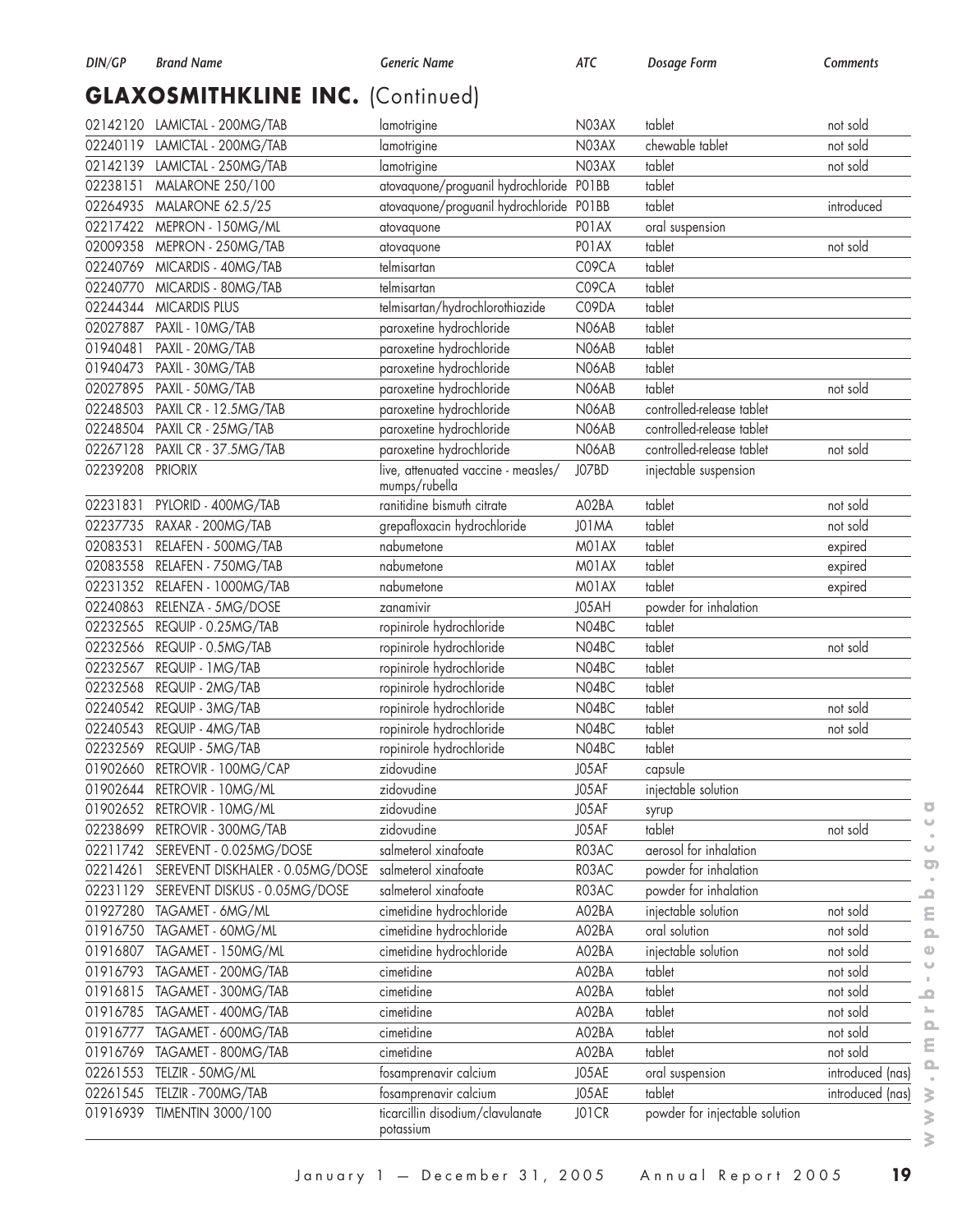# **GLAXOSMITHKLINE INC.** (Continued)

|          | 02247880 TIMENTIN 30000/1000                               | ticarcillin disodium/clavulanate<br>potassium | JO1CR | powder for injectable solution |            |
|----------|------------------------------------------------------------|-----------------------------------------------|-------|--------------------------------|------------|
|          | 02244757 TRIZIVIR 150/300/300                              | lamivudine/zidovudine/<br>abacavir sulfate    | J05AF | tablet                         |            |
|          | 02230578 TWINRIX 720/20                                    | combined hepatitis A & B vaccine              | J07BC | injectable suspension          |            |
|          | 02237548 TWINRIX JUNIOR 360/10                             | combined hepatitis A & B vaccine              | J07BC | injectable suspension          |            |
|          | 02239130    VALTREX - 250MG/TAB                            | valacyclovir hydrochloride                    | J05AB | tablet                         | not sold   |
|          | 02219492    VALTREX - 500MG/TAB                            | valacyclovir hydrochloride                    | J05AB | tablet                         |            |
|          | 02246559 VALTREX - 1000MG/TAB                              | valacyclovir hydrochloride                    | J05AB | tablet                         | introduced |
|          | 02214997 VENTODISK - 0.2MG/DOSE                            | salbutamol sulfate                            | R03AC | powder for inhalation          |            |
|          | 02215004 VENTODISK - 0.4MG/DOSE                            | salbutamol sulfate                            | R03AC | powder for inhalation          |            |
|          | 02213478 VENTOLIN - 0.1MG/DOSE                             | salbutamol sulfate                            | R03AC | aerosol for inhalation         | not sold   |
|          | 02243115 VENTOLIN DISKUS - 0.2MG/DOSE                      | salbutamol sulfate                            | R03AC | powder for inhalation          |            |
|          | 02241497 VENTOLIN HFA - 0.1MG/DOSE                         | salbutamol sulfate                            | R03AC | aerosol for inhalation         |            |
|          | 02212374 ZANTAC - 15MG/ML                                  | ranitidine hydrochloride                      | A02BA | oral solution                  |            |
|          | 02212366 ZANTAC - 25MG/ML                                  | ranitidine hydrochloride                      | A02BA | injectable solution            |            |
| 02212331 | ZANTAC - 150MG/TAB                                         | ranitidine hydrochloride                      | A02BA | tablet                         |            |
|          | 02212358 ZANTAC - 300MG/TAB                                | ranitidine hydrochloride                      | A02BA | tablet                         |            |
| 00849421 | ZANTAC C - 150MG/CAP                                       | ranitidine hydrochloride                      | A02BA | capsule                        | not sold   |
|          | 00849448 ZANTAC C - 300MG/CAP                              | ranitidine hydrochloride                      | A02BA | capsule                        | not sold   |
| 01951831 | ZANTAC EFFERVESCENT - 150MG/POUCH                          | ranitidine hydrochloride                      | A02BA | effervescent granules          | not sold   |
| 01951823 | ZANTAC EFFERVESCENT - 300MG/POUCH ranitidine hydrochloride |                                               | A02BA | effervescent granules          | not sold   |
|          | 02076284 ZANTAC EFFERVESCENT - 150MG/TAB                   | ranitidine hydrochloride                      | A02BA | effervescent tablet            | not sold   |
|          | 02076292 ZANTAC EFFERVESCENT - 300MG/TAB                   | ranitidine hydrochloride                      | A02BA | effervescent tablet            | not sold   |
|          | 02240358 ZIAGEN - 20MG/ML                                  | abacavir sulfate                              | J05AF | oral solution                  |            |
|          | 02240357 ZIAGEN - 300MG/TAB                                | abacavir sulfate                              | J05AF | tablet                         |            |
|          | 02229639 ZOFRAN - 0.8MG/ML                                 | ondansetron hydrochloride                     | A04AA | oral solution                  |            |
| 01911821 | ZOFRAN - 2MG/ML                                            | ondansetron hydrochloride                     | A04AA | injectable solution            |            |
|          | 02213567 ZOFRAN - 4MG/TAB                                  | ondansetron hydrochloride                     | A04AA | tablet                         |            |
|          | 02213575 ZOFRAN - 8MG/TAB                                  | ondansetron hydrochloride                     | A04AA | tablet                         |            |
|          | 02239372 ZOFRAN ODT - 4MG/TAB                              | ondansetron hydrochloride                     | A04AA | orally disintegrating tablet   |            |
|          | 02239373 ZOFRAN ODT - 8MG/TAB                              | ondansetron hydrochloride                     | A04AA | orally disintegrating tablet   |            |
|          | 00634506 ZOVIRAX - 200MG/TAB                               | acyclovir                                     | J05AB | tablet                         |            |
|          | 01911627 ZOVIRAX - 400MG/TAB                               | acyclovir                                     | J05AB | tablet                         |            |
|          | 01911635 ZOVIRAX - 800MG/TAB                               | acyclovir                                     | J05AB | tablet                         |            |

# **GRIFOLS BIOLOGICALS INC.**

| ALBUTEIN - 50MG/ML               | albumin          | B <sub>05</sub> AA | iniectable solution | not sold |
|----------------------------------|------------------|--------------------|---------------------|----------|
| ALBUTEIN - 250MG/ML              | albumin          | B <sub>05</sub> AA | iniectable solution | not sold |
| 01924745 ALPHANINE - 1 UNIT/DOSE | factor IX(human) | BO <sub>2</sub> BD | iniectable solution | expired  |
| ALPHANINE SD - 1 UNIT/DOSE       | factor IX(human) | BO2BD              | iniectable solution | not sold |

## **HOFFMANN-LA ROCHE LIMITED**

| 02225689 ACTIVASE - 50MG/VIAL   | alteplase                 | BO1AD | powder for injectable solution |                  |
|---------------------------------|---------------------------|-------|--------------------------------|------------------|
| 02147440 ACTIVASE - 100MG/VIAL  | alteplase                 | BO1AD | powder for injectable solution |                  |
| 02162725 ANAPROX - 275MG/TAB    | naproxen sodium           | MO1AE | tablet                         |                  |
| 02162717 ANAPROX DS - 550MG/TAB | naproxen sodium           | M01AE | tablet                         |                  |
| 02270994 AVASTIN - 25MG/ML      | bevacizumab               | LO1XC | injectable solution            | introduced (nas) |
| 02232770 BONDRONAT - 1MG/ML     | ibandronate sodium        | M05BA | injectable solution            |                  |
| 02250136 BONVIVA - 2.5MG/TAB    | ibandronate sodium        | M05BA | tablet                         | not sold         |
| 02162741 CARDENE - 20MG/CAP     | nicardipine hydrochloride | C08CA | capsule                        | expired          |

**20** Patented Drug Products for Human Use and Canadian Patentees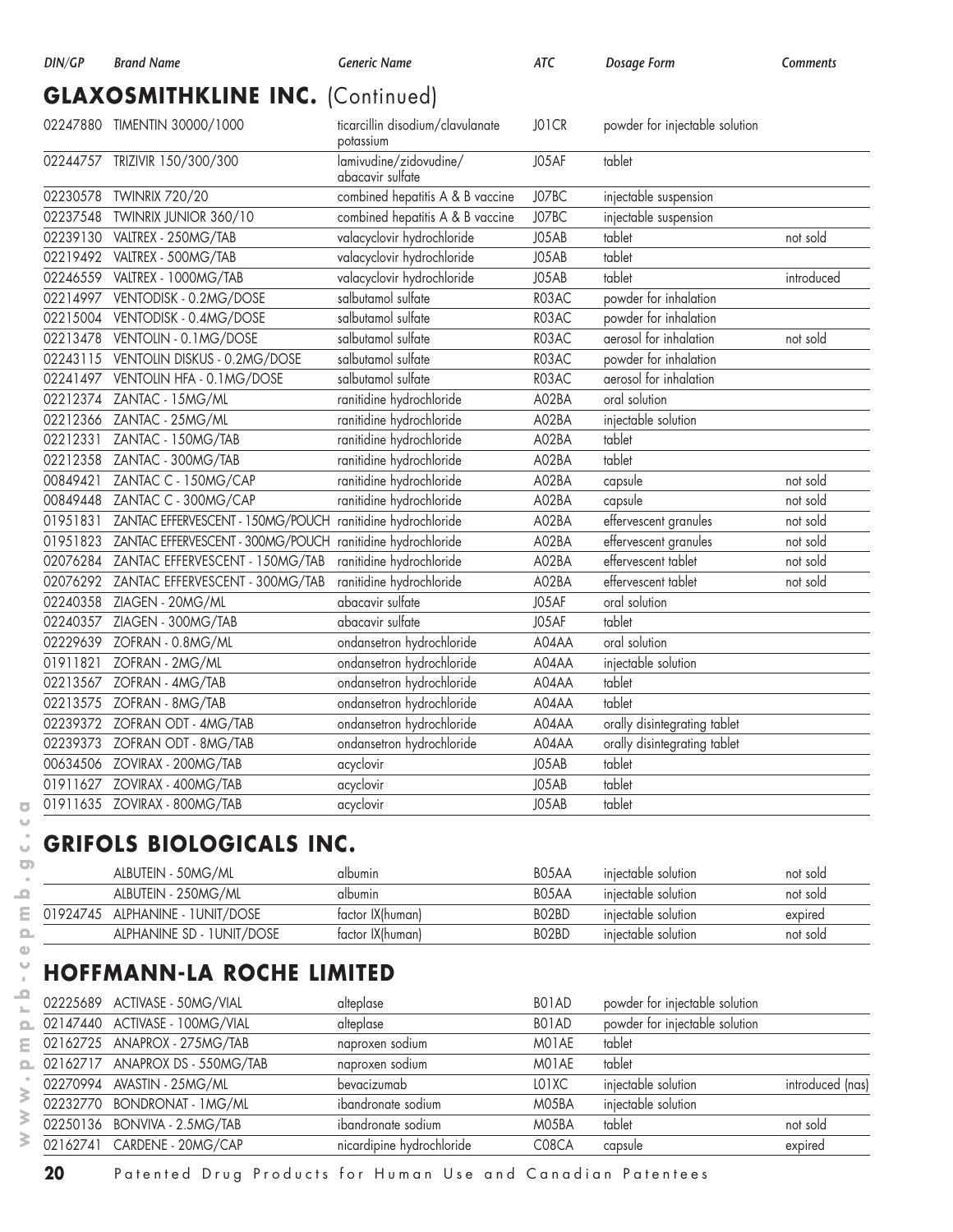# **HOFFMANN-LA ROCHE LIMITED** (Continued)

|                      | 02162733 CARDENE - 30MG/CAP                  | nicardipine hydrochloride      | C08CA          | capsule                                               | expired  |
|----------------------|----------------------------------------------|--------------------------------|----------------|-------------------------------------------------------|----------|
| 02143348             | CARDENE - 2.5MG/ML                           | nicardipine hydrochloride      | C08CA          | injectable solution                                   | expired  |
|                      | 02034514 CARDENE SR - 30MG/CAP               | nicardipine hydrochloride      | C08CA          | sustained-release capsule                             | not sold |
|                      | 01950657 CARDENE SR - 45MG/CAP               | nicardipine hydrochloride      | C08CA          | sustained-release capsule                             | not sold |
|                      | 01950649 CARDENE SR - 60MG/CAP               | nicardipine hydrochloride      | C08CA          | sustained-release capsule                             | not sold |
|                      | 02245859 CATHFLO - 2MG/VIAL                  | alteplase                      | BO1AD          | powder for injectable solution                        |          |
| 02192748             | CELLCEPT - 250MG/CAP                         | mycophenolate mofetil          | L04AA          | capsule                                               |          |
| 02242145             | CELLCEPT - 200MG/ML                          | mycophenolate mofetil          | LO4AA          | powder for oral suspension                            |          |
| 02237484             | CELLCEPT - 500MG/TAB                         | mycophenolate mofetil          | LO4AA          | tablet                                                |          |
| 02240347             | CELLCEPT - 500MG/VIAL                        | mycophenolate mofetil          | L04AA          | powder for injectable solution                        |          |
| 02186802             | CYTOVENE - 250MG/CAP                         | ganciclovir                    | J05AB          | capsule                                               | not sold |
|                      | 02240362 CYTOVENE - 500MG/CAP                | ganciclovir                    | J05AB          | capsule                                               |          |
| 02162695             | CYTOVENE - 500MG/VIAL                        | ganciclovir sodium             | J05AB          | powder for injectable solution                        |          |
| 02129094             | DEMADEX - 10MG/ML                            | torsemide                      | C03CA          | injectable solution                                   | not sold |
| 02129000             | DEMADEX - 5MG/TAB                            | torsemide                      | C03CA          | tablet                                                | not sold |
| 02129019             | DEMADEX - 10MG/TAB                           | torsemide                      | C03CA          | tablet                                                | not sold |
| 02129027             | DEMADEX - 20MG/TAB                           | torsemide                      | C03CA          | tablet                                                | not sold |
| 02129035             | DEMADEX - 100MG/TAB                          | torsemide                      | C03CA          | tablet                                                | not sold |
| 02239083             | FORTOVASE - 200MG/CAP                        | saquinavir                     | J05AE          | capsule                                               |          |
| 02240692             | HERCEPTIN - 440MG/VIAL                       | trastuzumab                    | LO1XC          | powder for injectable solution                        |          |
| 01990918             | HIVID - 0.375MG/TAB                          | zalcitabine                    | J05AF          | tablet                                                | not sold |
| 01990896             | HIVID - 0.75MG/TAB                           | zalcitabine                    | J05AF          | tablet                                                |          |
| 01909959             | INHIBACE - 0.5MG/TAB                         | cilazapril                     | C09AA          | tablet                                                | expired  |
| 01911465             | INHIBACE - 1 MG/TAB                          | cilazapril                     | C09AA          | tablet                                                | expired  |
| 01911473             | INHIBACE - 2.5MG/TAB                         | cilazapril                     | C09AA          | tablet                                                | expired  |
| 01911481             | INHIBACE - 5MG/TAB                           | cilazapril                     | C09AA          | tablet                                                | expired  |
| 02181479             | INHIBACE PLUS 5/12.5                         | cilazapril/hydrochlorothiazide | C09BA          | tablet                                                | expired  |
|                      |                                              |                                |                |                                                       |          |
|                      |                                              |                                |                |                                                       |          |
| 02216965             | INVIRASE - 200MG/CAP                         | saquinavir mesylate            | J05AE          | capsule                                               |          |
| 02185881             | KYTRIL - 1 MG/TAB                            | granisetron hydrochloride      | A04AA          | tablet                                                |          |
| 02237672             | KYTRIL - 2MG/TAB                             | granisetron hydrochloride      | A04AA          | tablet                                                | not sold |
| 02088371             | KYTRIL INJECTION - 1 MG/ML                   | granisetron hydrochloride      | A04AA          | injectable solution                                   |          |
| 00899348             | MANERIX - 100MG/TAB                          | moclobemide                    | N06AG          | tablet                                                | not sold |
| 00899356             | MANERIX - 150MG/TAB                          | moclobemide                    | N06AG          | tablet                                                |          |
| 02166747             | MANERIX - 300MG/TAB                          | moclobemide                    | N06AG          | tablet                                                |          |
|                      | 02227371 MEGALONE - 4MG/ML                   | fleroxacin                     | J01MA          | injectable solution                                   | not sold |
|                      | 02227398 MEGALONE - 200MG/TAB                | fleroxacin                     | J01MA          | tablet                                                | not sold |
| 02227401             | MEGALONE - 400MG/TAB                         | fleroxacin                     | J01MA          | tablet                                                | not sold |
| 02162431             | NAPROSYN - 25MG/ML                           | naproxen                       | M01AE          | oral suspension                                       |          |
| 02162458             | NAPROSYN - 500MG/SUP                         | naproxen                       | MO1AE          | suppository                                           | not sold |
| 00299413             | NAPROSYN - 125MG/TAB                         | naproxen                       | MO1AE          | tablet                                                | not sold |
|                      | 02162474 NAPROSYN - 250MG/TAB                | naproxen                       | MO1AE          | tablet                                                | not sold |
| 02162482             | NAPROSYN - 375MG/TAB                         | naproxen                       | MO1AE          | tablet                                                | not sold |
| 02162490             | NAPROSYN - 500MG/TAB                         | naproxen                       | MO1AE          | tablet                                                | not sold |
| 02162792             | NAPROSYN E - 250MG/TAB                       | naproxen                       | M01AE          | tablet                                                |          |
| 02162415             | NAPROSYN E - 375MG/TAB                       | naproxen                       | M01AE          | tablet                                                |          |
| 02162423             | NAPROSYN E - 500MG/TAB                       | naproxen                       | MO1AE          | tablet                                                |          |
|                      | 02162466 NAPROSYN SR - 750MG/TAB             | naproxen                       | MO1AE          | sustained-release tablet                              |          |
| 02168871             | NAPROSYN SR - 1000MG/TAB                     | naproxen                       | MO1AE          | sustained-release tablet                              | not sold |
| 02216183             | NUTROPIN - 5MG/VIAL                          | somatropin                     | H01AC          | powder for injectable solution                        |          |
| 02216191<br>02229722 | NUTROPIN - 10MG/VIAL<br>NUTROPIN AQ - 5MG/ML | somatropin<br>somatropin       | H01AC<br>H01AC | powder for injectable solution<br>injectable solution |          |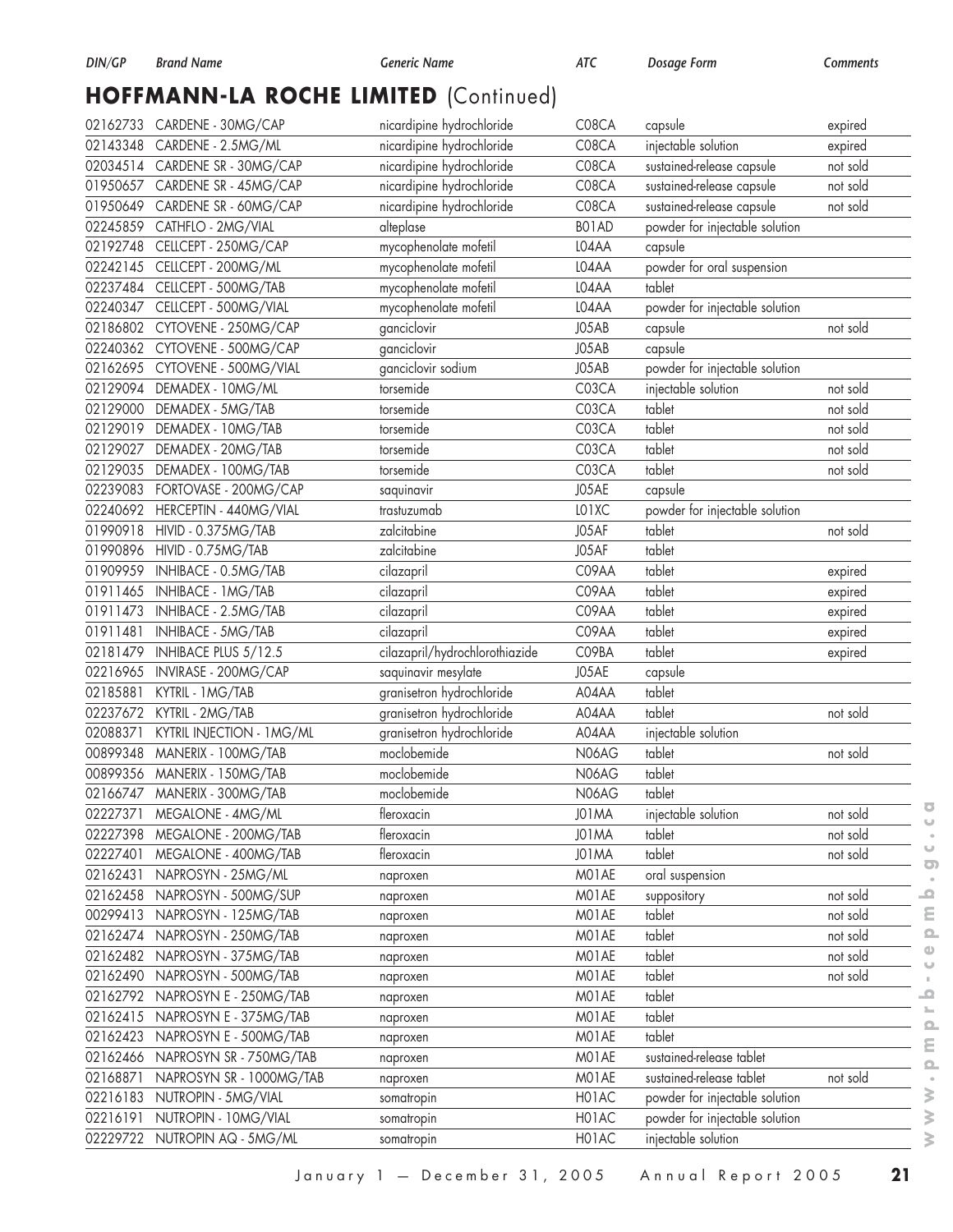# **HOFFMANN-LA ROCHE LIMITED** (Continued)

|          | 02249002 NUTROPIN AQ PEN - 5MG/ML                       | somatropin                        | H01AC | injectable solution            |                  |
|----------|---------------------------------------------------------|-----------------------------------|-------|--------------------------------|------------------|
| 01927078 | OSTAC - 400MG/CAP                                       | clodronate disodium               | M05BA | capsule                        |                  |
|          | 02248077 PEGASYS - 180MCG/SYRINGE                       | peginterferon alfa-2a             | LO3AB | injectable solution            |                  |
| 02248078 | PEGASYS - 180MCG/VIAL                                   | peginterferon alfa-2a             | LO3AB | injectable solution            |                  |
| 02253410 | PEGASYS RBV                                             | peginterferon alfa-2a + ribavirin | J05AB | injectable solution + tablet   |                  |
| 02253429 | <b>PEGASYS RBV</b>                                      | peginterferon alfa-2a + ribavirin | J05AB | injectable solution + tablet   |                  |
| 02204584 | PROTROPIN - 5MG/VIAL                                    | somatrem                          | H01AC | powder for injectable solution | not sold         |
| 02204576 | PROTROPIN - 10MG/VIAL                                   | somatrem                          | H01AC | powder for injectable solution | not sold         |
|          | 02046733 PULMOZYME - 2.5MG/AMPOULE                      | dornase alfa                      | RO5CB | solution for inhalation        |                  |
|          | 02241927 RITUXAN - 10MG/ML                              | rituximab                         | LO1XC | injectable solution            |                  |
| 00481823 | ROCALTROL - 0.00025MG/CAP                               | calcitriol                        | A11CC | capsule                        |                  |
|          | 00481815 ROCALTROL - 0.0005MG/CAP                       | calcitriol                        | A11CC | capsule                        |                  |
| 00824291 | ROCALTROL - 0.001MG/ML                                  | calcitriol                        | A11CC | oral solution                  |                  |
| 00657387 | ROCEPHIN - 250MG/VIAL                                   | ceftriaxone disodium              | J01DA | powder for injectable solution |                  |
|          | 00657425 ROCEPHIN - 500MG/VIAL                          | ceftriaxone disodium              | J01DA | powder for injectable solution | not sold         |
|          | 00657417 ROCEPHIN - 1000MG/VIAL                         | ceftriaxone disodium              | J01DA | powder for injectable solution |                  |
| 00657409 | ROCEPHIN - 2000MG/VIAL                                  | ceftriaxone disodium              | J01DA | powder for injectable solution |                  |
| 00851957 | ROCEPHIN - 10000MG/VIAL                                 | ceftriaxone disodium              | J01DA | powder for injectable solution |                  |
| 00894699 | ROCEPHIN ADD-VANTAGE - 1000MG/VIAL                      | ceftriaxone disodium              | J01DA | powder for injectable solution | not sold         |
| 00894702 | ROCEPHIN ADD-VANTAGE - 2000MG/VIAL ceftriaxone disodium |                                   | J01DA | powder for injectable solution | not sold         |
|          | 01911988 ROFERON-A - 3000000UNIT/VIAL                   | interferon alfa-2a                | LO3AB | powder for injectable solution | not sold         |
| 02217015 | ROFERON-A - 3000000UNIT/VIAL                            | interferon alfa-2a                | LO3AB | injectable solution            | not sold         |
| 02217023 | ROFERON-A - 4500000UNIT/VIAL                            | interferon alfa-2a                | LO3AB | injectable solution            | not sold         |
| 02217031 | ROFERON-A - 6000000UNIT/VIAL                            | interferon alfa-2a                | LO3AB | injectable solution            | not sold         |
|          | 01911996 ROFERON-A - 9000000UNIT/VIAL                   | interferon alfa-2a                | LO3AB | powder for injectable solution | not sold         |
|          | 02217058 ROFERON-A - 9000000UNIT/VIAL                   | interferon alfa-2a                | LO3AB | injectable solution            |                  |
| 00812471 | ROFERON-A - 18000000UNIT/VIAL                           | interferon alfa-2a                | LO3AB | powder for injectable solution | not sold         |
| 01912003 | ROFERON-A - 18000000UNIT/VIAL                           | interferon alfa-2a                | LO3AB | powder for injectable solution | not sold         |
| 02217066 | ROFERON-A - 18000000UNIT/VIAL                           | interferon alfa-2a                | LO3AB | injectable solution            | not sold         |
| 00891002 | ROFERON-A - 36000000UNIT/VIAL                           | interferon alfa-2a                | LO3AB | injectable solution            | not sold         |
| 02241472 | TAMIFLU - 75MG/CAP                                      | oseltamivir phosphate             | J05AH | capsule                        |                  |
|          | 02245549 TAMIFLU - 12MG/ML                              | oseltamivir phosphate             | J05AH | powder for oral suspension     |                  |
|          | 02269007 TARCEVA - 25MG/TAB                             | erlotinib hydrochloride           | LO1XX | tablet                         | not sold         |
|          | 02269015 TARCEVA - 100MG/TAB                            | erlotinib hydrochloride           | LO1XX | tablet                         | introduced (nas) |
| 02269023 | TARCEVA - 150MG/TAB                                     | erlotinib hydrochloride           | LO1XX | tablet                         | introduced (nas) |
| 02235914 | TASMAR - 100MG/TAB                                      | tolcapone                         | N04BX | tablet                         | not sold         |
| 02235921 | TASMAR - 200MG/TAB                                      | tolcapone                         | N04BX | tablet                         | not sold         |
|          | 01911767 TICLID - 125MG/TAB                             | ticlopidine hydrochloride         | BO1AC | tablet                         | not sold         |
|          | 02162776 TICLID - 250MG/TAB                             | ticlopidine hydrochloride         | BO1AC | tablet                         |                  |
|          | 02244826 TNKASE - 50MG/VIAL                             | tenecteplase                      | BO1AD | powder for injectable solution |                  |
|          | 02162660 TORADOL - 10MG/TAB                             | ketorolac tromethamine            | MO1AB | tablet                         |                  |
|          | 02245777 VALCYTE - 450MG/TAB                            | valganciclovir hydrochloride      | J05AB | tablet                         |                  |
| 02238453 | XELODA - 150MG/TAB                                      | capecitabine                      | LO1BC | tablet                         |                  |
|          | 02238454 XELODA - 500MG/TAB                             | capecitabine                      | LO1BC | tablet                         |                  |
|          | 02240325 XENICAL - 120MG/CAP                            | orlistat                          | A08AB | capsule                        |                  |
|          | 02241473 ZENAPAX - 5MG/ML                               | daclizumab                        | L04AA | injectable solution            |                  |

# **HOSPIRA HEALTHCARE CORPORATION (CANADA)**

02246024 HEXTEND - 60MG/ML hetastarch hetastarch B05AA injectable solution

 $\overline{\bullet}$  $\cup$  $\ddot{\phantom{a}}$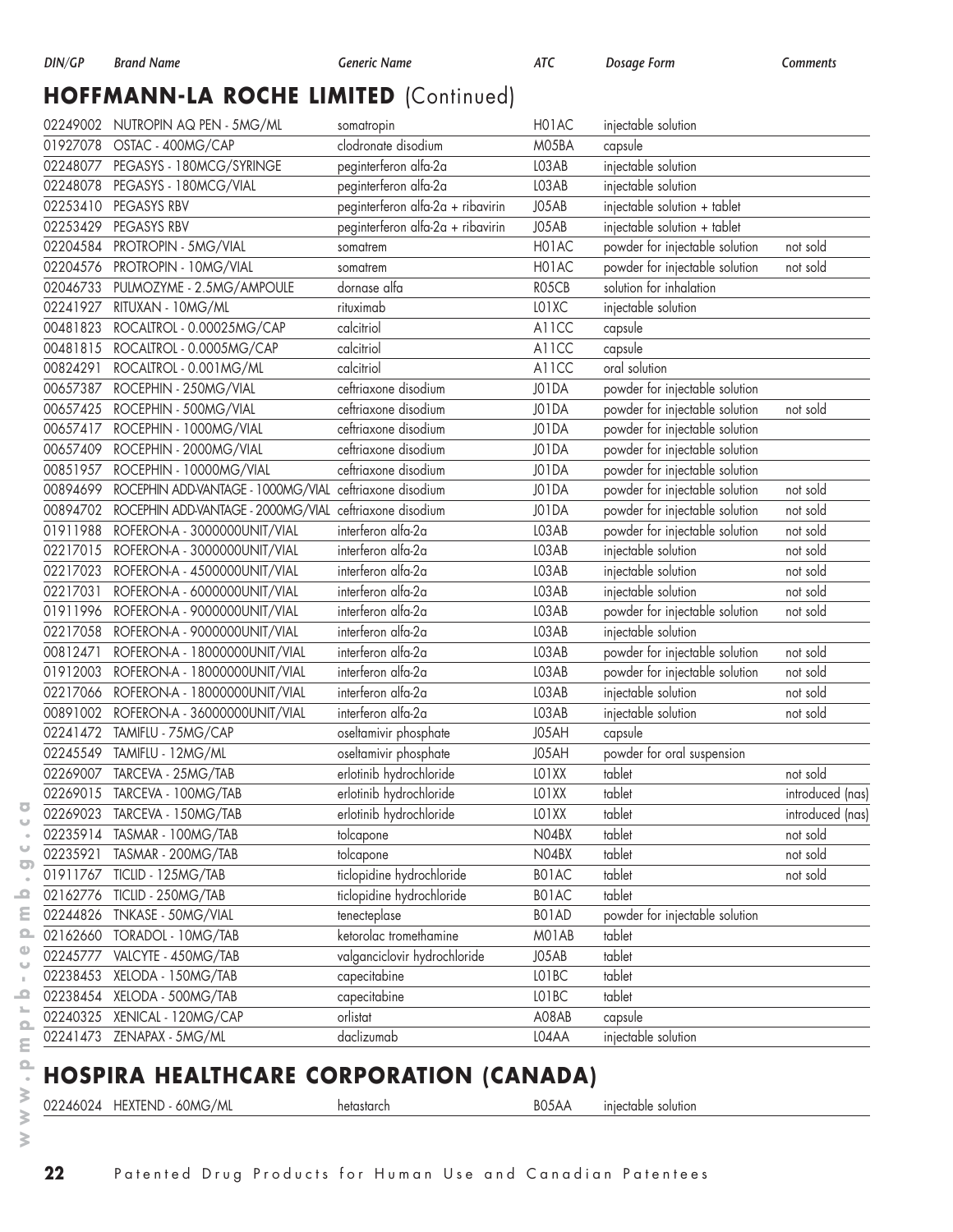| DIN/GP | <b>Brand Name</b>            | Generic Name | ATC   | Dosage Form        | Comments |
|--------|------------------------------|--------------|-------|--------------------|----------|
|        | <b>INO THERAPEUTICS INC.</b> |              |       |                    |          |
|        | 02270838 INOMAX 100 PPM      | nitric oxide | ROZAX | gas for inhalation | not sold |
|        | 02270846 INOMAX 800 PPM      | nitric oxide | ROZAX | gas for inhalation |          |
|        |                              |              |       |                    |          |

#### **INTERMUNE INC.**

| 02241750 AMPHOTEC - 50MG/VIAL  | amphotericin B lipid complex | J02AA | powder for injectable solution | not sold |
|--------------------------------|------------------------------|-------|--------------------------------|----------|
| 02241749 AMPHOTEC - 100MG/VIAL | amphotericin B lipid complex | J02AA | powder for injectable solution | not sold |
| 02239832 INFERGEN - 0.03MG/ML  | interferon alfacon-1         | LO3AB | iniectable solution            | not sold |

#### **JANSSEN-ORTHO INC.**

|          | 02248128 AXERT - 6.25MG/TAB    | almotriptan malate                             | N02CC | tablet                  |            |
|----------|--------------------------------|------------------------------------------------|-------|-------------------------|------------|
| 02248129 | AXERT - 12.5MG/TAB             | almotriptan malate                             | N02CC | tablet                  |            |
| 02247732 | CONCERTA - 18MG/TAB            | methylphenidate hydrochloride                  | N06BA | extended-release tablet |            |
| 02250241 | CONCERTA - 27MG/TAB            | methylphenidate hydrochloride                  | N06BA | extended-release tablet | introduced |
| 02247733 | CONCERTA - 36MG/TAB            | methylphenidate hydrochloride                  | N06BA | extended-release tablet |            |
| 02247734 | CONCERTA - 54MG/TAB            | methylphenidate hydrochloride                  | N06BA | extended-release tablet |            |
|          | 02243960 DITROPAN XL - 5MG/TAB | oxybutynin chloride                            | G04BD | extended-release tablet |            |
| 02243961 | DITROPAN XL - 10MG/TAB         | oxybutynin chloride                            | G04BD | extended-release tablet |            |
| 02259117 | DITROPAN XL - 15MG/TAB         | oxybutynin chloride                            | G04BD | extended-release tablet | not sold   |
| 01937383 | DURAGESIC - 2.5MG/PATCH        | fentanyl                                       | N02AB | transdermal patch       | expired    |
| 01937391 | DURAGESIC - 5MG/PATCH          | fentanyl                                       | N02AB | transdermal patch       | expired    |
| 01937405 | DURAGESIC - 7.5MG/PATCH        | fentanyl                                       | N02AB | transdermal patch       | expired    |
| 01937413 | DURAGESIC - 10MG/PATCH         | fentanyl                                       | N02AB | transdermal patch       | expired    |
|          | 02126575 EPREX - 2000UNIT/ML   | epoetin alfa                                   | BO3XA | injectable solution     | not sold   |
| 02126583 | EPREX - 4000UNIT/ML            | epoetin alfa                                   | BO3XA | injectable solution     | not sold   |
| 02126591 | EPREX - 10000UNIT/ML           | epoetin alfa                                   | B03XA | injectable solution     | not sold   |
| 02206072 | EPREX - 20000UNIT/ML           | epoetin alfa                                   | BO3XA | injectable solution     |            |
| 02231583 | EPREX - 1000UNIT/SYRINGE       | epoetin alfa                                   | BO3XA | injectable solution     |            |
| 02231584 | EPREX - 2000UNIT/SYRINGE       | epoetin alfa                                   | BO3XA | injectable solution     |            |
| 02231585 | EPREX - 3000UNIT/SYRINGE       | epoetin alfa                                   | BO3XA | injectable solution     |            |
| 02231586 | EPREX - 4000UNIT/SYRINGE       | epoetin alfa                                   | BO3XA | injectable solution     |            |
| 02243400 | EPREX - 5000UNIT/SYRINGE       | epoetin alfa                                   | BO3XA | injectable solution     |            |
| 02243401 | EPREX - 6000UNIT/SYRINGE       | epoetin alfa                                   | BO3XA | injectable solution     |            |
| 02243402 | EPREX - 7000UNIT/SYRINGE       | epoetin alfa                                   | BO3XA | injectable solution     | not sold   |
| 02243403 | EPREX - 8000UNIT/SYRINGE       | epoetin alfa                                   | BO3XA | injectable solution     |            |
| 02243404 | EPREX - 9000UNIT/SYRINGE       | epoetin alfa                                   | BO3XA | injectable solution     | not sold   |
| 02231587 | EPREX - 10000UNIT/SYRINGE      | epoetin alfa                                   | BO3XA | injectable solution     |            |
| 02243239 | EPREX - 20000UNIT/SYRINGE      | epoetin alfa                                   | BO3XA | injectable solution     | introduced |
| 02240722 | EPREX - 40000UNIT/SYRINGE      | epoetin alfa                                   | BO3XA | injectable solution     |            |
| 02248297 | EVRA 150/20                    | norelgestromin/ethinyl estradiol               | G03AA | transdermal patch       |            |
| 02022117 | LEUSTATIN - 1 MG/ML            | cladribine                                     | LO1BB | injectable solution     |            |
| 02236839 | LEVAQUIN - 5MG/ML              | levofloxacin                                   | J01MA | injectable solution     |            |
| 02236840 | LEVAQUIN - 25MG/ML             | levofloxacin                                   | J01MA | injectable solution     |            |
| 02236841 | LEVAQUIN - 250MG/TAB           | levofloxacin                                   | J01MA | tablet                  |            |
|          | 02236842 LEVAQUIN - 500MG/TAB  | levofloxacin                                   | J01MA | tablet                  |            |
|          | 02246804 LEVAQUIN - 750MG/TAB  | levofloxacin                                   | J01MA | tablet                  |            |
| 02243796 | PARIET - 10MG/TAB              | rabeprazole sodium                             | A02BC | tablet                  |            |
| 02243797 | PARIET - 20MG/TAB              | rabeprazole sodium                             | A02BC | tablet                  |            |
| 02247906 | PREFESTA 1+1/.09               | estradiol 178 + estradiol 17B/<br>norgestimate |       | tablet                  | not sold   |
| 02241510 | PREPULSID - 5MG/TAB            | cisapride tartrate                             | A03FA | tablet                  | not sold   |
| 02241511 | PREPULSID - 10MG/TAB           | cisapride tartrate                             | A03FA | tablet                  | not sold   |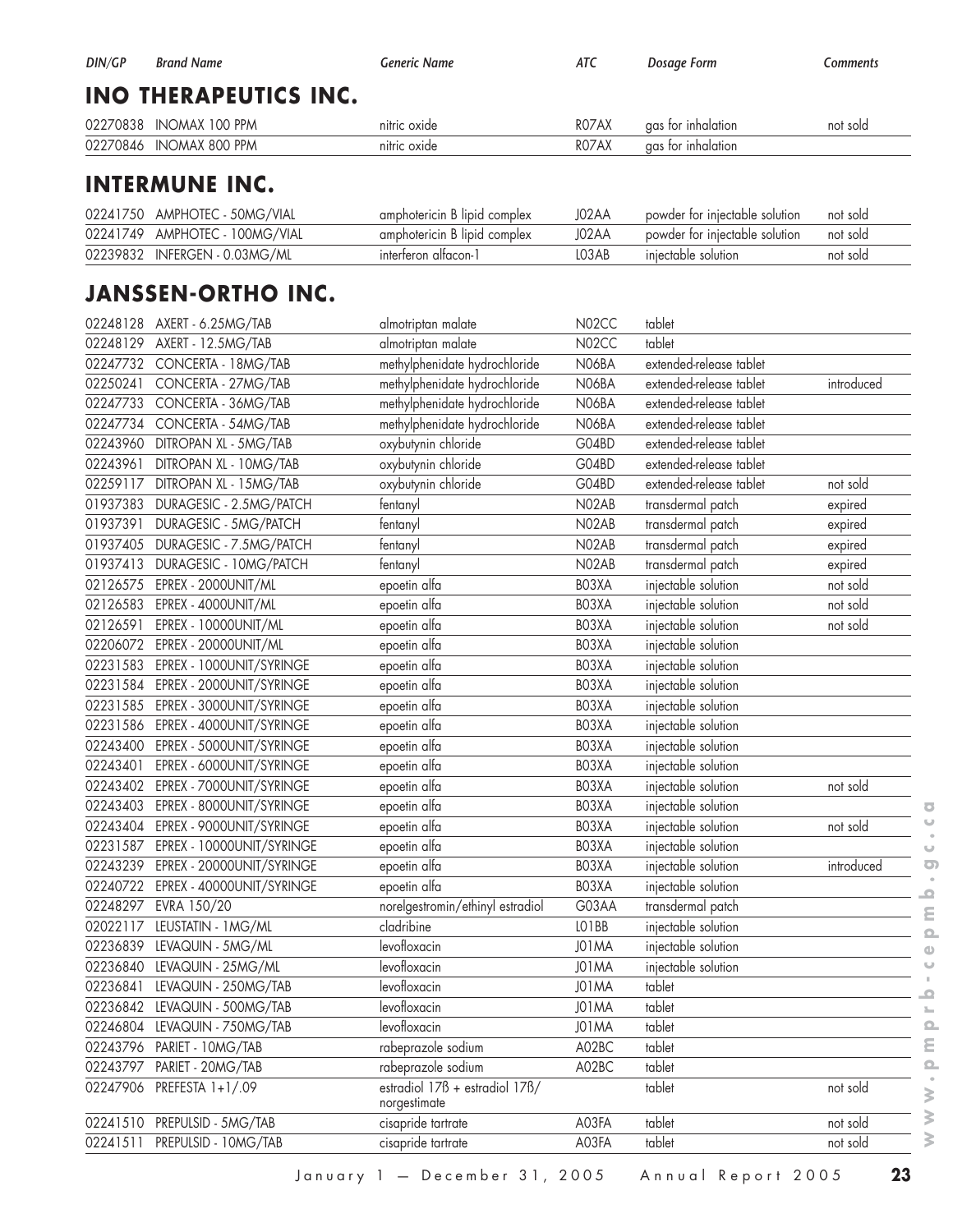## JANSSEN-ORTHO INC. (Continued)

|          | 02241512 PREPULSID - 20MG/TAB            | cisapride tartrate             | A03FA        | tablet                                    | not sold         |
|----------|------------------------------------------|--------------------------------|--------------|-------------------------------------------|------------------|
|          | 02236435 PREPULSID QS - 5MG/TAB          | cisapride monohydrate          | A03FA        | tablet                                    | not sold         |
| 02236441 | PREPULSID QS - 10MG/TAB                  | cisapride monohydrate          | A03FA        | tablet                                    | not sold         |
| 02236443 | PREPULSID QS - 20MG/TAB                  | cisapride monohydrate          | A03FA        | tablet                                    | not sold         |
|          | 02239405 REGRANEX - 0.1MG/G              | becaplermin                    | D03AX        | topical gel                               |                  |
| 02244302 | REMINYL - 4MG/ML                         | galantamine hydrobromide       | N06DA        | oral solution                             | not sold         |
| 02244298 | REMINYL - 4MG/TAB                        | galantamine hydrobromide       | N06DA        | tablet                                    |                  |
| 02244299 | REMINYL - 8MG/TAB                        | galantamine hydrobromide       | N06DA        | tablet                                    |                  |
| 02244300 | REMINYL - 12MG/TAB                       | galantamine hydrobromide       | N06DA        | tablet                                    |                  |
|          | 02266717 REMINYL ER - 8MG/CAP            | galantamine hydrobromide       | N06DA        | extended-release capsule                  | introduced       |
| 02266725 | REMINYL ER - 16MG/CAP                    | galantamine hydrobromide       | <b>N06DA</b> | extended-release capsule                  | introduced       |
| 02266733 | REMINYL ER - 24MG/CAP                    | galantamine hydrobromide       | <b>N06DA</b> | extended-release capsule                  | introduced       |
| 02236950 | RISPERDAL - 1 MG/ML                      | risperidone                    | N05AX        | oral solution                             |                  |
| 02240551 | RISPERDAL - 0.25MG/TAB                   | risperidone                    | N05AX        | tablet                                    |                  |
|          | 02240552 RISPERDAL - 0.5MG/TAB           | risperidone                    | N05AX        | tablet                                    |                  |
| 02025280 | RISPERDAL - 1 MG/TAB                     | risperidone                    | N05AX        | tablet                                    |                  |
| 02025299 | RISPERDAL - 2MG/TAB                      | risperidone                    | N05AX        | tablet                                    |                  |
| 02025302 | RISPERDAL - 3MG/TAB                      | risperidone                    | N05AX        | tablet                                    |                  |
| 02025310 | RISPERDAL - 4MG/TAB                      | risperidone                    | N05AX        | tablet                                    |                  |
| 02230455 | RISPERDAL - 5MG/TAB                      | risperidone                    | N05AX        | tablet                                    | not sold         |
|          | 02255707 RISPERDAL CONSTA - 25MG/VIAL    | risperidone                    | N05AX        | powder for injectable suspension          |                  |
| 02255723 | RISPERDAL CONSTA - 37.5MG/VIAL           | risperidone                    | N05AX        | powder for injectable suspension          |                  |
| 02255758 | RISPERDAL CONSTA - 50MG/VIAL             | risperidone                    | N05AX        | powder for injectable suspension          |                  |
|          | 02255715 RISPERDAL CONSTA 3N - 25MG/VIAL | risperidone                    | N05AX        | powder for injectable suspension not sold |                  |
| 02255731 | RISPERDAL CONSTA 3N - 37.5MG/VIAL        | risperidone                    | N05AX        | powder for injectable suspension not sold |                  |
| 02255766 | RISPERDAL CONSTA 3N - 50MG/VIAL          | risperidone                    | N05AX        | powder for injectable suspension not sold |                  |
|          | 02247704 RISPERDAL M-TAB - 0.5MG/TAB     | risperidone                    | N05AX        | orally disintegrating tablet              |                  |
| 02247705 | RISPERDAL M-TAB - 1 MG/TAB               | risperidone                    | N05AX        | orally disintegrating tablet              |                  |
| 02247706 | RISPERDAL M-TAB - 2MG/TAB                | risperidone                    | N05AX        | orally disintegrating tablet              |                  |
| 02268086 | RISPERDAL M-TAB - 3MG/TAB                | risperidone                    | N05AX        | orally disintegrating tablet              |                  |
| 02268094 | RISPERDAL M-TAB - 4MG/TAB                | risperidone                    | N05AX        | orally disintegrating tablet              |                  |
| 02047454 | SPORANOX - 100MG/CAP                     | itraconazole                   | J02AC        | capsule                                   |                  |
|          | 02231347 SPORANOX - 10MG/ML              | itraconazole                   | J02AC        | oral solution                             |                  |
|          | 02243343 SPORANOX - 10MG/ML              | itraconazole                   | J02AC        | injectable solution                       | not sold         |
| 02239907 | TOPAMAX - 15MG/CAP                       | topiramate                     | N03AX        | capsule sprinkle                          |                  |
| 02239908 | TOPAMAX - 25MG/CAP                       | topiramate                     | N03AX        | capsule sprinkle                          |                  |
| 02239909 | TOPAMAX - 50MG/CAP                       | topiramate                     | N03AX        | capsule sprinkle                          | not sold         |
|          | 02230893 TOPAMAX - 25MG/TAB              | topiramate                     | N03AX        | tablet                                    | expired          |
|          | 02231385 TOPAMAX - 50MG/TAB              | topiramate                     | N03AX        | tablet                                    | expired          |
| 02230894 | TOPAMAX - 100MG/TAB                      | topiramate                     | N03AX        | tablet                                    | expired          |
|          | 02230896 TOPAMAX - 200MG/TAB             | topiramate                     | N03AX        | tablet                                    | expired          |
|          | 02231386 TOPAMAX - 300MG/TAB             | topiramate                     | N03AX        | tablet                                    | expired          |
| 02231387 | TOPAMAX - 400MG/TAB                      | topiramate                     | N03AX        | tablet                                    | expired          |
| 02264846 | TRAMACET 37.5/325                        | tramadol hydrochloride/        | N02AX        | tablet                                    | introduced (nas) |
|          |                                          | acetaminophen                  |              |                                           |                  |
| 02258560 | TRI-CYCLEN LO .18-.215-.25/.0            | norgestimate/ethinyl estradiol | G03AA        | tablet                                    | introduced       |
| 02258587 | TRI-CYCLEN LO .18-.215-.25/.0            | norgestimate/ethinyl estradiol | G03AA        | tablet                                    | introduced       |
|          | 02262452 VELCADE - 3.5MG/VIAL            | bortezomib                     | LO1XX        | powder for injectable solution            | introduced (nas) |

 $\overline{\bullet}$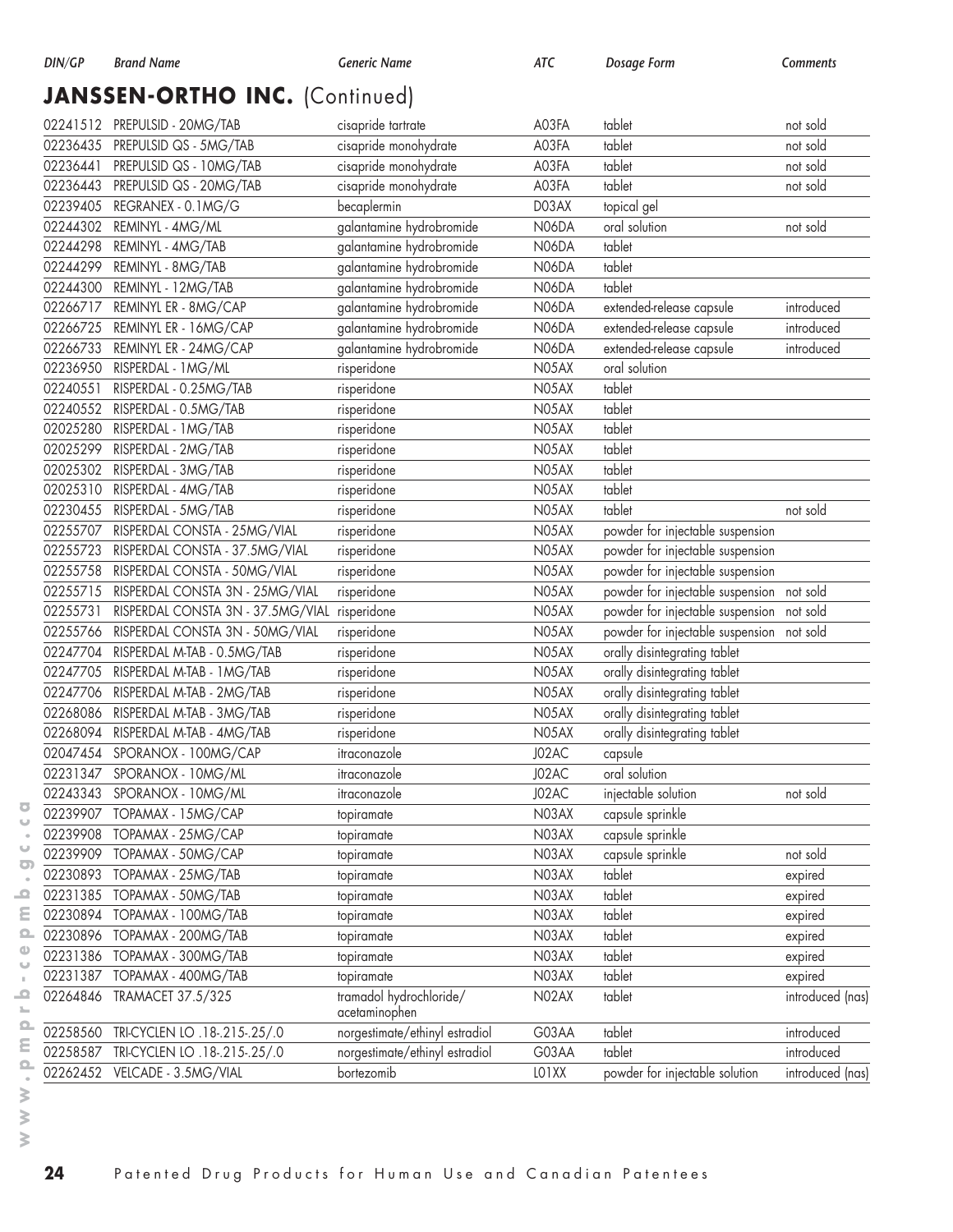| DIN/GP | <b>Brand Name</b>                 | Generic Name | ATC   | Dosage Form | Comments |  |  |  |
|--------|-----------------------------------|--------------|-------|-------------|----------|--|--|--|
|        | <b>JOHNSON &amp; JOHNSON INC.</b> |              |       |             |          |  |  |  |
|        | 02052407 RENOVA - 0.5MG/G         | tretinoin    | D10AD | cream       |          |  |  |  |
|        |                                   |              |       |             |          |  |  |  |

| VLVJL4V/        | <u>NLI YU YA TUJUYIU/ U</u>    | $\overline{11}$ chilotii | <b>DIVAD</b> | <b>CIGAIL</b> |            |
|-----------------|--------------------------------|--------------------------|--------------|---------------|------------|
| 02264633        | RFTIN-A<br>MICRO - L<br>.4MG/G | tretinoin                | D10AD        | topical ael   | 'ntroduceo |
| 0224391<br>ا 4، | <b>RETIN-A MICRO</b><br>1MG/G  | tretinoin                | D10AD        | topical ael   |            |

#### **JOHNSON & JOHNSON-MERCK**

| 02185911 PEPCID AC - 10MG/TAB | tamotidine                                           | A02BA | chewable tablet |
|-------------------------------|------------------------------------------------------|-------|-----------------|
| 02185938 PEPCID AC - 10MG/TAB | tamotidine                                           | A02BA | tablet          |
| 02243053 PEPCID COMPLETE      | famotidine/calcium carbonate/<br>magnesium hydroxide | A02BA | chewable tablet |

## **LEO PHARMA INC.**

| 02244126 DOVOBET |                                 | calcipotriol/betamethasone<br>dipropionate | D05AX              | topical ointment                  |
|------------------|---------------------------------|--------------------------------------------|--------------------|-----------------------------------|
|                  | 01976133 DOVONEX - 0.05MG/G     | calcipotriol                               | D05AX              | topical ointment                  |
|                  | 02150956 DOVONEX - 0.05MG/G     | calcipotriol                               | D05AX              | topical cream                     |
| 02194341         | DOVONEX - 0.05MG/ML             | calcipotriol                               | D05AX              | scalp lotion                      |
|                  | 02243861 FUCITHALMIC - 10MG/G   | fusidic acid                               | SO <sub>1</sub> AA | ophthalmic drops                  |
|                  | 02243862 FUCITHALMIC - 10MG/G   | fusidic acid                               | SO <sub>1</sub> AA | ophthalmic drops                  |
|                  | 02167840 INNOHEP - 10000UNIT/ML | tinzaparin sodium                          | BO1AB              | injectable suspension             |
|                  | 02229755 INNOHEP - 10000UNIT/ML | tinzaparin sodium                          | BO1AB              | injectable suspension             |
|                  | 02167859 INNOHEP - 11700UNIT/ML | tinzaparin sodium                          | BO1AB              | injectable suspension<br>not sold |
|                  | 02229515 INNOHEP - 20000UNIT/ML | tinzaparin sodium                          | BO1AB              | injectable suspension             |
|                  | 02231478 INNOHEP - 20000UNIT/ML | tinzaparin sodium                          | BO1AB              | injectable suspension             |

#### **LUNDBECK CANADA INC.**

| 02239606 CELEXA - 10MG/TAB   | citalopram hydrobromide | N <sub>06</sub> AB | tablet | not sold         |
|------------------------------|-------------------------|--------------------|--------|------------------|
| 02239607 CELEXA - 20MG/TAB   | citalopram hydrobromide | N06AB              | tablet |                  |
| 02239608 CELEXA - 40MG/TAB   | citalopram hydrobromide | N06AB              | tablet |                  |
| 02263211 CIPRALEX - 5MG/TAB  | escitalopram oxalate    | N06AB              | tablet | not sold         |
| 02263238 CIPRALEX - 10MG/TAB | escitalopram oxalate    | N06AB              | tablet | introduced (nas) |
| 02263246 CIPRALEX - 15MG/TAB | escitalopram oxalate    | N06AB              | tablet | not sold         |
| 02263254 CIPRALEX - 20MG/TAB | escitalopram oxalate    | N06AB              | tablet | introduced (nas) |
| 02260638 EBIXA - 10MG/TAB    | memantine hydrochloride | N06DX              | tablet |                  |
| 02247027 KEPPRA - 250MG/TAB  | levetiracetam           | N03AX              | tablet | expired          |
| 02247028 KEPPRA - 500MG/TAB  | levetiracetam           | N03AX              | tablet | expired          |
| 02247029 KEPPRA - 750MG/TAB  | levetiracetam           | N03AX              | tablet | expired          |
|                              |                         |                    |        |                  |

# **MAYNE PHARMA (CANADA) INC.**

| ONCOSCINT CR/OV - 1 MG/KIT      | satumomab pendetide                            | V <sub>09</sub> IB | injectable solution            | not sold   |
|---------------------------------|------------------------------------------------|--------------------|--------------------------------|------------|
| <b>MERCK FROSST CANADA LTD.</b> |                                                |                    |                                |            |
| 02240706 AGGRASTAT - 0.05MG/ML  | tirofiban hydrochloride                        | BO <sub>1</sub> AC | injectable solution            |            |
| 02240705 AGGRASTAT - 0.25MG/ML  | tirofiban hydrochloride                        | BO1AC              | injectable solution            | not sold   |
| 02244265 CANCIDAS - 50MG/VIAL   | caspofungin acetate                            | J02AX              | powder for injectable solution |            |
| 02244266 CANCIDAS - 70MG/VIAL   | caspofungin acetate                            | J02AX              | powder for injectable solution |            |
| 02240113 COSOPT 20/5            | dorzolamide hydrochloride/<br>tiomolol maleate | SO <sub>1</sub> ED | ophthalmic solution            |            |
| 02258692 COSOPT 20/5 PF         | dorzolamide hydrochloride/<br>tiomolol maleate | SO <sub>1</sub> ED | ophthalmic solution            | introduced |
| 02182815 COZAAR - 25MG/TAB      | losartan potassium                             | C <sub>09</sub> CA | tablet                         |            |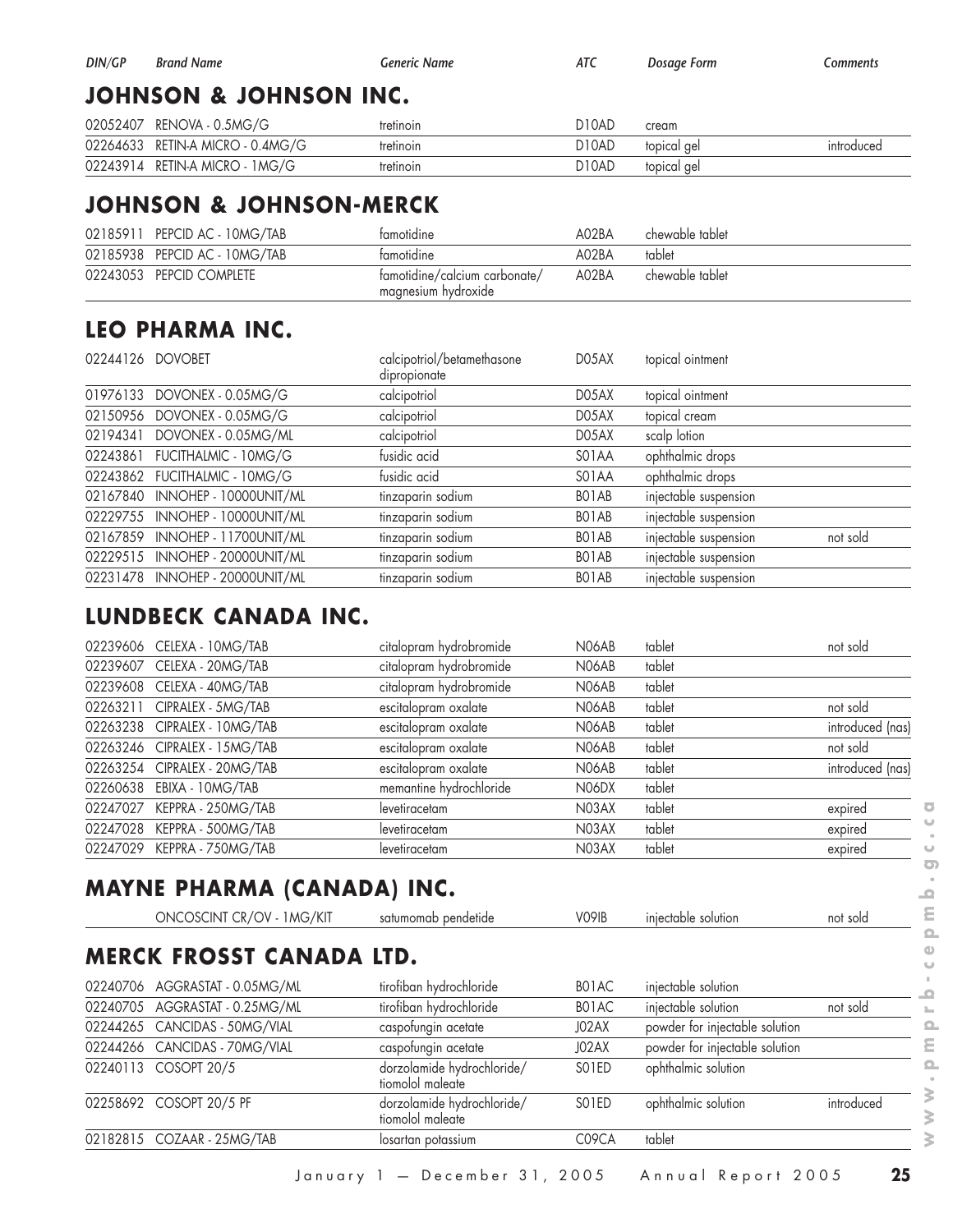# **MERCK FROSST CANADA LTD.** (Continued)

|          | 02182874 COZAAR - 50MG/TAB                                  | losartan potassium                           | C09CA | tablet                         |          |
|----------|-------------------------------------------------------------|----------------------------------------------|-------|--------------------------------|----------|
|          | 02182882 COZAAR - 100MG/TAB                                 | losartan potassium                           | C09CA | tablet                         |          |
|          | 02229153 CRIXIVAN - 100MG/CAP                               | indinavir sulfate                            | J05AE | capsule                        | not sold |
|          | 02229161 CRIXIVAN - 200MG/CAP                               | indinavir sulfate                            | J05AE | capsule                        |          |
|          | 02229188 CRIXIVAN - 300MG/CAP                               | indinavir sulfate                            | J05AE | capsule                        | not sold |
| 02229196 | CRIXIVAN - 400MG/CAP                                        | indinavir sulfate                            | J05AE | capsule                        |          |
| 02247521 | EZETROL - 10MG/TAB                                          | ezetimibe                                    | C10AX | tablet                         |          |
| 02233055 | FOSAMAX - 5MG/TAB                                           | alendronate sodium                           | M05BA | tablet                         |          |
| 02201011 | FOSAMAX - 10MG/TAB                                          | alendronate sodium                           | M05BA | tablet                         |          |
|          | 02201038 FOSAMAX - 40MG/TAB                                 | alendronate sodium                           | M05BA | tablet                         |          |
|          | 02245329 FOSAMAX - 70MG/TAB                                 | alendronate sodium                           | M05BA | tablet                         |          |
| 02248625 | FOSAMAX - 70MG/VIAL                                         | alendronate sodium                           | M05BA | oral solution                  |          |
| 02230047 | HYZAAR 50/12.5                                              | losartan potassium/hydrochlorothiazide C09DA |       | tablet                         |          |
| 02241007 | <b>HYZAAR DS 100/25</b>                                     | losartan potassium/hydrochlorothiazide C09DA |       | tablet                         |          |
| 02247437 | INVANZ - 1000MG/VIAL                                        | ertapenem sodium                             | J01DH | powder for injectable solution |          |
| 02235721 | LIQUID PEDVAXHIB                                            | vaccine - Hemophilus influenzae B            | J07AG | injectable suspension          | not sold |
| 02240520 | MAXALT - 5MG/TAB                                            | rizatriptan benzoate                         | N02CC | tablet                         |          |
| 02240521 | MAXALT - 10MG/TAB                                           | rizatriptan benzoate                         | N02CC | tablet                         |          |
| 02240518 | MAXALT RPD - 5MG/WAFER                                      | rizatriptan benzoate                         | N02CC | wafer                          |          |
| 02240519 | MAXALT RPD - 10MG/WAFER                                     | rizatriptan benzoate                         | N02CC | wafer                          |          |
| 00893668 | MEFOXIN ADD-VANTAGE - 1000MG/VIAL                           | cefoxitin sodium                             | J01DA | powder for injectable solution | not sold |
|          | 00893676 MEFOXIN ADD-VANTAGE - 2000MG/VIAL cefoxitin sodium |                                              | J01DA | powder for injectable solution | not sold |
| 00795844 | MEVACOR - 10MG/TAB                                          |                                              | C10AA | tablet                         | not sold |
| 00795860 |                                                             | lovastatin<br>lovastatin                     | C10AA | tablet                         |          |
|          | MEVACOR - 20MG/TAB                                          |                                              | C10AA | tablet                         |          |
|          | 00795852 MEVACOR - 40MG/TAB                                 | lovastatin<br>norfloxacin                    |       |                                |          |
| 01908294 | NOROXIN - 3MG/ML                                            |                                              | SO1AX | ophthalmic solution            | expired  |
| 00643025 | NOROXIN - 400MG/TAB                                         | norfloxacin                                  | J01MA | tablet                         | not sold |
| 01942948 | PEDVAXHIB                                                   | vaccine - Hemophilus influenzae B            | J07AG | injectable suspension          | not sold |
| 00710121 | PEPCID - 20MG/TAB                                           | famotidine                                   | A02BA | tablet                         |          |
| 00710113 | PEPCID - 40MG/TAB                                           | famotidine                                   | A02BA | tablet                         |          |
| 02240934 | PRINIVIL - 2.5MG/TAB                                        | lisinopril                                   | C09AA | tablet                         | not sold |
| 00839388 | PRINIVIL - 5MG/TAB                                          | lisinopril                                   | C09AA | tablet                         |          |
|          | 00839396 PRINIVIL - 10MG/TAB                                | lisinopril                                   | C09AA | tablet                         |          |
|          | 00839418 PRINIVIL - 20MG/TAB                                | lisinopril                                   | C09AA | tablet                         |          |
|          | 00839426 PRINIVIL - 40MG/TAB                                | lisinopril                                   | C09AA | tablet                         | not sold |
| 00839434 | PRINIVIL - 80MG/TAB                                         | lisinopril                                   | C09AA | tablet                         | not sold |
| 02108194 | PRINZIDE 10/12.5                                            | lisinopril/hydrochlorothiazide               | C09BA | tablet                         |          |
| 00884413 | PRINZIDE 20/12.5                                            | lisinopril/hydrochlorothiazide               | C09BA | tablet                         |          |
| 00884421 | PRINZIDE 20/25                                              | lisinopril/hydrochlorothiazide               | C09BA | tablet                         |          |
| 02238213 | PROPECIA - 1 MG/TAB                                         | finasteride                                  | D11AX | tablet                         |          |
| 02010909 | PROSCAR - 5MG/TAB                                           | finasteride                                  | G04CB | tablet                         |          |
| 00749486 | RECOMBIVAX HB - 10MCG/ML                                    | vaccine - hepatitis B(rDNA)                  | J07BC | injectable suspension          |          |
| 01934023 | RECOMBIVAX HB - 40MCG/ML                                    | vaccine - hepatitis B(rDNA)                  | J07BC | injectable suspension          | not sold |
| 02243676 | RECOMBIVAX HB THIMEROSAL FREE -<br>10MCG/ML                 | vaccine - hepatitis B(rDNA)                  | J07BC | injectable suspension          |          |
| 02245977 | RECOMBIVAX HB THIMEROSAL FREE -<br>40MCG/ML                 | vaccine - hepatitis B(rDNA)                  | J07BC | injectable suspension          |          |
| 02247997 | SINGULAIR - 4MG/POUCH                                       | montelukast sodium                           | R03DC | oral granules                  |          |
| 02243602 | SINGULAIR - 4MG/TAB                                         | montelukast sodium                           | R03DC | chewable tablet                |          |
| 02238216 | SINGULAIR - 5MG/TAB                                         | montelukast sodium                           | R03DC | chewable tablet                |          |
| 02238217 | SINGULAIR - 10MG/TAB                                        | montelukast sodium                           | R03DC | tablet                         |          |

 $\overline{\bullet}$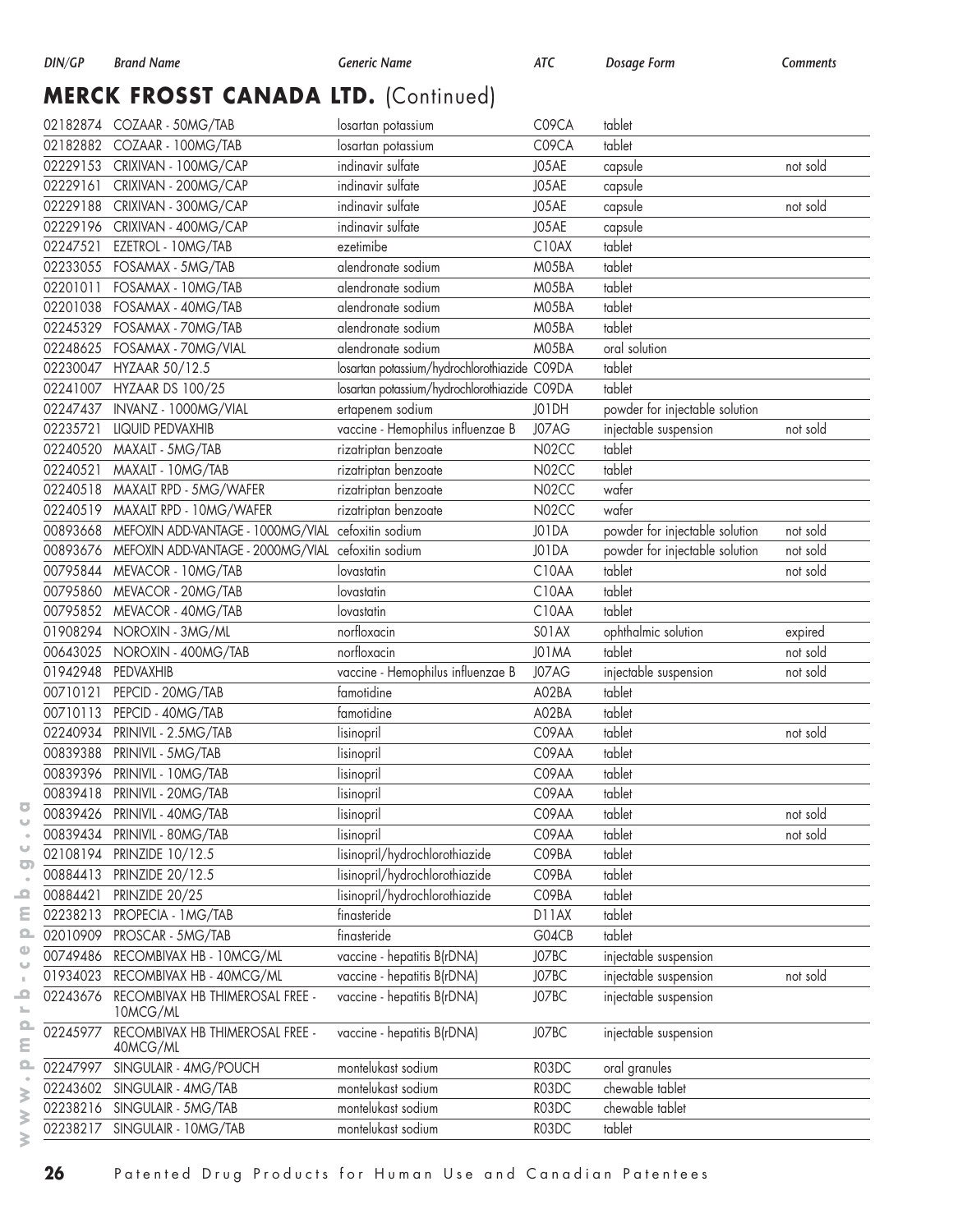# **MERCK FROSST CANADA LTD.** (Continued)

| 02171880 | TIMOPTIC XE - 2.5MG/ML    | timolol maleate                             | SO1ED              | ophthalmic gel      |          |
|----------|---------------------------|---------------------------------------------|--------------------|---------------------|----------|
| 02171899 | TIMOPTIC XE - 5MG/ML      | timolol maleate                             | SO <sub>1</sub> ED | ophthalmic gel      |          |
| 02216205 | TRUSOPT - 20MG/ML         | dorzolamide hydrochloride                   | SO1EC              | ophthalmic solution |          |
| 00657298 | VASERETIC 10/25           | enalapril maleate/hydrochlorothiazide C09BA |                    | tablet              |          |
| 02242826 | VASERETIC 5/12.5          | enalapril maleate/hydrochlorothiazide C09BA |                    | tablet              |          |
| 00851795 | VASOTEC - 2.5MG/TAB       | enalapril maleate                           | C09AA              | tablet              |          |
| 00708879 | VASOTEC - 5MG/TAB         | enalapril maleate                           | C09AA              | tablet              |          |
| 00670901 | VASOTEC - 10MG/TAB        | enalapril maleate                           | C09AA              | tablet              |          |
| 00670928 | VASOTEC - 20MG/TAB        | enalapril maleate                           | C09AA              | tablet              |          |
| 00708887 | VASOTEC - 40MG/TAB        | enalapril maleate                           | C09AA              | tablet              | not sold |
| 01923846 | VASOTEC I.V. - 1.25MG/ML  | enalaprilat                                 | C09AA              | injectable solution |          |
|          | 00884324 ZOCOR - 5MG/TAB  | simvastatin                                 | C <sub>10</sub> AA | tablet              |          |
| 00884332 | ZOCOR - 10MG/TAB          | simvastatin                                 | C <sub>10</sub> AA | tablet              |          |
|          | 00884340 ZOCOR - 20MG/TAB | simvastatin                                 | C <sub>10</sub> AA | tablet              |          |
| 00884359 | ZOCOR - 40MG/TAB          | simvastatin                                 | C <sub>10</sub> AA | tablet              |          |
|          | 02240332 ZOCOR - 80MG/TAB | simvastatin                                 | C10AA              | tablet              |          |

## **MERCK FROSST COMPANY**

| 02241109 VIOXX - 2.5MG/ML    | rotecoxib | M01AH | oral suspension | not sold |
|------------------------------|-----------|-------|-----------------|----------|
| 02241110 VIOXX - 5MG/ML      | rotecoxib | M01AH | oral suspension | not sold |
| 02241107 VIOXX - 12.5MG/TAB  | rofecoxib | M01AH | tablet          | not sold |
| 02241108 VIOXX - 25MG/TAB    | rofecoxib | M01AH | tablet          | not sold |
| 02243326    VIOXX - 50MG/TAB | rofecoxib | M01AH | tablet          | not sold |

#### **MGI PHARMA CANADA CORP.**

|  | 02238985    GLIADEL - 7.7MG/WAFER | carmustine in polifeprosan 20 |  | LO1AD injectable implant |  |
|--|-----------------------------------|-------------------------------|--|--------------------------|--|
|--|-----------------------------------|-------------------------------|--|--------------------------|--|

# **MCNEIL CONSUMER HEALTHCARE**

| 02242365 CHILDREN MOTRIN - 20MG/ML                    | ibuprofen                                  | MO1AE | oral suspension          |          |
|-------------------------------------------------------|--------------------------------------------|-------|--------------------------|----------|
| 02238626 CHILDREN MOTRIN - 40MG/ML                    | ibuprofen                                  | M01AE | oral suspension          |          |
| 02243178 CHILDREN MOTRIN - 50MG/TAB                   | ibuprofen                                  | M01AE | chewable tablet          |          |
| 02247343 CHILDREN MOTRIN - 50MG/TAB                   | ibuprofen                                  | M01AE | chewable tablet          |          |
| 02243179 CHILDREN MOTRIN JUNIOR - 100MG/TAB ibuprofen |                                            | MO1AE | chewable tablet          | not sold |
| 02247344 CHILDREN MOTRIN JUNIOR - 100MG/TAB ibuprofen |                                            | MO1AE | chewable tablet          |          |
| 02237297 IMODIUM ADVANCED 2/125                       | loperamide hydrochloride/simethicone A07DA |       | chewable tablet          |          |
| 02245185 IMODIUM ADVANCED CAPLET 2/125                | loperamide hydrochloride/simethicone A07DA |       | caplet                   |          |
| 02230542 IMODIUM QUICK DISSOLVE - 2MG/TAB             | loperamide hydrochloride                   | A07DA | tablet                   |          |
| 02132575 MEDIPREN - 20MG/ML                           | ibuprofen                                  | MO1AE | oral suspension          | not sold |
| 02246060 TYLENOL 8 HOUR - 650MG/CPL                   | acetaminophen                              | N02BE | sustained-release caplet |          |
| 02238885 TYLENOL ARTHRITIS PAIN - 650MG/CPL           | acetaminophen                              | N02BE | sustained-release caplet |          |
|                                                       |                                            |       |                          |          |

## **NORTHERN THERAPEUTICS INC.**

| 02246552 REMODULIN - 1MG/ML   | treprostinil sodium | BO1AC              | iniectable solution | introduced |
|-------------------------------|---------------------|--------------------|---------------------|------------|
| 02246553 REMODULIN - 2.5MG/ML | treprostinil sodium | BO1AC              | iniectable solution | introduced |
| 02246554 REMODULIN - 5MG/ML   | treprostinil sodium | BO <sub>1</sub> AC | iniectable solution |            |
| 02246555 REMODULIN - 10MG/ML  | treprostinil sodium | BO1AC              | iniectable solution | introduced |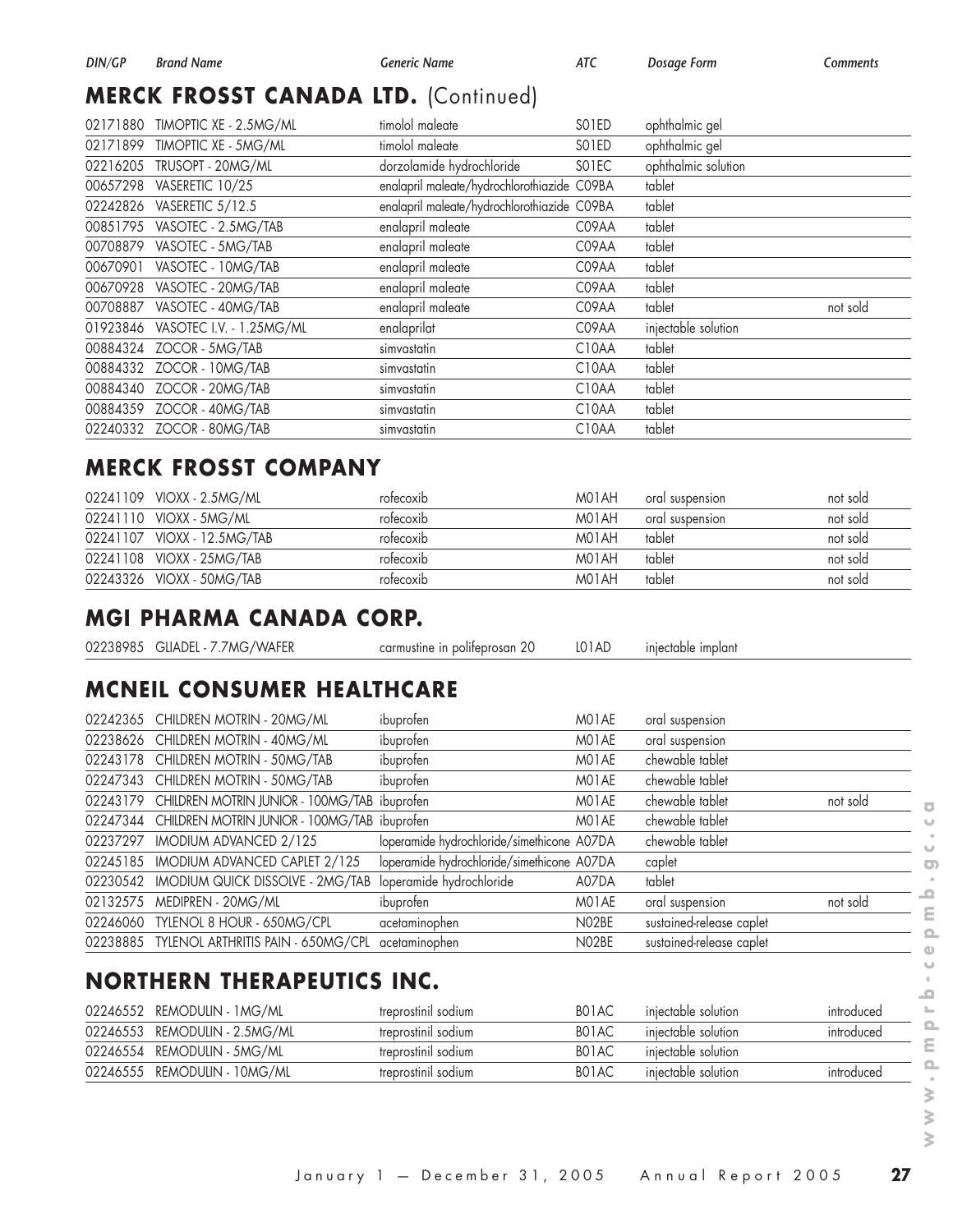## **NOVARTIS CONSUMER HEALTH CANADA INC.**

| 01943065 | HABITROL 14 - 35MG/PATCH                               | nicotine                      | N07BA | transdermal patch |          |
|----------|--------------------------------------------------------|-------------------------------|-------|-------------------|----------|
|          |                                                        |                               |       |                   |          |
| 01943073 | HABITROL 21 - 52.5MG/PATCH                             | nicotine                      | N07BA | transdermal patch |          |
| 01943057 | HABITROL 7 - 17.5MG/PATCH                              | nicotine                      | N07BA | transdermal patch |          |
| 02162318 | <b>MAALOX HRF</b>                                      | antacid-alginate compound     | A02AA | oral suspension   | not sold |
| 02162326 | <b>MAALOX HRF</b>                                      | antacid-alginate compound     | A02AA | tablet            | not sold |
| 02241226 | TRANSDERMAL NICOTINE PATCH 14 -<br>35MG/PATCH          | nicotine                      | N07BA | transdermal patch |          |
| 02241228 | <b>TRANSDERMAL NICOTINE PATCH 21 -</b><br>52.5MG/PATCH | nicotine                      | N07BA | transdermal patch |          |
| 02241227 | <b>TRANSDERMAL NICOTINE PATCH 7 -</b><br>17.5MG/PATCH  | nicotine                      | N07BA | transdermal patch |          |
| 02240450 | TRIAMINIC SOFTCHEWS COLD & AL                          | pseudoephed/cm                | RO1BA | chewable tablet   |          |
| 02240448 | TRIAMINIC SOFTCHEWS COLD & CO                          | pseudoephed/dm/cm             | RO5DA | chewable tablet   |          |
| 02243032 | <b>TRIAMINIC SOFTCHEWS COUGH -</b><br>7.5MG/TAB        | dextromethorphan hydrobromide | RO5DA | chewable tablet   | not sold |
| 02240451 | TRIAMINIC SOFTCHEWS THROAT PA                          | pseudoephed/dm/apap           | N02BE | chewable tablet   |          |

#### **NOVARTIS OPHTHALMICS**

| 02029901 AQUASITE 2/1             | polyethylene glycol 400/dextran 70 S01XA |                    | ophthalmic drops               | not sold |
|-----------------------------------|------------------------------------------|--------------------|--------------------------------|----------|
| 02245525 RESCULA - 1.5MG/ML       | unoprostone isopropyl                    | SO <sub>1</sub> EX | ophthalmic solution            | not sold |
| 02242367 VISUDYNE - 15MG/VIAL     | verteportin                              | LO1XX              | powder for injectable solution |          |
| 01940414 VOLTAREN OPHTHA - 1MG/ML | diclofenac sodium                        | SO <sub>1</sub> BC | ophthalmic drops               |          |

## **NOVARTIS PHARMA CANADA INC.**

| 02269198 | ACLASTA - 5MG/VIAL             | zoledronic acid                                         | M05BA | injectable solution            | introduced |
|----------|--------------------------------|---------------------------------------------------------|-------|--------------------------------|------------|
| 02059762 | AREDIA - 30MG/VIAL             | pamidronate disodium                                    | M05BA | powder for injectable solution |            |
| 02059770 | AREDIA - 60MG/VIAL             | pamidronate disodium                                    | M05BA | powder for injectable solution | not sold   |
| 02059789 | AREDIA - 90MG/VIAL             | pamidronate disodium                                    | M05BA | powder for injectable solution |            |
| 02243763 | COMTAN - 200MG/TAB             | entacapone                                              | N04BX | tablet                         |            |
| 02236808 | DIOVAN - 80MG/CAP              | valsartan                                               | C09CA | capsule                        |            |
| 02236809 | DIOVAN - 160MG/CAP             | valsartan                                               | C09CA | capsule                        | not sold   |
| 02270528 | DIOVAN - 40MG/TAB              | valsartan                                               | C09CA | tablet                         | introduced |
| 02244781 | DIOVAN - 80MG/TAB              | valsartan                                               | C09CA | tablet                         |            |
| 02244782 | DIOVAN - 160MG/TAB             | valsartan                                               | C09CA | tablet                         |            |
| 02241901 | DIOVAN-HCT 160/12.5            | valsartan/hydrochlorothiazide                           | C09DA | tablet                         |            |
| 02246955 | DIOVAN-HCT 160/25              | valsartan/hydrochlorothiazide                           | C09DA | tablet                         |            |
| 02241900 | DIOVAN-HCT 80/12.5             | valsartan/hydrochlorothiazide                           | C09DA | tablet                         |            |
| 02247238 | ELIDEL - 10MG/G                | pimecrolimus                                            | D11AX | topical cream                  |            |
| 02241835 | ESTALIS 140/50                 | norethindrone acetate/estradiol 17B                     | G03FA | transdermal patch              |            |
| 02241837 | ESTALIS 250/50                 | norethindrone acetate/estradiol 17B                     | G03FA | transdermal patch              |            |
| 02243529 | ESTALIS-SEQUI 140/50           | norethindrone acetate/<br>estradiol 17ß + estradiol 17ß | G03FB | transdermal patch              |            |
| 02243530 | ESTALIS-SEQUI 250/50           | norethindrone acetate/<br>estradiol 178 + estradiol 178 | G03FB | transdermal patch              |            |
|          | 02108186 ESTRACOMB .05/.05-.25 | estradiol 17B/estradiol 17B &<br>norethindrone acetate  | G03FA | transdermal patch              |            |
| 02244002 | ESTRADOT 100 - 1.56MG/PATCH    | estradiol 17 <sub>B</sub>                               | G03CA | transdermal patch              |            |
| 02245676 | ESTRADOT 25 - 0.39MG/PATCH     | estradiol 17 <sub>B</sub>                               | G03CA | transdermal patch              |            |
| 02243999 | ESTRADOT 37.5 - 0.585MG/PATCH  | estradiol 17 <sub>B</sub>                               | G03CA | transdermal patch              |            |
| 02244000 | ESTRADOT 50 - 0.78MG/PATCH     | estradiol 17 <sub>B</sub>                               | G03CA | transdermal patch              |            |
| 02244001 | ESTRADOT 75 - 1.17MG/PATCH     | estradiol 17 <sub>B</sub>                               | G03CA | transdermal patch              |            |
| 02242115 | EXELON - 1.5MG/CAP             | rivastigmine tartrate                                   | N06DA | capsule                        |            |

 $\overline{\bullet}$  $\cup$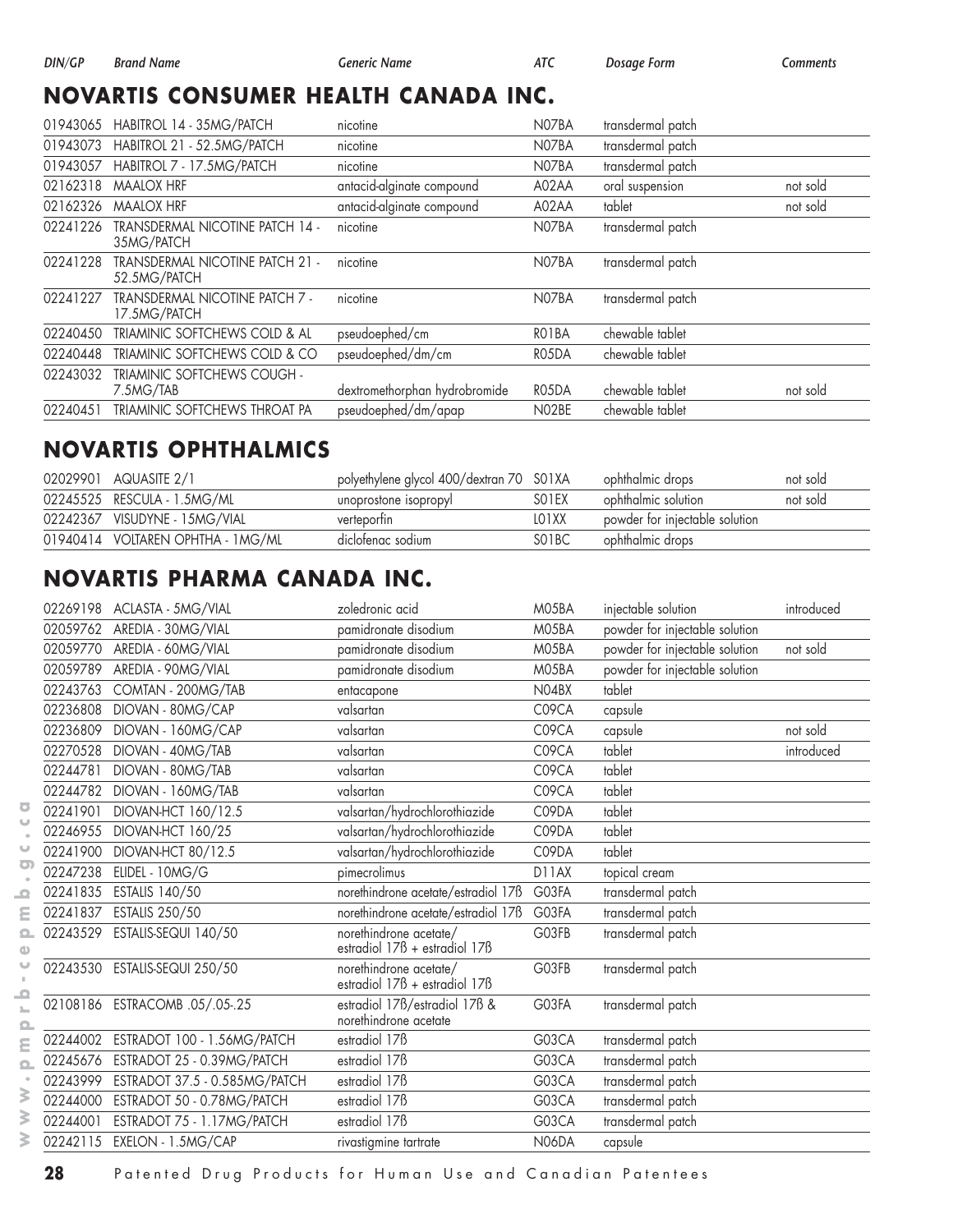# **NOVARTIS PHARMA CANADA INC.** (Continued)

|          | 02242116 EXELON - 3MG/CAP       | rivastigmine tartrate                            | <b>N06DA</b> | capsule                        |            |
|----------|---------------------------------|--------------------------------------------------|--------------|--------------------------------|------------|
| 02242117 | EXELON - 4.5MG/CAP              | rivastigmine tartrate                            | N06DA        | capsule                        |            |
|          | 02242118 EXELON - 6MG/CAP       | rivastigmine tartrate                            | N06DA        | capsule                        |            |
|          | 02245240 EXELON - 2MG/ML        | rivastigmine tartrate                            | <b>N06DA</b> | oral solution                  |            |
| 02229110 | FAMVIR - 125MG/TAB              | famciclovir                                      | J05AB        | tablet                         |            |
|          | 02229129    FAMVIR - 250MG/TAB  | famciclovir                                      | J05AB        | tablet                         |            |
|          | 02177102    FAMVIR - 500MG/TAB  | famciclovir                                      | J05AB        | tablet                         |            |
| 02231384 | FEMARA - 2.5MG/TAB              | letrozole                                        | LO2BG        | tablet                         |            |
|          | 02230898 FORADIL - 0.012MG/DOSE | formoterol fumarate                              | R03AC        | powder for inhalation          |            |
| 02244724 | GLEEVEC - 50MG/CAP              | imatinib mesylate                                | LO1XX        | capsule                        | not sold   |
| 02244725 | GLEEVEC - 100MG/CAP             | imatinib mesylate                                | LO1XX        | capsule                        |            |
|          | 02253275 GLEEVEC - 100MG/TAB    | imatinib mesylate                                | LO1XX        | tablet                         | introduced |
| 02253283 | GLEEVEC - 400MG/TAB             | imatinib mesylate                                | LO1XX        | tablet                         |            |
| 02239876 | LAMISIL - 10MG/G                | terbinafine hydrochloride                        | DO1AE        | topical gel                    | not sold   |
|          | 02238703 LAMISIL - 10MG/ML      | terbinafine hydrochloride                        | DO1AE        | topical spray                  |            |
| 02128209 | LENTARON - 250MG/VIAL           | formestane                                       | LO2BG        | powder for injectable solution | not sold   |
| 02061562 | LESCOL - 20MG/CAP               | fluvastatin sodium                               | C10AA        | capsule                        |            |
|          | 02061570 LESCOL - 40MG/CAP      | fluvastatin sodium                               | C10AA        | capsule                        |            |
| 02250527 | LESCOL XL - 80MG/TAB            | fluvastatin sodium                               | C10AA        | extended-release tablet        |            |
| 02162873 | LOTENSIN-HCT 10/12.5            | benazepril hydrochloride/                        | C09BA        | tablet                         | not sold   |
|          |                                 | hydrochlorothiazide                              |              |                                |            |
|          | 02162881 LOTENSIN-HCT 20/25     | benazepril hydrochloride/<br>hydrochlorothiazide | C09BA        | tablet                         | not sold   |
|          | 02162865 LOTENSIN-HCT 5/6.25    | benazepril hydrochloride/<br>hydrochlorothiazide | C09BA        | tablet                         | not sold   |
| 01990926 | MIACALCIN - 50UNIT/ML           | calcitonin salmon                                | HO5BA        | injectable solution            | not sold   |
|          | 01992880 MIACALCIN - 100UNIT/ML | calcitonin salmon                                | H05BA        | injectable solution            | not sold   |
| 02237671 | NEORAL - 10MG/CAP               | cyclosporine                                     | L04AA        | capsule                        |            |
| 02150689 | NEORAL - 25MG/CAP               | cyclosporine                                     | LO4AA        | capsule                        |            |
| 02150662 | NEORAL - 50MG/CAP               | cyclosporine                                     | L04AA        | capsule                        |            |
| 02150670 | NEORAL - 100MG/CAP              | cyclosporine                                     | L04AA        | capsule                        |            |
| 02150697 | NEORAL - 100MG/ML               | cyclosporine                                     | L04AA        | oral solution                  |            |
| 02229854 | RESTORIL - 7.5MG/CAP            | temazepam                                        | N05CD        | capsule                        | not sold   |
| 00755591 | SANDIMMUNE - 25MG/CAP           | cyclosporine                                     | LO4AA        | capsule                        | not sold   |
|          | 01907182 SANDIMMUNE - 50MG/CAP  | cyclosporine                                     | L04AA        | capsule                        | not sold   |
| 00755605 | SANDIMMUNE - 100MG/CAP          | cyclosporine                                     | L04AA        | capsule                        | not sold   |
| 00593257 | SANDIMMUNE - 50MG/ML            | cyclosporine                                     | L04AA        | injectable solution            |            |
| 00593249 | SANDIMMUNE - 100MG/ML           | cyclosporine                                     | L04AA        | oral solution                  | not sold   |
| 00839191 | SANDOSTATIN - 0.05MG/ML         | octreotide                                       | HO1CB        | injectable solution            |            |
| 00839205 | SANDOSTATIN - 0.1MG/ML          | octreotide                                       | HO1CB        | injectable solution            |            |
| 02049392 | SANDOSTATIN - 0.2MG/ML          | octreotide                                       | HO1CB        | injectable solution            |            |
| 00839213 | SANDOSTATIN - 0.5MG/ML          | octreotide                                       | HO1CB        | injectable solution            |            |
| 02239323 | SANDOSTATIN LAR - 10MG/VIAL     | octreotide                                       | HO1CB        | powder for injectable solution |            |
| 02239324 | SANDOSTATIN LAR - 20MG/VIAL     | octreotide                                       | HO1CB        | powder for injectable solution |            |
| 02239325 | SANDOSTATIN LAR - 30MG/VIAL     | octreotide                                       | HO1CB        | powder for injectable solution |            |
| 02242815 | SIMULECT - 20MG/VIAL            | basiliximab                                      | L04AA        | powder for injectable solution |            |
| 02245438 | STARLIX - 60MG/TAB              | nateglinide                                      | A10BX        | tablet                         |            |
| 02245439 | STARLIX - 120MG/TAB             | nateglinide                                      | A10BX        | tablet                         |            |
| 02245440 | STARLIX - 180MG/TAB             | nateglinide                                      | A10BX        | tablet                         |            |
| 02204444 | VIVELLE 100 - 8.66MG/PATCH      | estradiol 17 <sub>B</sub>                        | G03CA        | transdermal patch              | not sold   |
| 02243488 | VIVELLE 25 - 2.16MG/PATCH       | estradiol 17 <sub>B</sub>                        | G03CA        | transdermal patch              | not sold   |
| 02204401 | VIVELLE 37.5 - 3.28MG/PATCH     | estradiol 17 <sub>B</sub>                        | G03CA        | transdermal patch              | not sold   |
|          |                                 |                                                  |              |                                |            |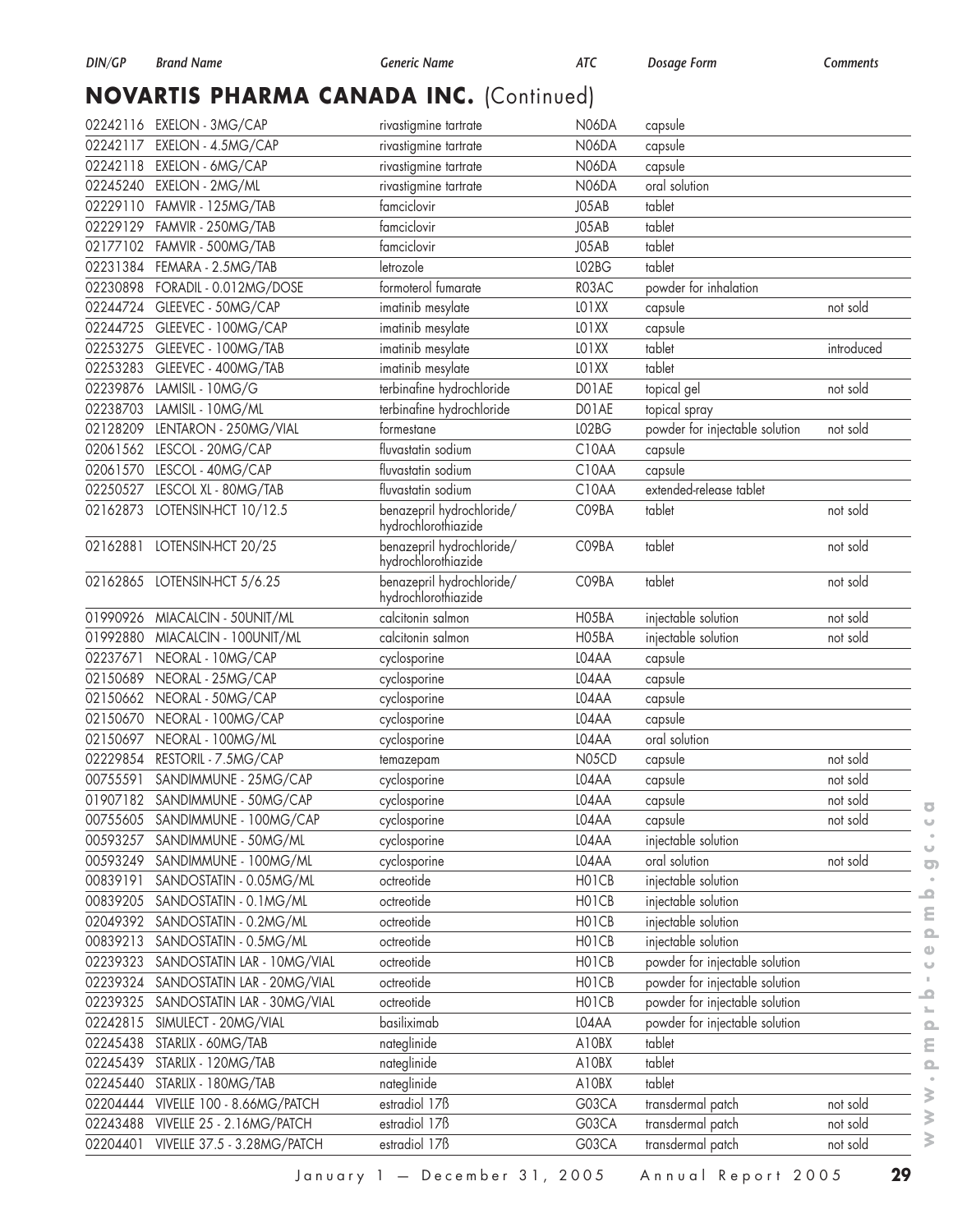# **NOVARTIS PHARMA CANADA INC.** (Continued)

| 02204428 VIVELLE 50 - 4.33MG/PATCH | estradiol 17 <sub>B</sub> | G03CA | transdermal patch              | not sold         |
|------------------------------------|---------------------------|-------|--------------------------------|------------------|
| 02204436 VIVELLE 75 - 6.56MG/PATCH | estradiol 17 <sub>B</sub> | G03CA | transdermal patch              | not sold         |
| 02260565 XOLAIR - 150MG/VIAL       | omalizumab                | RO3DX | powder for injectable solution | introduced (nas) |
| 02245566 ZELNORM - 6MG/TAB         | tegaserod maleate         | A03AE | powder for injectable solution | introduced (nas) |
| 02242725 ZOMETA - 4MG/VIAL         | zoledronic acid           | M05BA | powder for injectable solution |                  |
| 02248296 ZOMETA - 4MG/VIAL         | zoledronic acid           | M05BA | injectable solution            | introduced       |

# **NOVO NORDISK CANADA INC.**

| 02239924 | GLUCONORM - 0.5MG/TAB                      | repaglinide                                        | A10BX | tablet                         |          |
|----------|--------------------------------------------|----------------------------------------------------|-------|--------------------------------|----------|
| 02239925 | GLUCONORM - 1 MG/TAB                       | repaglinide                                        | A10BX | tablet                         |          |
| 02239926 | GLUCONORM - 2MG/TAB                        | repaglinide                                        | A10BX | tablet                         |          |
|          | 02271850 LEVEMIR FLEXPEN - 100UNIT/ML      | insulin detemir                                    | A10AE | injectable solution            | not sold |
| 02271869 | LEVEMIR INNOLET - 100UNIT/ML               | insulin detemir                                    | A10AE | injectable solution            | not sold |
| 02271842 | LEVEMIR PENFILL - 100UNIT/ML               | insulin detemir                                    | A10AE | injectable solution            | not sold |
|          | 02056682 LOGIPARIN - 10000UNIT/ML          | tinzaparin sodium                                  | BO1AB | injectable suspension          | not sold |
| 02056690 | LOGIPARIN - 11700UNIT/ML                   | tinzaparin sodium                                  | BO1AB | injectable suspension          | not sold |
| 02239659 | NIASTASE - 1.2MG/VIAL                      | eptacog alfa (activated)                           | BO2BD | powder for injectable solution |          |
| 02239660 | NIASTASE - 2.4MG/VIAL                      | eptacog alfa (activated)                           | BO2BD | powder for injectable solution |          |
| 02239661 | NIASTASE - 4.8MG/VIAL                      | eptacog alfa (activated)                           | BO2BD | powder for injectable solution |          |
|          | 02024292 NOVOLIN GE 10/90 - 100UNIT/ML     | insulin (regular/isophane)<br>human biosynthetic   | A10AD | injectable suspension          |          |
| 02245179 | NOVOLIN GE 10/90 INNOLET -<br>100UNIT/ML   | insulin (isophane) human biosynthetic A10AC        |       | injectable suspension          | not sold |
| 02024306 | NOVOLIN GE 20/80 - 100UNIT/ML              | insulin (regular/isophane)<br>human biosynthetic   | A10AD | injectable suspension          |          |
| 02245180 | NOVOLIN GE 20/80 INNOLET -<br>100UNIT/ML   | insulin (isophane) human biosynthetic A10AC        |       | injectable suspension          | not sold |
| 02024217 | NOVOLIN GE 30/70 - 100UNIT/ML              | insulin (regular/isophane)<br>human biosynthetic   | A10AD | injectable suspension          |          |
|          | 02025248 NOVOLIN GE 30/70 - 100UNIT/ML     | insulin (regular/isophane)<br>human biosynthetic   | A10AD | injectable suspension          |          |
| 02245181 | NOVOLIN GE 30/70 INNOLET -<br>100UNIT/ML   | insulin (isophane) human biosynthetic A10AC        |       | injectable suspension          | not sold |
| 02024314 | NOVOLIN GE 40/60 - 100UNIT/ML              | insulin (regular/isophane)<br>human biosynthetic   | A10AD | injectable suspension          |          |
| 02245182 | NOVOLIN GE 40/60 INNOLET -<br>100UNIT/ML   | insulin (isophane) human biosynthetic A10AC        |       | injectable suspension          | not sold |
| 02024322 | NOVOLIN GE 50/50 - 100UNIT/ML              | insulin (regular/isophane)<br>human biosynthetic   | A10AD | injectable suspension          |          |
| 02245183 | NOVOLIN GE 50/50 INNOLET -<br>100UNIT/ML   | insulin (isophane) human biosynthetic A10AC        |       | injectable suspension          | not sold |
| 02024241 | NOVOLIN GE LENTE - 100UNIT/ML              | insulin (lente) human biosynthetic                 | A10AC | injectable suspension          | not sold |
| 02024225 | NOVOLIN GE NPH - 100UNIT/ML                | insulin (isophane) human biosynthetic A10AC        |       | injectable suspension          |          |
| 02024268 | NOVOLIN GE NPH - 100UNIT/ML                | insulin (isophane) human biosynthetic A10AC        |       | injectable suspension          |          |
| 02245177 | NOVOLIN GE NPH INNOLET -<br>100UNIT/ML     | insulin (isophane) human biosynthetic A10AC        |       | injectable suspension          | not sold |
| 02024233 | NOVOLIN GE TORONTO - 100UNIT/ML            | insulin (regular) human biosynthetic               | A10AB | injectable suspension          |          |
| 02024284 | NOVOLIN GE TORONTO - 100UNIT/ML            | insulin (regular) human biosynthetic               | A10AB | injectable suspension          |          |
| 02245178 | NOVOLIN GE TORONTO INNOLET -<br>100UNIT/ML | insulin (isophane) human biosynthetic              | A10AB | injectable suspension          | not sold |
| 02024276 | NOVOLIN GE ULTRALENTE - 100UNIT/ML         | insulin (ultralente) human biosynthetic            | A10AE | injectable suspension          | not sold |
| 01988700 | NOVOLINSET 30/70 - 100UNIT/ML              | insulin (regular/isophane)<br>human semi-synthetic | A10AD | injectable suspension          | not sold |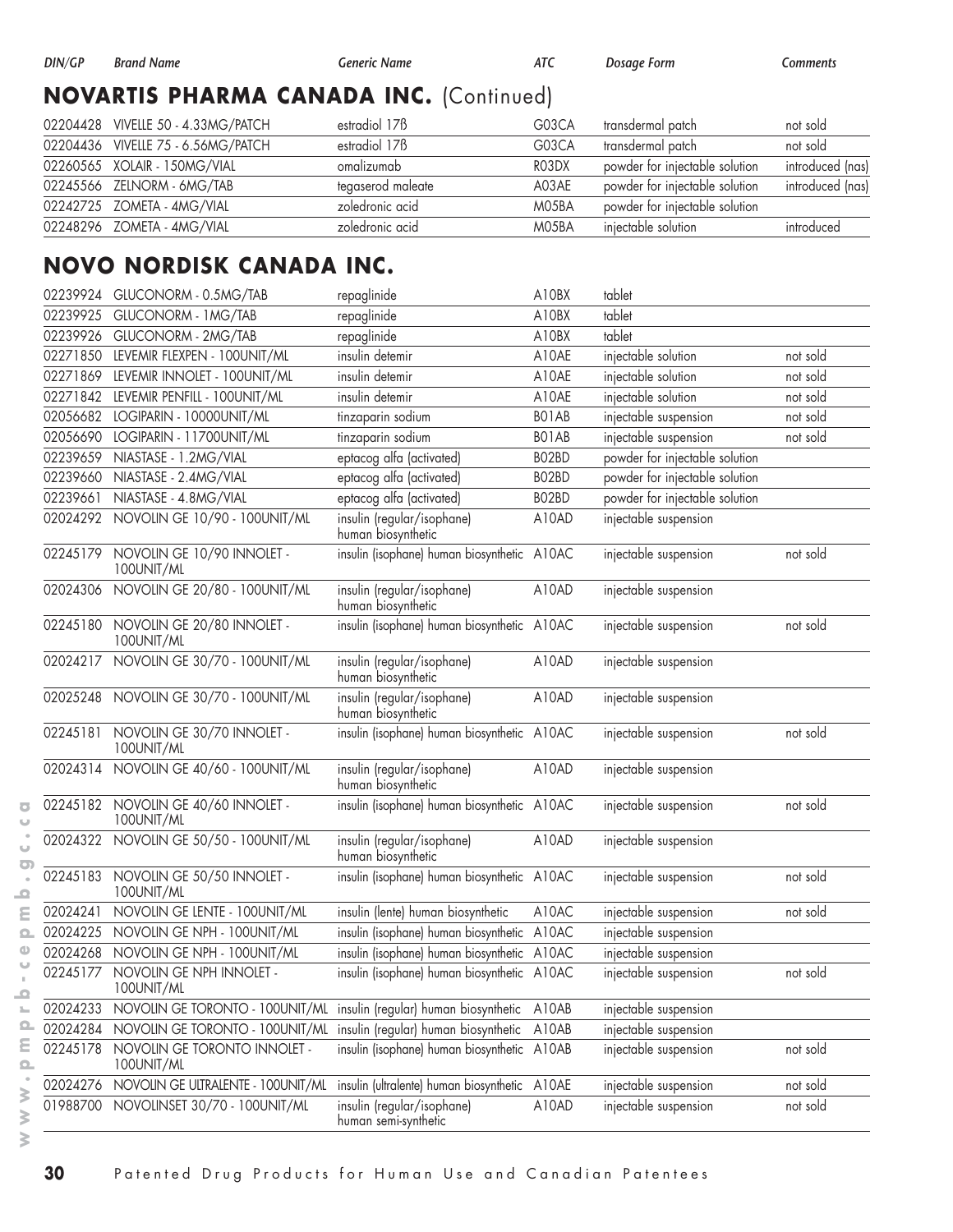| DIN/GP   | <b>Brand Name</b>                           | <b>Generic Name</b>                              | <b>ATC</b> | Dosage Form           | Comments |
|----------|---------------------------------------------|--------------------------------------------------|------------|-----------------------|----------|
|          | <b>NOVO NORDISK CANADA INC. (Continued)</b> |                                                  |            |                       |          |
| 02024411 | NOVOLINSET GE 10/90 - 100UNIT/ML            | insulin (regular/isophane)<br>human biosynthetic | A10AD      | injectable suspension | not sold |
| 02024438 | NOVOLINSET GE 20/80 - 100UNIT/ML            | insulin (regular/isophane)<br>human biosynthetic | A10AD      | injectable suspension | not sold |
| 02024446 | NOVOLINSET GE 30/70 - 100UNIT/ML            | insulin (regular/isophane)<br>human biosynthetic | A10AD      | injectable suspension | not sold |
| 02024454 | NOVOLINSET GE 40/60 - 100UNIT/ML            | insulin (regular/isophane)<br>human biosynthetic | A10AD      | injectable suspension | not sold |
| 02025264 | NOVOLINSET GE 50/50 - 100UNIT/ML            | insulin (regular/isophane)<br>human biosynthetic | A10AD      | injectable suspension | not sold |
| 02024403 | NOVOLINSET GE NPH - 100UNIT/ML              | insulin (isophane) human biosynthetic            | A10AC      | injectable suspension | not sold |
| 02025256 | NOVOLINSET GE TORONTO -<br>100UNIT/ML       | insulin (regular) human biosynthetic             | A10AB      | injectable suspension | not sold |
| 01986090 | NOVOLINSET NPH - 100UNIT/ML                 | insulin (isophane) human semi-synthetic A10AC    |            | injectable suspension | not sold |
| 01927477 | NOVOLINSET TORONTO - 100UNIT/ML             | insulin (regular) human semi-synthetic           | A10AB      | injectable suspension | not sold |
| 02265443 | NOVOMIX 30 FLEXPEN - 100UNIT/ML             | insulin aspart                                   | A10AB      | injectable suspension | not sold |
| 02265435 | NOVOMIX 30 PENFILL - 100UNIT/ML             | insulin aspart                                   | A10AB      | injectable suspension | not sold |
| 02244353 | NOVORAPID - 100UNIT/ML                      | insulin aspart                                   | A10AB      | injectable solution   |          |
| 02245397 | NOVORAPID - 100UNIT/ML                      | insulin aspart                                   | A10AB      | injectable solution   |          |

# **ORGANON CANADA LTD. (AKZO)**

| 02253186 | <b>NUVARING</b>                    | etonogestrel/ethinyl estradiol | G03F  | vaginal ring                   | introduced (nas) |
|----------|------------------------------------|--------------------------------|-------|--------------------------------|------------------|
| 02245641 | ORGALUTRAN - 250MCG/SYRINGE        | ganirelix acetate              | H01CC | injectable solution            |                  |
|          | 02231655 PUREGON - 50UNIT/AMPOULE  | follitropin beta               | G03GA | powder for injectable solution | not sold         |
|          | 02231654 PUREGON - 75UNIT/AMPOULE  | follitropin beta               | G03GA | powder for injectable solution | not sold         |
|          | 02231656 PUREGON - 100UNIT/AMPOULE | follitropin beta               | G03GA | powder for injectable solution | not sold         |
|          | 02231657 PUREGON - 150UNIT/AMPOULE | follitropin beta               | G03GA | powder for injectable solution | not sold         |
|          | 02248542 REMERON RD - 15MG/TAB     | mirtazapine                    | N06AX | orally disintegrating tablet   |                  |
|          | 02248543 REMERON RD - 30MG/TAB     | mirtazapine                    | N06AX | orally disintegrating tablet   |                  |
|          | 02248544 REMERON RD - 45MG/TAB     | mirtazapine                    | N06AX | orally disintegrating tablet   |                  |
| 02108208 | ZEMURON - 10MG/ML                  | rocuronium bromide             | M03AC | injectable solution            |                  |

#### **ORPHAN MEDICAL INC.**

|          | 02268272 XYREM - 500MG/ML        | sodium oxybate        | N07XX | oral solution                   | not sold   |
|----------|----------------------------------|-----------------------|-------|---------------------------------|------------|
|          | <b>ORYX PHARMACEUTICALS INC.</b> |                       |       |                                 |            |
| 02246533 | ANGIOMAX - 250MG/VIAL            | bivalirudin           | BO1AE | powder for injectable solution  |            |
| 02162687 | RHINALAR - 0.25MG/ML             | flunisolide           | RO1AD | nasal aerosol                   |            |
|          | <b>PALADIN LABS INC.</b>         |                       |       |                                 |            |
| 02239653 | ANDRODERM - 12.2MG/PATCH         | testosterone          | G03BA | transdermal patch               |            |
| 02245972 | ANDRODERM - 24.3MG/PATCH         | testosterone          | G03BA | transdermal patch               |            |
| 02241150 | DEPOCYT - 10MG/ML                | cytarabine, liposomal | LO1BC | injectable suspension           | not sold   |
| 02238592 | MUSE - 0.125MG/SUP               | alprostadil           | G04BE | intraurethral micro-suppository | not sold   |
| 02238593 | MUSE - 0.25MG/SUP                | alprostadil           | G04BE | intraurethral micro-suppository |            |
| 02238594 | MUSE - 0.5MG/SUP                 | alprostadil           | G04BE | intraurethral micro-suppository |            |
| 02238595 | MUSE - 1 MG/SUP                  | alprostadil           | G04BE | intraurethral micro-suppository |            |
| 02254735 | OXYTROL - 36MG/PATCH             | oxybutynin            | G04BD | transdermal patch               |            |
| 02068036 | SABRIL - 500MG/POUCH             | vigabatrin            | N03AG | powder for oral solution        |            |
| 02065819 | SABRIL - 500MG/TAB               | vigabatrin            | N03AG | tablet                          |            |
| 02268205 | TWINJECT - 0.15MG/DOSE           | epinephrine           | C01CA | injectable solution             | introduced |
| 02247310 | TWINJECT - 0.3MG/DOSE            | epinephrine           | C01CA | injectable solution             | introduced |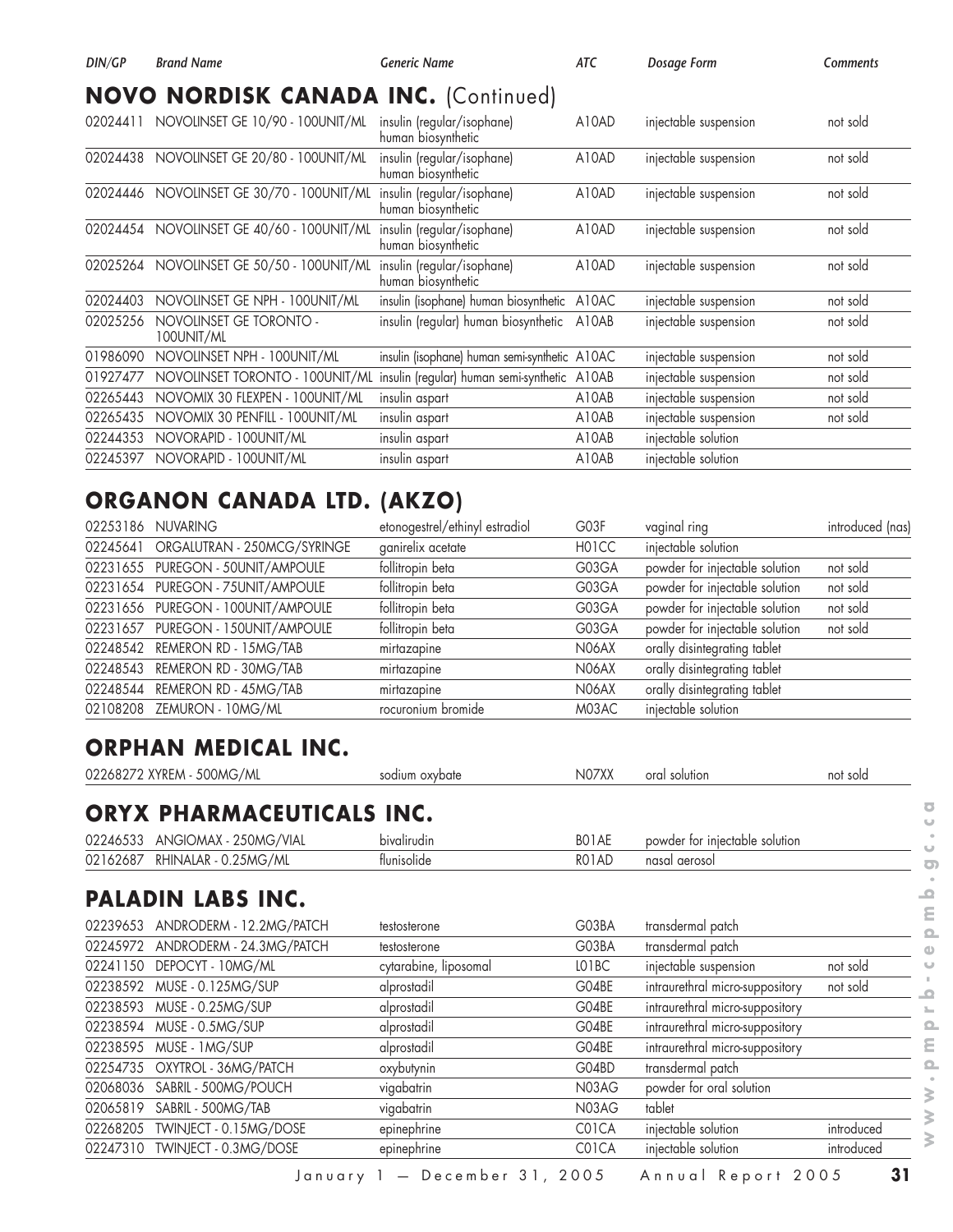| DIN/GP | Brand<br>Name | Generic Name | $\Delta$ $\mu$ | -orm<br>osaae | nont |
|--------|---------------|--------------|----------------|---------------|------|
|        |               |              |                |               |      |

**PFIZER CANADA INC.**

|          | 01947664 ACCUPRIL - 5MG/TAB            | quinapril hydrochloride                         | C09AA          | tablet                         |          |
|----------|----------------------------------------|-------------------------------------------------|----------------|--------------------------------|----------|
|          | 01947672 ACCUPRIL - 10MG/TAB           | quinapril hydrochloride                         | C09AA          | tablet                         |          |
| 01947680 | ACCUPRIL - 20MG/TAB                    | quinapril hydrochloride                         | C09AA          | tablet                         |          |
| 01947699 | ACCUPRIL - 40MG/TAB                    | quinapril hydrochloride                         | C09AA          | tablet                         |          |
|          | 02237367 ACCURETIC 10/12.5             | quinapril hydrochloride/<br>hydrochlorothiazide | C09BA          | tablet                         |          |
|          | 02237368 ACCURETIC 20/12.5             | quinapril hydrochloride/<br>hydrochlorothiazide | C09BA          | tablet                         |          |
|          | 02237369 ACCURETIC 20/25               | quinapril hydrochloride/<br>hydrochlorothiazide | C09BA          | tablet                         |          |
|          | 02071002 ADRIAMYCIN PFS - 2MG/ML       | doxorubicin hydrochloride                       | LO1DB          | injectable solution            |          |
| 02065657 | ADRIAMYCIN RDF - 10MG/VIAL             | doxorubicin hydrochloride                       | LO1DB          | powder for injectable solution | not sold |
| 00698040 | ADRIAMYCIN RDF - 20MG/VIAL             | doxorubicin hydrochloride                       | LO1DB          | powder for injectable solution | not sold |
| 02069555 | ADRIAMYCIN RDF - 50MG/VIAL             | doxorubicin hydrochloride                       | LO1DB          | powder for injectable solution | not sold |
| 02069563 | ADRIAMYCIN RDF - 150MG/VIAL            | doxorubicin hydrochloride                       | LO1DB          | powder for injectable solution | not sold |
| 02205971 | AMBIEN - 5MG/TAB                       | zolpidem tartrate                               | N05CF          | tablet                         | not sold |
| 02205998 | AMBIEN - 10MG/TAB                      | zolpidem tartrate                               | N05CF          | tablet                         | not sold |
| 02232043 | ARICEPT - 5MG/TAB                      | donepezil hydrochloride                         | N06DA          | tablet                         |          |
| 02232044 | ARICEPT - 10MG/TAB                     | donepezil hydrochloride                         | <b>N06DA</b>   | tablet                         |          |
| 02269457 | ARICEPT RDT - 5MG/TAB                  | donepezil hydrochloride                         | <b>N06DA</b>   | rapidly disintegrating tablet  | not sold |
| 02269465 | ARICEPT RDT - 10MG/TAB                 | donepezil hydrochloride                         | N06DA          | rapidly disintegrating tablet  | not sold |
| 02242705 | AROMASIN - 25MG/TAB                    | exemestane                                      | LO2BG          | tablet                         |          |
| 01917056 | ARTHROTEC 0.2/50                       | misoprostol/diclofenac sodium                   | MO1AB          | tablet                         |          |
| 02229837 | ARTHROTEC 0.2/75                       | misoprostol/diclofenac sodium                   | MO1AB          | tablet                         |          |
| 02246621 | BEXTRA - 10MG/TAB                      | valdecoxib                                      | M01AH          | tablet                         |          |
| 02246622 | BEXTRA - 20MG/TAB                      | valdecoxib                                      | M01AH          | tablet                         |          |
| 02246623 | BEXTRA - 40MG/TAB                      | valdecoxib                                      | M01AH          | tablet                         | not sold |
| 02273284 | CADUET 10/10                           | amlodipine besylate/<br>atorvastatin calcium    | C10AA          | tablet                         | not sold |
|          | 02273292 CADUET 10/20                  | amlodipine besylate/<br>atorvastatin calcium    | C10AA          | tablet                         | not sold |
|          | 02273306 CADUET 10/40                  | amlodipine besylate/<br>atorvastatin calcium    | C10AA          | tablet                         | not sold |
|          | 02273314 CADUET 10/80                  | amlodipine besylate/<br>atorvastatin calcium    | C10AA          | tablet                         | not sold |
|          | 02273233 CADUET 5/10                   | amlodipine besylate/<br>atorvastatin calcium    | C10AA          | tablet                         | not sold |
|          | 02273241 CADUET 5/20                   | amlodipine besylate/<br>atorvastatin calcium    | C10AA          | tablet                         | not sold |
|          | 02273268 CADUET 5/40                   | amlodipine besylate/<br>atorvastatin calcium    | C10AA          | tablet                         | not sold |
|          | 02273276 CADUET 5/80                   | amlodipine besylate/<br>atorvastatin calcium    | C10AA          | tablet                         | not sold |
|          | 02231622 CAMPTOSAR - 20MG/ML           | irinotecan hydrochloride                        | LO1XX          | injectable solution            |          |
| 02239941 | CELEBREX - 100MG/CAP                   | celecoxib                                       | M01AH          | capsule                        |          |
|          | 02239942 CELEBREX - 200MG/CAP          | celecoxib                                       | M01AH          | capsule                        |          |
|          | 02247690 CELEBREX - 400MG/CAP          | celecoxib                                       | M01AH          | capsule                        | not sold |
|          | CERICLAMINE - 100MG/CAP                | cericlamine                                     | N06AB          | capsule                        | not sold |
|          | CERICLAMINE - 150MG/CAP                | cericlamine                                     | N06AB          | capsule                        | not sold |
|          | 02231676 CHRONOVERA - 180MG/TAB        | verapamil hydrochloride                         | C08DA          | extended-release tablet        | not sold |
| 02231677 | CHRONOVERA - 240MG/TAB                 | verapamil hydrochloride                         | C08DA          | extended-release tablet        | not sold |
|          | COGNEX - 10MG/CAP                      | tacrine hydrochloride                           | N06DA          | capsule                        | not sold |
|          |                                        |                                                 |                |                                |          |
|          | COGNEX - 20MG/CAP<br>COGNEX - 30MG/CAP | tacrine hydrochloride<br>tacrine hydrochloride  | N06DA<br>N06DA | capsule                        | not sold |

 $\overline{\textbf{C}}$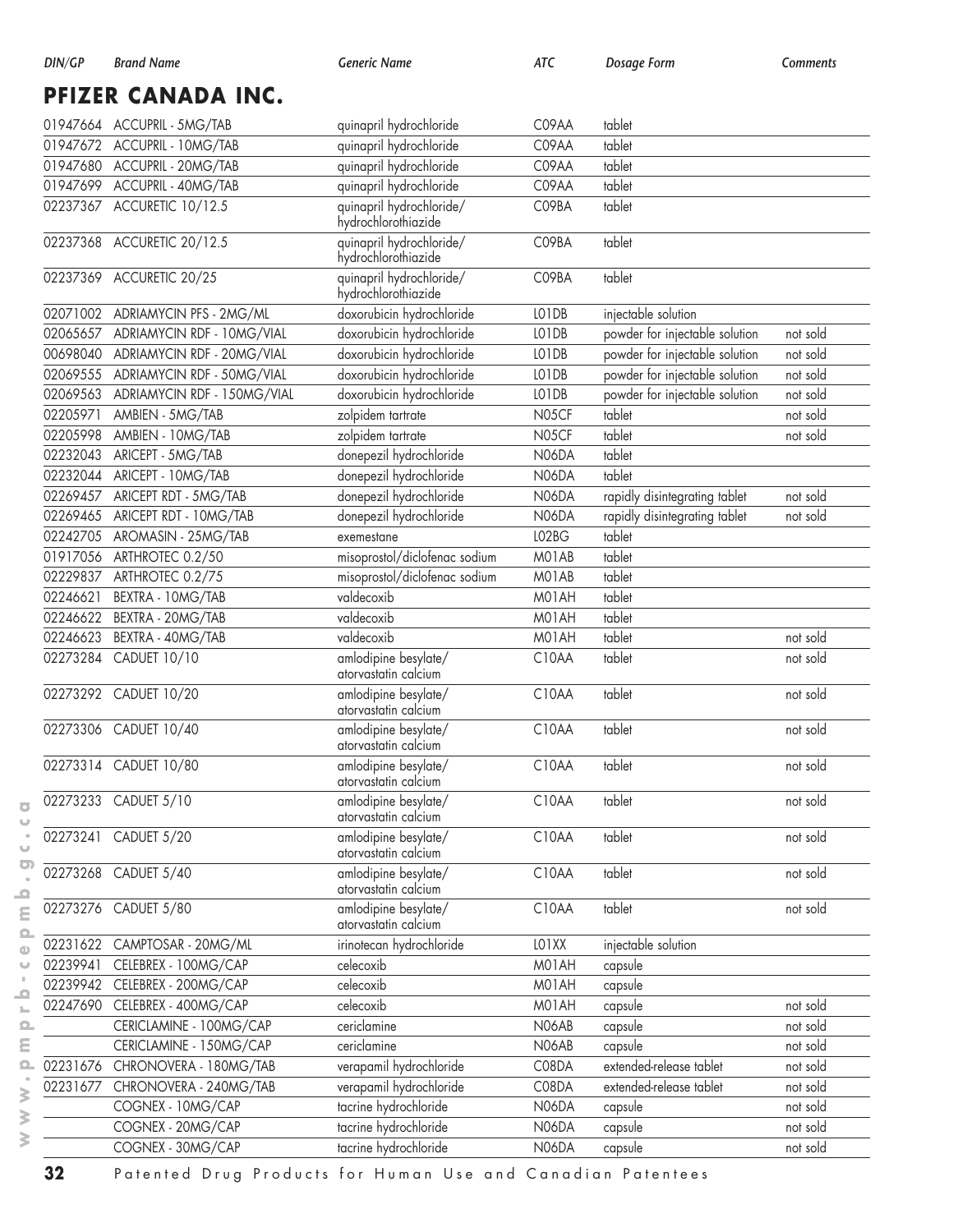# PFIZER CANADA INC. (Continued)

|          | COGNEX - 40MG/CAP             | tacrine hydrochloride                                        | N06DA | capsule                        | not sold         |
|----------|-------------------------------|--------------------------------------------------------------|-------|--------------------------------|------------------|
| 02132680 | COLESTID - 1000MG/TAB         | colestipol hydrochloride                                     | C10AC | tablet                         |                  |
| 02132699 | COLESTID ORANGE - 7500MG/DOSE | colestipol hydrochloride                                     | C10AC | oral granules                  |                  |
| 00030910 | CORTEF - 10MG/TAB             | hydrocortisone                                               | HO2AB | tablet                         |                  |
| 00030929 | CORTEF - 20MG/TAB             | hydrocortisone                                               | HO2AB | tablet                         |                  |
| 01934325 | DEPO-MEDROL - 20MG/ML         | methylprednisolone acetate                                   | HO2AB | injectable suspension          |                  |
| 00030759 | DEPO-MEDROL - 40MG/ML         | methylprednisolone acetate                                   | HO2AB | injectable suspension          |                  |
| 01934333 | DEPO-MEDROL - 40MG/ML         | methylprednisolone acetate                                   | HO2AB | injectable suspension          |                  |
| 00030767 | DEPO-MEDROL - 80MG/ML         | methylprednisolone acetate                                   | HO2AB | injectable suspension          |                  |
| 01934341 | DEPO-MEDROL - 80MG/ML         | methylprednisolone acetate                                   | HO2AB | injectable suspension          |                  |
| 00260428 | DEPO-MEDROL 40/10             | methylprednisolone acetate/<br>lidocaine hydrochloride       | HO2BX | injectable suspension          |                  |
| 02239064 | DETROL - 1MG/TAB              | tolterodine tartrate                                         | G04BD | tablet                         |                  |
| 02239065 | DETROL - 2MG/TAB              | tolterodine tartrate                                         | G04BD | tablet                         |                  |
| 02244612 | DETROL LA - 2MG/CAP           | tolterodine tartrate                                         | G04BD | extended-release capsule       |                  |
| 02244613 | DETROL LA - 4MG/CAP           | tolterodine tartrate                                         | G04BD | extended-release capsule       |                  |
| 00891835 | DIFLUCAN - 2MG/ML             | fluconazole                                                  | J02AC | injectable solution            |                  |
| 02063794 | EMCYT - 140MG/CAP             | estramustine sodium phosphate                                | LO1XX | capsule                        | expired          |
| 02168898 | ESTRING - 2MG/RING            | estradiol                                                    | G03CA | vaginal ring                   |                  |
| 02230443 | <b>GLUCOTROL XL - 5MG/TAB</b> | glipizide                                                    | A10BB | extended-release tablet        | not sold         |
| 02230444 | GLUCOTROL XL - 10MG/TAB       | glipizide                                                    | A10BB | extended-release tablet        | not sold         |
| 02239474 | GLYSET - 25MG/TAB             | miglitol                                                     | A10BF | tablet                         | not sold         |
| 02239475 | GLYSET - 50MG/TAB             | miglitol                                                     | A10BF | tablet                         | not sold         |
| 02239476 | GLYSET - 100MG/TAB            | miglitol                                                     | A10BF | tablet                         | not sold         |
| 02166100 | IDAMYCIN - 5MG/CAP            | idarubicin hydrochloride                                     | LO1DB | capsule                        | not sold         |
| 02166119 | IDAMYCIN - 10MG/CAP           | idarubicin hydrochloride                                     | LO1DB | capsule                        | not sold         |
| 02166127 | IDAMYCIN - 25MG/CAP           | idarubicin hydrochloride                                     | LO1DB | capsule                        | not sold         |
| 02065630 | IDAMYCIN - 5MG/VIAL           | idarubicin hydrochloride                                     | LO1DB | powder for injectable solution |                  |
| 02068095 | IDAMYCIN - 10MG/VIAL          | idarubicin hydrochloride                                     | LO1DB | powder for injectable solution |                  |
| 02230711 | LIPITOR - 10MG/TAB            | atorvastatin calcium                                         | C10AA | tablet                         |                  |
| 02230713 | LIPITOR - 20MG/TAB            | atorvastatin calcium                                         | C10AA | tablet                         |                  |
| 02230714 | LIPITOR - 40MG/TAB            | atorvastatin calcium                                         | C10AA | tablet                         |                  |
| 02243097 | LIPITOR - 80MG/TAB            | atorvastatin calcium                                         | C10AA | tablet                         |                  |
| 02268418 | LYRICA - 25MG/CAP             | pregabalin                                                   | N03AX | capsule                        | introduced (nas) |
| 02268426 | LYRICA - 50MG/CAP             | pregabalin                                                   | N03AX | capsule                        | introduced (nas) |
| 02268434 | LYRICA - 75MG/CAP             | pregabalin                                                   | N03AX | capsule                        | introduced (nas) |
| 02268442 | LYRICA - 100MG/CAP            | pregabalin                                                   | N03AX | capsule                        | not sold         |
| 02268450 | LYRICA - 150MG/CAP            | pregabalin                                                   | N03AX | capsule                        | introduced (nas) |
| 02268469 | LYRICA - 200MG/CAP            | pregabalin                                                   | N03AX | capsule                        | not sold         |
| 02268477 | LYRICA - 225MG/CAP            | pregabalin                                                   | N03AX | capsule                        | not sold         |
| 02268485 | LYRICA - 300MG/CAP            | pregabalin                                                   | N03AX | capsule                        | introduced (nas) |
| 02010925 | MAXAQUIN - 400MG/TAB          | lomefloxacin                                                 | J01MA | tablet                         | expired          |
| 00031062 | MEDROL - 2.5MG/G              | methylprednisolone acetate                                   | D07AA | topical cream                  | not sold         |
| 00030988 | MEDROL - 4MG/TAB              | methylprednisolone                                           | HO2AB | tablet                         |                  |
| 00036129 | MEDROL - 16MG/TAB             | methylprednisolone                                           | HO2AB | tablet                         |                  |
| 00252395 | MEDROL 2.5/50/100             | methylprednisolone acetate/<br>colloidal sulfur/al. chlorhyd | D10AA | topical solution               |                  |
| 00194913 | NEO-CORTEF 10/5               | hydrocortisone acetate/<br>neomycin sulfate                  | D07CA | ointment                       | not sold         |
| 00194921 | NEO-CORTEF 15/5               | hydrocortisone acetate/<br>neomycin sulfate                  | SO1CA | ophthalmic ointment            | not sold         |
| 00194948 | NEO-CORTEF 15/5               | hydrocortisone acetate/<br>neomycin sulfate                  | S01CA | ophthalmic suspension          | not sold         |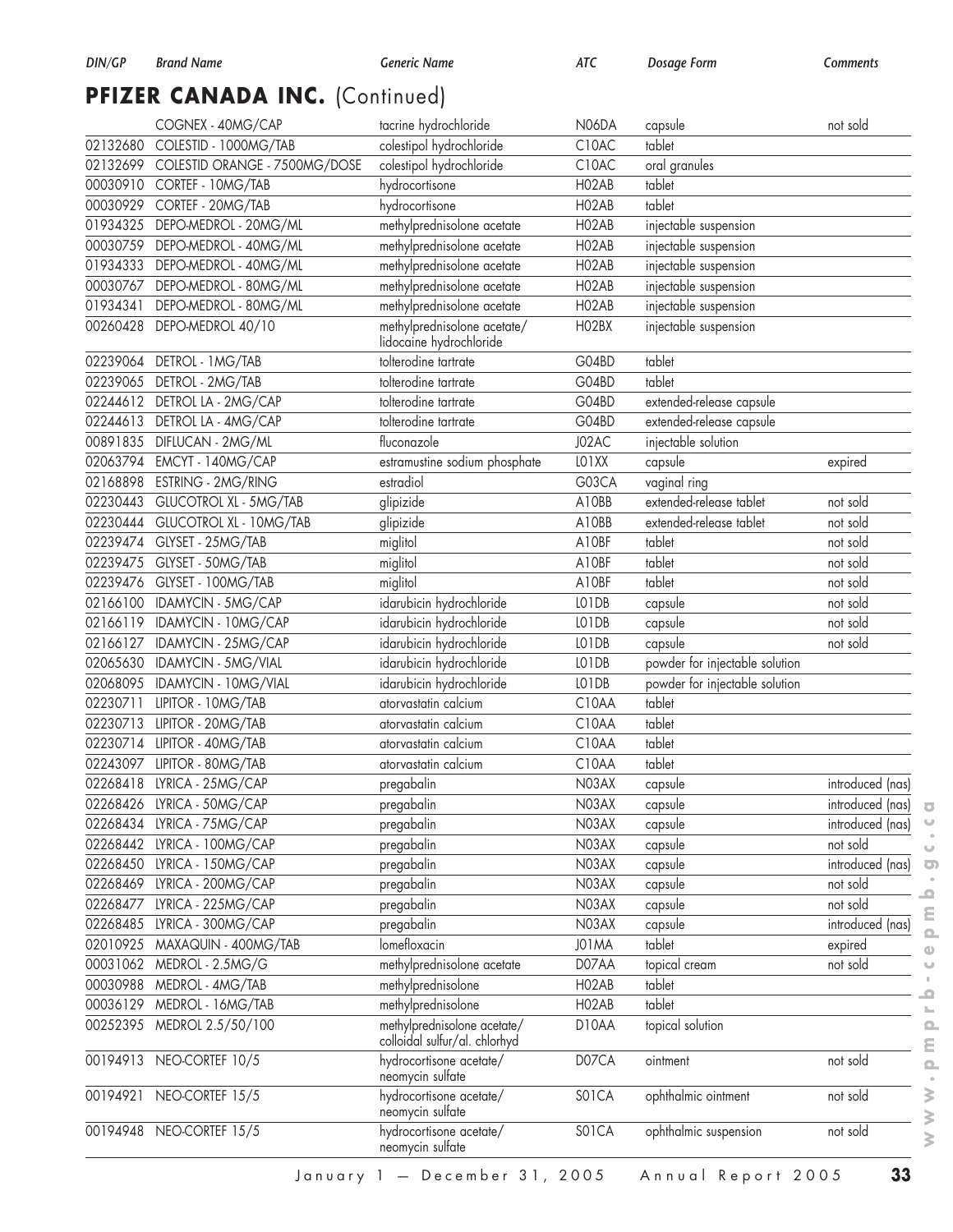|          | PFIZER CANADA INC. (Continued)         |                                                              |                    |                                              |          |
|----------|----------------------------------------|--------------------------------------------------------------|--------------------|----------------------------------------------|----------|
|          | 00194883 NEO-CORTEF 5/5                | hydrocortisone acetate/<br>neomycin sulfate                  | SO <sub>1</sub> CA | ophthalmic ointment                          | not sold |
| 00194891 | NEO-CORTEF 5/5                         | hydrocortisone acetate/<br>neomycin sulfate                  | D07CA              | ointment                                     | not sold |
|          | 00195057 NEO-MEDROL 2.5/2.5/50/100     | methylprednisolone/neomycin/<br>colloidal sulfur/al. chlorhy | D10AA              | topical solution                             |          |
|          | 00194867 NEO-MEDROL 2.5/5 - 7.5MG/G    | methylprednisolone acetate/<br>neomycin sulfate              | D07CA              | topical cream                                | not sold |
| 02084260 | NEURONTIN - 100MG/CAP                  | gabapentin                                                   | N03AX              | capsule                                      |          |
| 02084279 | NEURONTIN - 300MG/CAP                  | gabapentin                                                   | N03AX              | capsule                                      |          |
| 02084287 | NEURONTIN - 400MG/CAP                  | gabapentin                                                   | N03AX              | capsule                                      |          |
| 02239717 | NEURONTIN - 600MG/TAB                  | gabapentin                                                   | N03AX              | tablet                                       |          |
| 02239718 | NEURONTIN - 800MG/TAB                  | gabapentin                                                   | N03AX              | tablet                                       |          |
| 02093138 | NICODERM 14 - 78MG/PATCH               | nicotine                                                     | N07BA              | transdermal patch                            |          |
| 02093146 | NICODERM 21 - 114MG/PATCH              | nicotine                                                     | N07BA              | transdermal patch                            |          |
| 02093111 | NICODERM 7 - 36MG/PATCH                | nicotine                                                     | N07BA              | transdermal patch                            |          |
| 02241742 | NICORETTE INHALER - 10MG/DOSE          | nicotine                                                     | N07BA              | cartridge for inhalation                     |          |
| 00878901 | NORVASC - 2.5MG/TAB                    | amlodipine besylate                                          | C08CA              | tablet                                       | not sold |
| 00878928 | NORVASC - 5MG/TAB                      | amlodipine besylate                                          | C08CA              | tablet                                       |          |
| 00878936 | NORVASC - 10MG/TAB                     | amlodipine besylate                                          | C08CA              | tablet                                       |          |
| 02089793 | OGEN - 0.625MG/TAB                     | estropipate                                                  | G03CA              | tablet                                       |          |
| 02089769 | OGEN - 1.25MG/TAB                      | estropipate                                                  | G03CA              | tablet                                       |          |
| 02089777 | OGEN - 2.5MG/TAB                       | estropipate                                                  | G03CA              | tablet                                       |          |
| 02065703 | PHARMORUBICIN PFS - 2MG/ML             | epirubicin hydrochloride                                     | LO1DB              | injectable solution                          |          |
| 02065746 | PHARMORUBICIN RDF - 10MG/VIAL          | epirubicin hydrochloride                                     | LO1DB              | powder for injectable solution               | not sold |
| 00698202 | PHARMORUBICIN RDF - 20MG/VIAL          | epirubicin hydrochloride                                     | LO1DB              | powder for injectable solution               | not sold |
| 02069512 | PHARMORUBICIN RDF - 50MG/VIAL          | epirubicin hydrochloride                                     | LO1DB              | powder for injectable solution               | not sold |
| 01951882 | PHARMORUBICIN RDF - 150MG/VIAL         | epirubicin hydrochloride                                     | LO1DB              | powder for injectable solution               | not sold |
|          | 02246162 REACTINE ALLERGY & SINUS 5/12 | cetirizine hydrochloride/                                    | RO1BA              | extended-release tablet                      |          |
|          |                                        | pseudoephedrine hydrochloride                                |                    |                                              |          |
| 02256290 | RELPAX - 20MG/TAB                      | eletriptan hydrobromide                                      | N02CC              | tablet                                       |          |
| 02256304 | RELPAX - 40MG/TAB                      | eletriptan hydrobromide                                      | N02CC              | tablet                                       |          |
| 02238348 | RESCRIPTOR - 100MG/TAB                 | delavirdine mesylate                                         | J05AG              | tablet                                       |          |
| 02231095 | REZULIN - 200MG/TAB                    | troglitazone                                                 | A10BG              | tablet                                       | not sold |
| 02237531 | REZULIN - 300MG/TAB                    | troglitazone                                                 | A10BG              | tablet                                       | not sold |
|          | 02231096 REZULIN - 400MG/TAB           | troglitazone                                                 | A10BG              | tablet                                       | not sold |
|          | 00030600 SOLU-CORTEF - 100MG/VIAL      | hydrocortisone sodium succinate                              | HO2AB              | powder for injectable solution               |          |
| 00030619 | SOLU-CORTEF - 250MG/VIAL               | hydrocortisone sodium succinate                              | HO2AB              | powder for injectable solution               |          |
| 00030627 | SOLU-CORTEF - 500MG/VIAL               | hydrocortisone sodium succinate                              | HO2AB              | powder for injectable solution               |          |
| 00030635 | SOLU-CORTEF - 1000MG/VIAL              | hydrocortisone sodium succinate                              | HO2AB              | powder for injectable solution               |          |
| 02063719 | SOLU-MEDROL - 40MG/VIAL                | methylprednisolone sodium succinate                          | H <sub>02</sub> AB | powder for injectable solution               |          |
| 02230211 | SOLU-MEDROL - 40MG/VIAL                | methylprednisolone sodium succinate                          | H <sub>02</sub> AB | powder for injectable solution               | not sold |
| 00030651 | SOLU-MEDROL - 125MG/VIAL               | methylprednisolone sodium succinate                          | H <sub>02</sub> AB | powder for injectable solution               | not sold |
| 02063727 | SOLU-MEDROL - 125MG/VIAL               | methylprednisolone sodium succinate                          | H <sub>02</sub> AB | powder for injectable solution               |          |
| 02230210 | SOLU-MEDROL - 125MG/VIAL               | methylprednisolone sodium succinate                          | H <sub>02</sub> AB | powder for injectable solution               | not sold |
| 00030678 | SOLU-MEDROL - 500MG/VIAL               | methylprednisolone sodium succinate                          | H <sub>02</sub> AB | powder for injectable solution               |          |
| 02063700 | SOLU-MEDROL - 500MG/VIAL               | methylprednisolone sodium succinate                          | H <sub>02</sub> AB | powder for injectable solution               |          |
| 00036137 | SOLU-MEDROL - 1000MG/VIAL              | methylprednisolone sodium succinate H02AB                    |                    | powder for injectable solution               |          |
| 02063697 | SOLU-MEDROL - 1000MG/VIAL              | methylprednisolone sodium succinate                          | H <sub>02</sub> AB | powder for injectable solution               |          |
| 02272199 | SOMAVERT - 10MG/VIAL                   | pegvisomant                                                  | HO1AX              | powder for injectable solution               | not sold |
| 02272202 | SOMAVERT - 15MG/VIAL                   | pegvisomant                                                  | H01AX              | powder for injectable solution               | not sold |
| 02272210 | SOMAVERT - 20MG/VIAL                   | pegvisomant                                                  | HO1AX              | powder for injectable solution               | not sold |
| 02188783 | SYNAREL                                | nafarelin acetate                                            | H01CA              | nasal solution                               |          |
| 02240000 | TRELSTAR - 3.75MG/VIAL                 | triptorelin pamoate                                          | LO2AE              | microgranules for injectable suspen not sold |          |

 $\overline{\bullet}$  $\cup$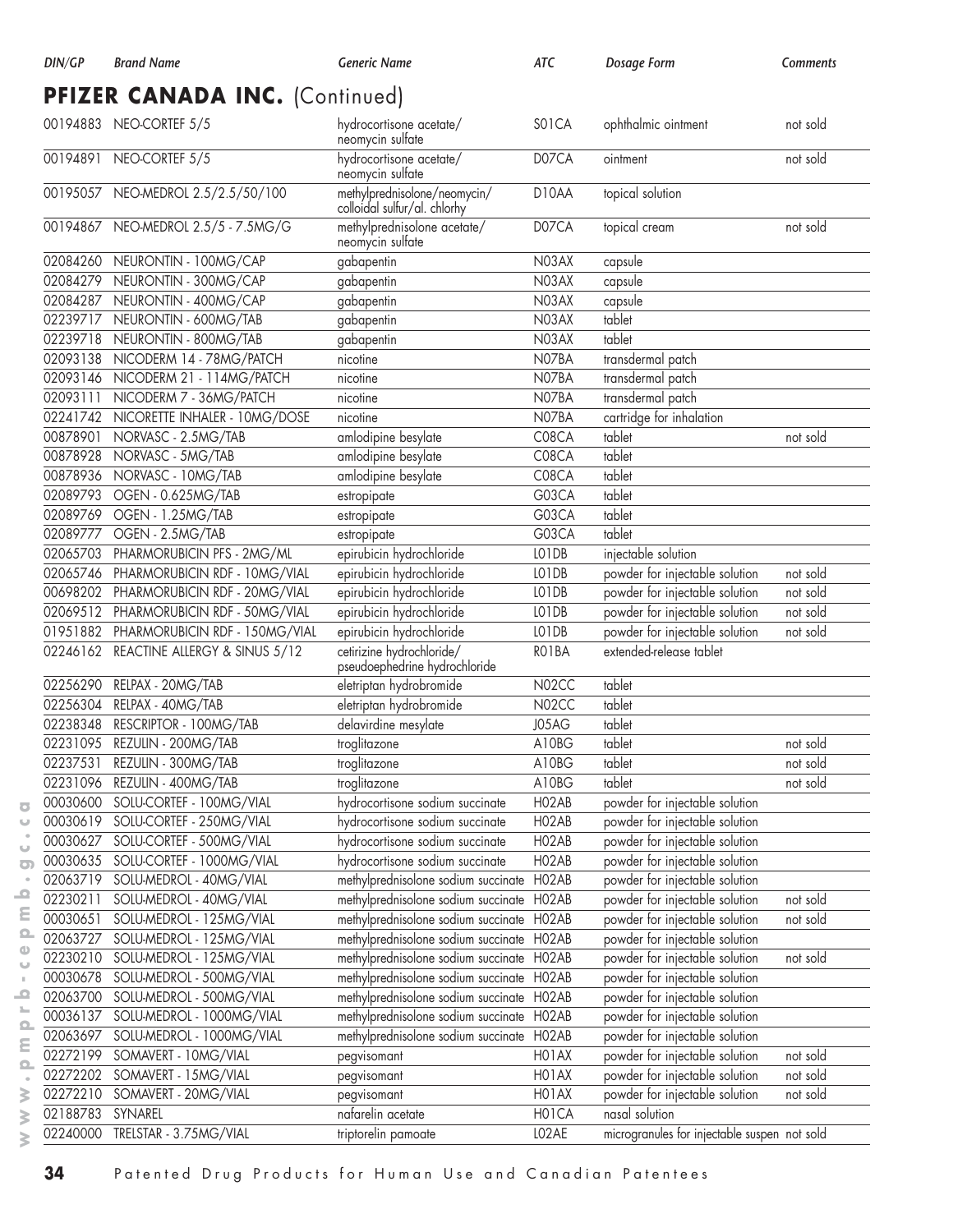# PFIZER CANADA INC. (Continued)

|          | 02243856 TRELSTAR LA - 11.25MG/VIAL | triptorelin pamoate         | LO2AE        | microgranules for injectable suspen not sold |          |
|----------|-------------------------------------|-----------------------------|--------------|----------------------------------------------|----------|
| 02239191 | TROVAN - 100MG/TAB                  | trovafloxacin mesylate      | J01MA        | tablet                                       | not sold |
|          | 02239192 TROVAN - 200MG/TAB         | trovafloxacin mesylate      | J01MA        | tablet                                       | not sold |
|          | 02239145 TROVAN IV - 5MG/ML         | alatrofloxacin mesylate     | J01MA        | injectable solution                          | not sold |
|          | 02256460 VFEND - 50MG/TAB           | voriconazole                | J02AC        | tablet                                       |          |
|          | 02256479 VFEND - 200MG/TAB          | voriconazole                | J02AC        | tablet                                       |          |
| 02256487 | VFEND - 200MG/VIAL                  | voriconazole                | J02AC        | powder for injectable solution               |          |
| 02239766 | VIAGRA - 25MG/TAB                   | sildenafil citrate          | G04BE        | tablet                                       |          |
|          | 02239767 VIAGRA - 50MG/TAB          | sildenafil citrate          | G04BE        | tablet                                       |          |
| 02239768 | VIAGRA - 100MG/TAB                  | sildenafil citrate          | G04BE        | tablet                                       |          |
|          | 02238618 VIRACEPT - 50MG/G          | nelfinavir mesylate         | J05AE        | powder for oral suspension                   |          |
|          | 02238617 VIRACEPT - 250MG/TAB       | nelfinavir mesylate         | J05AE        | tablet                                       |          |
| 02248761 | VIRACEPT - 625MG/TAB                | nelfinavir mesylate         | J05AE        | tablet                                       |          |
|          | 02240509 VISTIDE - 75MG/ML          | cidofovir                   | J05AB        | injectable solution                          | not sold |
| 02246619 | <b>XALACOM</b>                      | latanoprost/timolol maleate | SO1ED        | ophthalmic solution                          |          |
|          | 02231493 XALATAN - 0.05MG/ML        | latanoprost                 | SO1EE        | ophthalmic solution                          |          |
|          | 02230287 ZANTAC 75 - 75MG/TAB       | ranitidine hydrochloride    | A02BA        | tablet                                       |          |
|          | 02153432 ZINECARD - 250MG/VIAL      | dexrazoxane                 | V03AF        | powder for injectable solution               |          |
|          | 02153440 ZINECARD - 500MG/VIAL      | dexrazoxane                 | V03AF        | powder for injectable solution               |          |
| 02091291 | ZITHROMAX - 250MG/CAP               | azithromycin                | JO1FA        | capsule                                      | not sold |
|          | 02223716 ZITHROMAX - 20MG/ML        | azithromycin                | JO1FA        | powder for oral suspension                   |          |
|          | 02223724 ZITHROMAX - 40MG/ML        | azithromycin                | JO1FA        | powder for oral suspension                   |          |
| 02229971 | ZITHROMAX - 1000MG/POUCH            | azithromycin                | JO1FA        | powder for oral solution                     | not sold |
| 02212021 | ZITHROMAX - 250MG/TAB               | azithromycin                | JO1FA        | tablet                                       |          |
|          | 02247748 ZITHROMAX - 500MG/TAB      | azithromycin                | JO1FA        | tablet                                       | not sold |
|          | 02231143 ZITHROMAX - 600MG/TAB      | azithromycin                | JO1FA        | tablet                                       |          |
|          | 02239952 ZITHROMAX - 500MG/VIAL     | azithromycin                | JO1FA        | powder for injectable solution               |          |
|          | 02132702 ZOLOFT - 25MG/CAP          | sertraline hydrochloride    | N06AB        | capsule                                      |          |
|          | 01962817 ZOLOFT - 50MG/CAP          | sertraline hydrochloride    | N06AB        | capsule                                      |          |
|          | 01962779 ZOLOFT - 100MG/CAP         | sertraline hydrochloride    | N06AB        | capsule                                      |          |
|          | 01962787 ZOLOFT - 150MG/CAP         | sertraline hydrochloride    | <b>N06AB</b> | capsule                                      | not sold |
|          | 01962795 ZOLOFT - 200MG/CAP         | sertraline hydrochloride    | N06AB        | capsule                                      | not sold |
|          | 02243685 ZYVOXAM - 2MG/ML           | linezolid                   | JO1XX        | injectable solution                          |          |
|          | 02243686 ZYVOXAM - 20MG/ML          | linezolid                   | JO1XX        | powder for oral suspension                   | not sold |
| 02243683 | ZYVOXAM - 400MG/TAB                 | linezolid                   | JO1XX        | tablet                                       | not sold |
|          | 02243684 ZYVOXAM - 600MG/TAB        | linezolid                   | JO1XX        | tablet                                       |          |
|          |                                     |                             |              |                                              |          |

## **PHARMACEUTICAL PARTNERS OF CANADA INC.**

| 02246597 |                                                       | PAMIDRONATE DISODIUM - 30MG/VIAL pamidronate disodium | M05BA | injectable solution            |          |
|----------|-------------------------------------------------------|-------------------------------------------------------|-------|--------------------------------|----------|
| 02246598 | PAMIDRONATE DISODIUM - 60MG/VIAL pamidronate disodium |                                                       | M05BA | injectable solution            |          |
| 02246599 | PAMIDRONATE DISODIUM - 90MG/VIAL pamidronate disodium |                                                       | M05BA | injectable solution            |          |
| 00886971 | TAZIDIME - 1000MG/VIAL                                | ceftazidime pentahydrate                              | JO1DA | powder for injectable solution |          |
|          | 00886955 TAZIDIME - 2000MG/VIAL                       | ceftazidime pentahydrate                              | J01DA | powder for injectable solution |          |
|          | 00886963 TAZIDIME - 6000MG/VIAL                       | ceftazidime pentahydrate                              | JO1DA | powder for injectable solution |          |
|          | <b>PHARMASCIENCE INC.</b>                             |                                                       |       |                                |          |
|          | 02242473 ATRIDOX - 44MG/DOSE                          | doxycycline hyclate                                   | A01AB | subgingival gel                |          |
|          | <b>PREMPHARM INC.</b>                                 |                                                       |       |                                |          |
|          | 02229437 PHOSLO - 667MG/TAB                           | calcium acetate                                       | A12AA | tablet                         | not sold |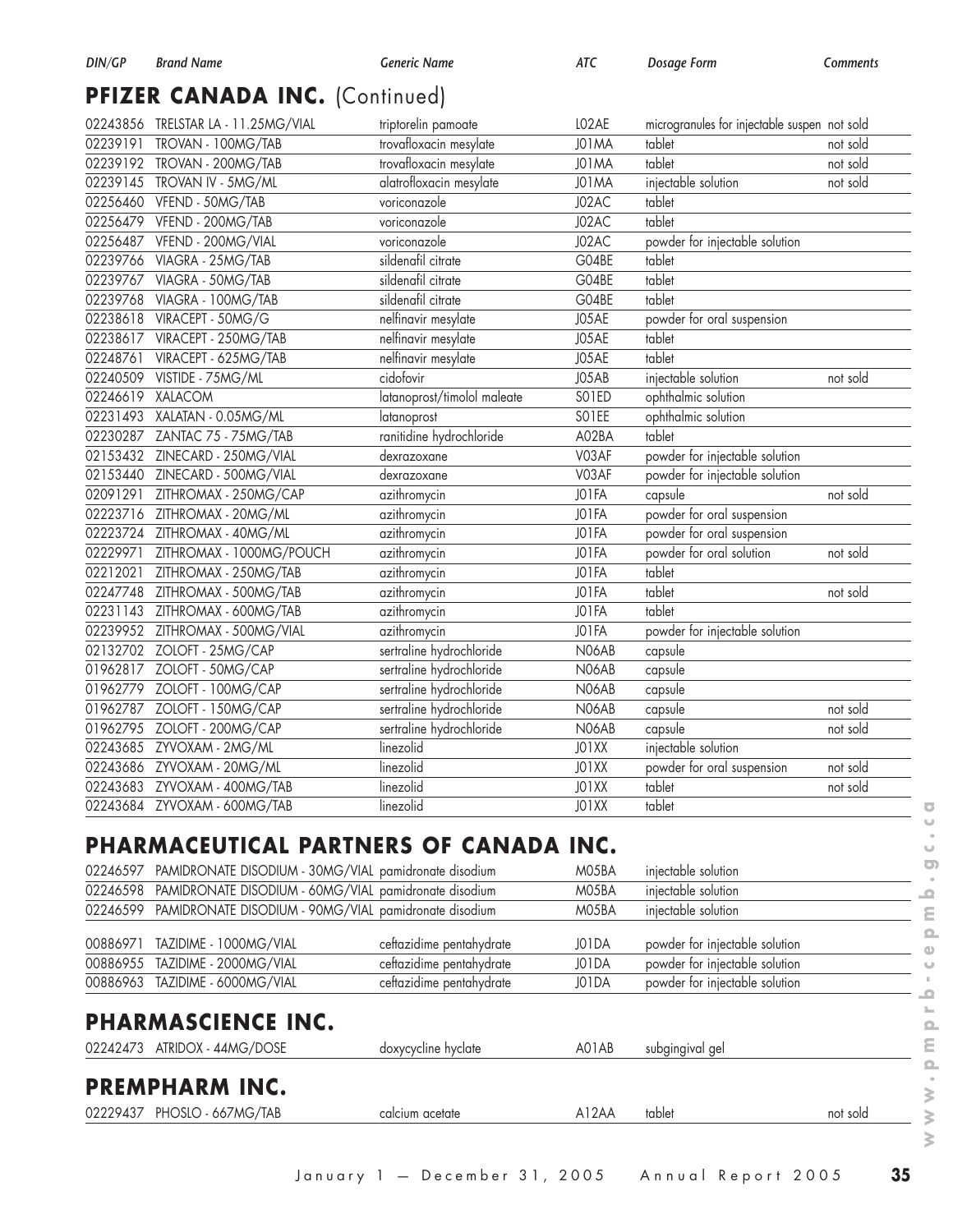#### **PROCTER & GAMBLE PHARMACEUTICALS CANADA INC.**

|                   | 02242518 ACTONEL - 5MG/TAB         | risedronate sodium                           | M05BA | tablet                 |            |
|-------------------|------------------------------------|----------------------------------------------|-------|------------------------|------------|
|                   | 02239146 ACTONEL - 30MG/TAB        | risedronate sodium                           | M05BA | tablet                 |            |
|                   | 02246896 ACTONEL - 35MG/TAB        | risedronate sodium                           | M05BA | tablet                 |            |
|                   | 02267217 ASACOL 800 - 800MG/TAB    | mesalamine                                   | A07EC | delayed-release tablet | introduced |
|                   | 02231062 CREST GUM CARE - 4.54MG/G | stannous fluoride                            | A01AA | toothpaste             | not sold   |
| 02176017 DIDROCAL |                                    | etidronate disodium and calcium<br>carbonate | MO5BB | tablet                 |            |
|                   | 02063662 MACROBID - 100MG/CAP      | nitrofurantoin                               | JO1XE | capsule                |            |

## **PROTEIN DESIGN LABS INC.**

| 02240602 BUSULFEX - 60MG/AMPOULE | busulfan | injectable solution<br>LO1AB |  |
|----------------------------------|----------|------------------------------|--|
|----------------------------------|----------|------------------------------|--|

## **PURDUE PHARMA**

| 02163756 | GASTROBID - 20MG/TAB         | metoclopramide hydrochloride | A03FA | sustained-release tablet      | not sold   |
|----------|------------------------------|------------------------------|-------|-------------------------------|------------|
| 02125323 | HYDROMORPH CONTIN - 3MG/CAP  | hydromorphone hydrochloride  | N02AA | sustained-release capsule     |            |
| 02125331 | HYDROMORPH CONTIN - 6MG/CAP  | hydromorphone hydrochloride  | N02AA | sustained-release capsule     |            |
| 02125358 | HYDROMORPH CONTIN - 10MG/CAP | hydromorphone hydrochloride  | N02AA | sustained-release capsule     | not sold   |
| 02125366 | HYDROMORPH CONTIN - 12MG/CAP | hydromorphone hydrochloride  | N02AA | sustained-release capsule     |            |
| 02243562 | HYDROMORPH CONTIN - 18MG/CAP | hydromorphone hydrochloride  | N02AA | sustained-release capsule     |            |
| 02125374 | HYDROMORPH CONTIN - 20MG/CAP | hydromorphone hydrochloride  | N02AA | sustained-release capsule     | not sold   |
| 02125382 | HYDROMORPH CONTIN - 24MG/CAP | hydromorphone hydrochloride  | N02AA | sustained-release capsule     |            |
| 02125390 | HYDROMORPH CONTIN - 30MG/CAP | hydromorphone hydrochloride  | N02AA | sustained-release capsule     |            |
| 02146827 | MS CONTIN - 30MG/SUP         | morphine sulfate             | N02AA | sustained-release suppository | not sold   |
| 02145944 | MS CONTIN - 60MG/SUP         | morphine sulfate             | N02AA | sustained-release suppository | not sold   |
| 02145952 | MS CONTIN - 100MG/SUP        | morphine sulfate             | N02AA | sustained-release suppository | not sold   |
| 02145960 | MS CONTIN - 200MG/SUP        | morphine sulfate             | N02AA | sustained-release suppository | not sold   |
| 02145979 | MS CONTIN - 300MG/SUP        | morphine sulfate             | N02AA | sustained-release suppository | not sold   |
| 02242827 | MS CONTIN XL - 30MG/CAP      | morphine sulfate             | N02AA | sustained-release capsule     | not sold   |
| 02242828 | MS CONTIN XL - 60MG/CAP      | morphine sulfate             | N02AA | sustained-release capsule     | not sold   |
| 02242829 | MS CONTIN XL - 90MG/CAP      | morphine sulfate             | N02AA | sustained-release capsule     | not sold   |
| 02242830 | MS CONTIN XL - 120MG/CAP     | morphine sulfate             | N02AA | sustained-release capsule     | not sold   |
| 02242831 | MS CONTIN XL - 150MG/CAP     | morphine sulfate             | N02AA | sustained-release capsule     | not sold   |
| 02242832 | MS CONTIN XL - 200MG/CAP     | morphine sulfate             | N02AA | sustained-release capsule     | not sold   |
| 02258129 | OXYCONTIN - 5MG/TAB          | oxycodone hydrochloride      | N02AA | controlled-release tablet     | introduced |
| 02202441 | OXYCONTIN - 10MG/TAB         | oxycodone hydrochloride      | N02AA | controlled-release tablet     |            |
| 02202468 | OXYCONTIN - 20MG/TAB         | oxycodone hydrochloride      | N02AA | controlled-release tablet     |            |
| 02202476 | OXYCONTIN - 40MG/TAB         | oxycodone hydrochloride      | N02AA | controlled-release tablet     |            |
| 02202484 | OXYCONTIN - 80MG/TAB         | oxycodone hydrochloride      | N02AA | controlled-release tablet     |            |
| 02246902 | OXYCONTIN - 160MG/TAB        | oxycodone hydrochloride      | N02AA | controlled-release tablet     | not sold   |
| 02243159 | PALLADONE XL - 12MG/CAP      | hydromorphone hydrochloride  | N02AA | controlled-release capsule    | not sold   |
| 02243160 | PALLADONE XL - 16MG/CAP      | hydromorphone hydrochloride  | N02AA | controlled-release capsule    | not sold   |
| 02243161 | PALLADONE XL - 24MG/CAP      | hydromorphone hydrochloride  | N02AA | controlled-release capsule    | not sold   |
| 02243162 | PALLADONE XL - 32MG/CAP      | hydromorphone hydrochloride  | N02AA | controlled-release capsule    | not sold   |

#### **RARE DISEASE THERAPEUTICS INC.**

| ← 2MG/CAP<br>ORFADIN | $ \cdot$<br>nifisinone | A16AX<br>capsule              |
|----------------------|------------------------|-------------------------------|
| ORFADIN - 5MG/CAP    | nitisinone             | A <sub>16</sub> AX<br>capsule |
| 10MG/CAP<br>ORFADIN  | nitisinone             | A <sub>16</sub> AX<br>capsule |

 $\overline{\bullet}$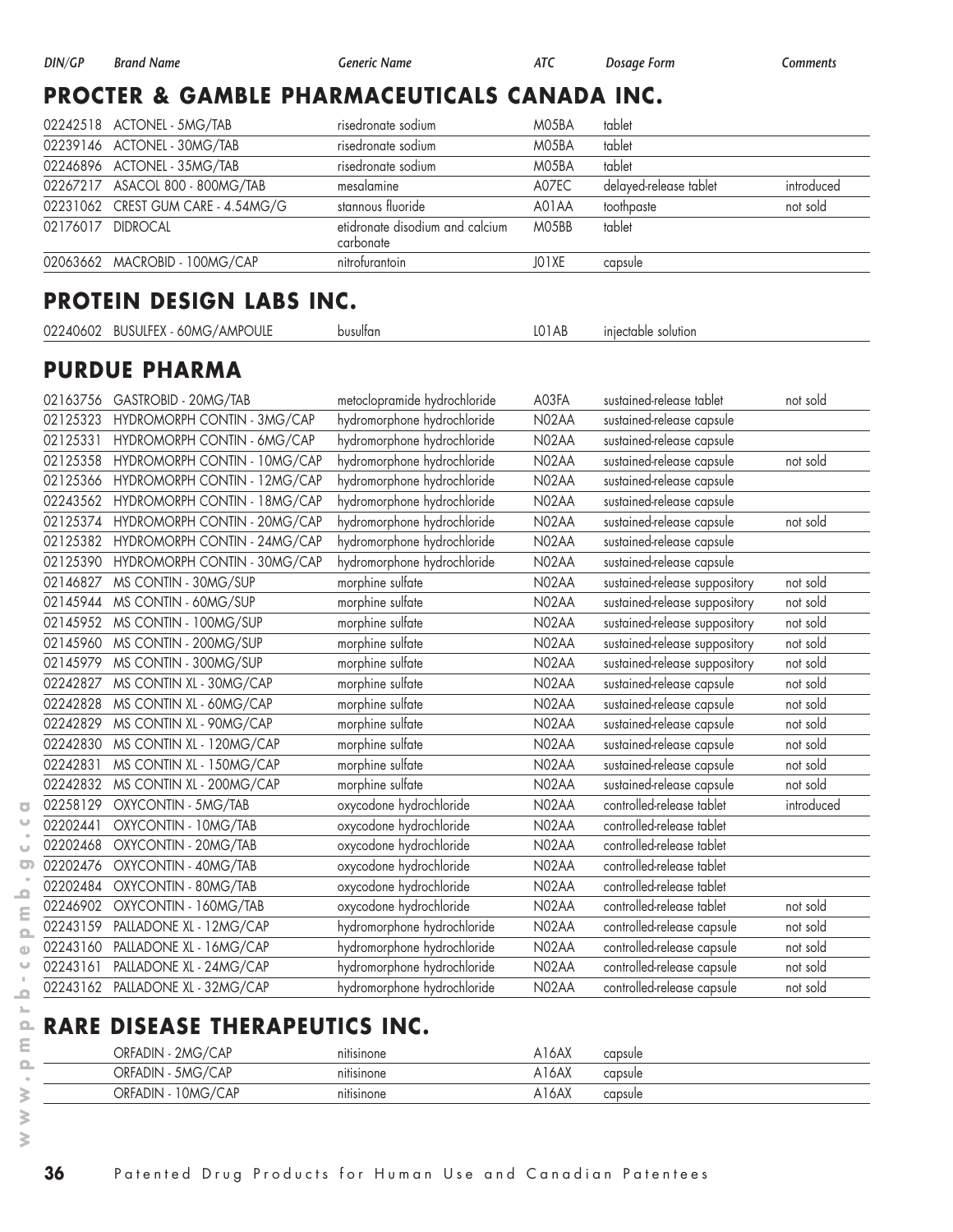| DIN/GP   | <b>Brand Name</b>             | <b>Generic Name</b>      | ATC   | Dosage Form              | <b>Comments</b> |
|----------|-------------------------------|--------------------------|-------|--------------------------|-----------------|
|          | <b>RATIOPHARM</b>             |                          |       |                          |                 |
| 02128845 | KENRAL-FLUOXETINE - 10MG/CAP  | fluoxetine hydrochloride | N06AB | capsule                  | not sold        |
| 02128853 | KENRAL-FLUOXETINE - 20MG/CAP  | fluoxetine hydrochloride | N06AB | capsule                  | not sold        |
| 00878790 | RATIO-FLUNISOLIDE - 0.25MG/ML | flunisolide              | RO1AD | nasal aerosol            |                 |
| 00756814 | RATIO-NAPROXEN - 500MG/SUP    | naproxen                 | MO1AE | suppository              | not sold        |
| 00615307 | RATIO-NAPROXEN - 125MG/TAB    | naproxen                 | MO1AE | tablet                   | not sold        |
| 00615315 | RATIO-NAPROXEN - 250MG/TAB    | naproxen                 | MO1AE | tablet                   | not sold        |
| 00615323 | RATIO-NAPROXEN - 375MG/TAB    | naproxen                 | MO1AE | tablet                   | not sold        |
| 00615331 | RATIO-NAPROXEN - 500MG/TAB    | naproxen                 | MO1AE | tablet                   | not sold        |
| 02039478 | RATIO-NAPROXEN - 750MG/TAB    | naproxen                 | MO1AE | sustained-release tablet | not sold        |
| 02039567 | RATIO-NAPROXEN - 1000MG/TAB   | naproxen                 | MO1AE | sustained-release tablet | not sold        |
| 00828823 | RATIO-RANITIDINE - 150MG/TAB  | ranitidine hydrochloride | A02BA | tablet                   | expired         |
| 00828688 | RATIO-RANITIDINE - 300MG/TAB  | ranitidine hydrochloride | A02BA | tablet                   | expired         |
| 00675369 | SYNFLEX - 275MG/TAB           | naproxen sodium          | MO1AE | tablet                   | not sold        |
| 01900897 | SYNFLEX DS - 550MG/TAB        | naproxen sodium          | MO1AE | tablet                   | not sold        |

#### **RGR PHARMA LTD.**

| 02244533 | MAXILENE 4 - 40MG/G            | <b>Idocaine</b> | D04AB | topical anesthetic cream |
|----------|--------------------------------|-----------------|-------|--------------------------|
| 02245939 | $-50MG/G$<br><b>MAXILENE 5</b> | lidocaine       | D04AB | topical anesthetic cream |

#### **SANOFI PASTEUR LIMITED**

| 02240255 ADACEL   |                    | DaPT vaccine                                 | J07AJ | injectable suspension |          |
|-------------------|--------------------|----------------------------------------------|-------|-----------------------|----------|
| 02247208 DUKORAL  |                    | vaccine cholera toxin B subunit (rDNA) J07AE |       | oral vaccine          |          |
| 02243167 PEDIACEL |                    | DaPT-IPV-Hib vaccine                         | J07CA | injectable suspension | not sold |
| 02231343 PENTACEL |                    | DaPT-IPV-Hib vaccine                         | J07CA | injectable suspension |          |
|                   | 02230946 QUADRACEL | DaPT-IPV vaccine                             | J07CA | injectable suspension |          |

## **SANOFI-SYNTHELABO CANADA INC.**

| 02248239 | ELIGARD - 7.5MG/VIAL               | leuprolide acetate         | LO <sub>2</sub> AE | injectable solution            |            |
|----------|------------------------------------|----------------------------|--------------------|--------------------------------|------------|
| 02248240 | ELIGARD - 22.5MG/VIAL              | leuprolide acetate         | LO <sub>2</sub> AE | injectable solution            |            |
| 02248999 | ELIGARD - 30MG/VIAL                | leuprolide acetate         | LO <sub>2</sub> AE | injectable solution            |            |
|          | 02268892 ELIGARD - 45MG/VIAL       | leuprolide acetate         | LO <sub>2</sub> AE | injectable solution            | introduced |
|          | ELOXATIN - 50MG/VIAL               | oxaliplatin                | LO <sub>1</sub> XA | powder for injectable solution |            |
|          | ELOXATIN - 100MG/VIAL              | oxaliplatin                | LO <sub>1</sub> XA | powder for injectable solution |            |
|          | 02248416    FASTURTEC - 1.5MG/VIAL | rasburicase                | V03AF              | powder for injectable solution |            |
|          | 02017709 PLAQUENIL - 200MG/TAB     | hydroxychloroquine sulfate | PO <sub>1</sub> BA | tablet                         |            |
| 02230643 | SKELID - 200MG/TAB                 | tiludronate disodium       | M05BA              | tablet                         | not sold   |
| 02230732 | TRINIPATCH 0.2 - 22.4MG/PATCH      | nitroglycerin              | C01DA              | transdermal patch              | not sold   |
| 02230733 | TRINIPATCH 0.4 - 44.8MG/PATCH      | nitroglycerin              | C01DA              | transdermal patch              | not sold   |
| 02230734 | TRINIPATCH 0.6 - 67.2MG/PATCH      | nitroglycerin              | C01DA              | transdermal patch              | not sold   |
|          | 02245565 XATRAL - 10MG/TAB         | alfuzosin hydrochloride    | G04CA              | sustained-release tablet       |            |

## **SCHEIN PHARMACEUTICAL CANADA INC.**

| 02241598 | 150MG/TAB<br><b>SCHEINPHARM RANITIDINE.</b>     | ranitidine<br>hydrochloride | A02BA | tablet | not sola |
|----------|-------------------------------------------------|-----------------------------|-------|--------|----------|
| 02241599 | 300MG/TAB<br><b>SCHEINPHARM</b><br>I RANITIDINE | ranitidine hvdrochloride    | A02BA | tablet | not solo |

#### **SCHERING CANADA INC.**

|          | 02243919 AERIUS - 5MG/TAB       | desloratadine      | RO6AX | tablet                |          |
|----------|---------------------------------|--------------------|-------|-----------------------|----------|
|          | 02247192 AERIUS KIDS - 0.5MG/ML | desloratadine      | RO6AX | syrup                 | not sold |
|          | 02247193 AERIUS KIDS - 0.5MG/ML | desloratadine      | RO6AX | syrup                 | not sold |
| 02243021 | ASMANEX - 0.2MG/DOSE            | mometasone turoate | RO1AD | powder for inhalation | not sold |

 $\overline{\bullet}$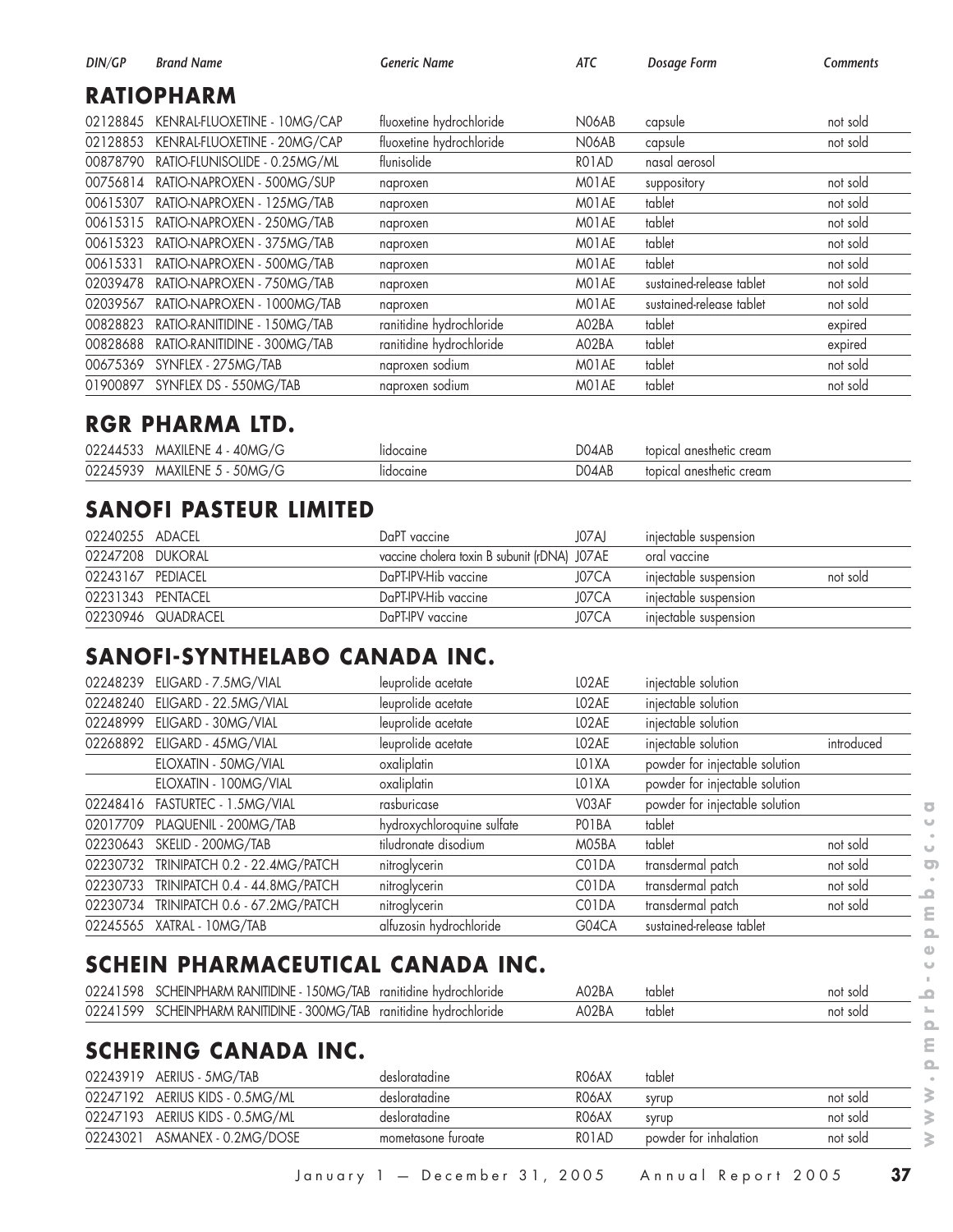| DIN/GP   | <b>Brand Name</b>                                      | <b>Generic Name</b>                | <b>ATC</b> | Dosage Form                    | Comments   |  |  |
|----------|--------------------------------------------------------|------------------------------------|------------|--------------------------------|------------|--|--|
|          | <b>SCHERING CANADA INC. (Continued)</b>                |                                    |            |                                |            |  |  |
|          | 02243022 ASMANEX - 0.4MG/DOSE                          | mometasone furoate                 | RO1AD      | powder for inhalation          | not sold   |  |  |
|          | 02238389 CAELYX - 2MG/ML                               | doxorubicin hydrochloride          | LO1DB      | injectable solution            |            |  |  |
|          | 02165465 CEDAX - 200MG/CAP                             | ceftibuten                         | J01DA      | capsule                        | not sold   |  |  |
| 02165473 | CEDAX - 400MG/CAP                                      | ceftibuten                         | J01DA      | capsule                        | not sold   |  |  |
| 02165449 | CEDAX - 18MG/ML                                        | ceftibuten                         | J01DA      | powder for oral suspension     | not sold   |  |  |
| 02165457 | CEDAX - 36MG/ML                                        | ceftibuten                         | J01DA      | powder for oral suspension     | not sold   |  |  |
| 01970399 | CHLOR-TRIPOLON N.D. 5/120                              | loratadine/pseudoephedrine sulfate | RO6AX      | sustained-release tablet       |            |  |  |
|          | 02019973 CLARITIN - 1MG/ML                             | loratadine                         | RO6AX      | syrup                          | not sold   |  |  |
| 00782696 | CLARITIN - 10MG/TAB                                    | loratadine                         | RO6AX      | tablet                         |            |  |  |
| 02260557 | CLARITIN ALLERGY & SINUS 10/2 -<br>250MG/CPL           | loratadine/pseudoephedrine sulfate | RO1BA      | extended-release caplet        | introduced |  |  |
|          | 02237734 CLARITIN AXELERIS - 10MG/TAB                  | loratadine                         | RO6AX      | tablet                         | not sold   |  |  |
|          | 01945157 CLARITIN EXTRA 5/120                          | loratadine/pseudoephedrine sulfate | RO1BA      | sustained-release tablet       |            |  |  |
|          | 02241523 CLARITIN KIDS - 1MG/ML                        | loratadine                         | RO6AX      | syrup                          |            |  |  |
| 02244941 | CLARITIN LIBERATOR 10/240                              | loratadine/pseudoephedrine sulfate | RO1BA      | extended-release tablet        |            |  |  |
| 00851744 | ELOCOM - 1MG/G                                         | mometasone furoate                 | D07XC      | cream                          |            |  |  |
|          | 00871095 ELOCOM - 1MG/ML                               | mometasone furoate                 | D07XC      | lotion                         |            |  |  |
| 02240351 | INTEGRILIN - 0.75MG/ML                                 | eptifibatide                       | B01AC      | injectable solution            |            |  |  |
|          | 02240352 INTEGRILIN - 2MG/ML                           | eptifibatide                       | B01AC      | injectable solution            |            |  |  |
| 02238674 | INTRON-A HSA FREE - 6000000UNIT/ML interferon alfa-2b  |                                    | LO3AB      | injectable solution            |            |  |  |
| 02238675 | INTRON-A HSA FREE - 10000000UNIT/ML interferon alfa-2b |                                    | LO3AB      | injectable solution            |            |  |  |
| 02240693 | INTRON-A PEN HSA FREE -<br>15000000UNIT/ML             | interferon alfa-2b                 | LO3AB      | injectable solution            |            |  |  |
| 02240694 | <b>INTRON-A PEN HSA FREE -</b><br>25000000UNIT/ML      | interferon alfa-2b                 | LO3AB      | injectable solution            |            |  |  |
| 02240695 | INTRON-A PEN HSA FREE -<br>50000000UNIT/ML             | interferon alfa-2b                 | LO3AB      | injectable solution            |            |  |  |
|          | 00713376 K-DUR 20 - 1500MG/TAB                         | potassium chloride                 | A12BA      | sustained-release tablet       |            |  |  |
| 02230921 | LEUCOMAX - 0.15MG/VIAL                                 | molgramostim                       | LO3AA      | powder for injectable solution | not sold   |  |  |
|          | 02230922 LEUCOMAX - 0.3MG/VIAL                         | molgramostim                       | LO3AA      | powder for injectable solution | not sold   |  |  |
| 02230923 | LEUCOMAX - 0.4MG/VIAL                                  | molgramostim                       | LO3AA      | powder for injectable solution | not sold   |  |  |
| 02230924 | LEUCOMAX - 0.7MG/VIAL                                  | molgramostim                       | LO3AA      | powder for injectable solution | not sold   |  |  |
| 02241211 | <b>MELACINE</b>                                        | melanoma theraccine                | LO3AX      | powder for injectable solution |            |  |  |
|          | 02238465 NASONEX - 0.05MG/DOSE                         | mometasone furoate monohydrate     | RO1AD      | nasal spray                    |            |  |  |
| 00503363 | NETROMYCIN - 25MG/ML                                   | netilmicin sulfate                 | JO1GB      | injectable solution            | not sold   |  |  |
| 00503371 | NETROMYCIN - 50MG/ML                                   | netilmicin sulfate                 | JO1GB      | injectable solution            | not sold   |  |  |
|          | 00503398 NETROMYCIN - 100MG/ML                         | netilmicin sulfate                 | JO1GB      | injectable solution            | not sold   |  |  |
|          | 01911910 NITRO-DUR 0.2 - 40MG/PATCH                    | nitroglycerin                      | C01DA      | transdermal patch              |            |  |  |
| 02213370 | NITRO-DUR 0.3 - 60MG/PATCH                             | nitroglycerin                      | C01DA      | transdermal patch              | not sold   |  |  |
| 01911902 | NITRO-DUR 0.4 - 80MG/PATCH                             | nitroglycerin                      | C01DA      | transdermal patch              |            |  |  |
| 01911929 | NITRO-DUR 0.6 - 120MG/PATCH                            | nitroglycerin                      | C01DA      | transdermal patch              |            |  |  |
| 02011271 | NITRO-DUR 0.8 - 160MG/PATCH                            | nitroglycerin                      | C01DA      | transdermal patch              |            |  |  |
| 02246028 | PEGETRON 100                                           | peginterferon alfa-2b + ribavirin  | J05AB      | injectable solution + capsule  |            |  |  |
| 02246029 | PEGETRON 120                                           | peginterferon alfa-2b + ribavirin  | J05AB      | injectable solution + capsule  |            |  |  |
| 02246030 | PEGETRON 150                                           | peginterferon alfa-2b + ribavirin  | J05AB      | injectable solution + capsule  |            |  |  |
| 02246026 | PEGETRON 50                                            | peginterferon alfa-2b + ribavirin  | J05AB      | injectable solution + capsule  |            |  |  |
| 02246027 | PEGETRON 80                                            | peginterferon alfa-2b + ribavirin  | J05AB      | injectable solution + capsule  |            |  |  |
| 02254603 | PEGETRON REDIPEN 100                                   | peginterferon alfa-2b + ribavirin  | J05AB      | injectable solution + capsule  |            |  |  |
| 02254638 | PEGETRON REDIPEN 120                                   | peginterferon alfa-2b + ribavirin  | J05AB      | injectable solution + capsule  |            |  |  |
| 02254646 | PEGETRON REDIPEN 150                                   | peginterferon alfa-2b + ribavirin  | J05AB      | injectable solution + capsule  |            |  |  |
| 02254581 | PEGETRON REDIPEN 80                                    | peginterferon alfa-2b + ribavirin  | J05AB      | injectable solution + capsule  |            |  |  |
| 02239729 | <b>REBETRON</b>                                        | interferon alfa-2b + ribavirin     | J05AB      | injectable solution + capsule  | not sold   |  |  |
| 02239730 | <b>REBETRON</b>                                        | interferon alfa-2b + ribavirin     | J05AB      | injectable solution + capsule  | not sold   |  |  |
| 02239731 | <b>REBETRON</b>                                        | interferon alfa-2b + ribavirin     | J05AB      | injectable solution + capsule  | not sold   |  |  |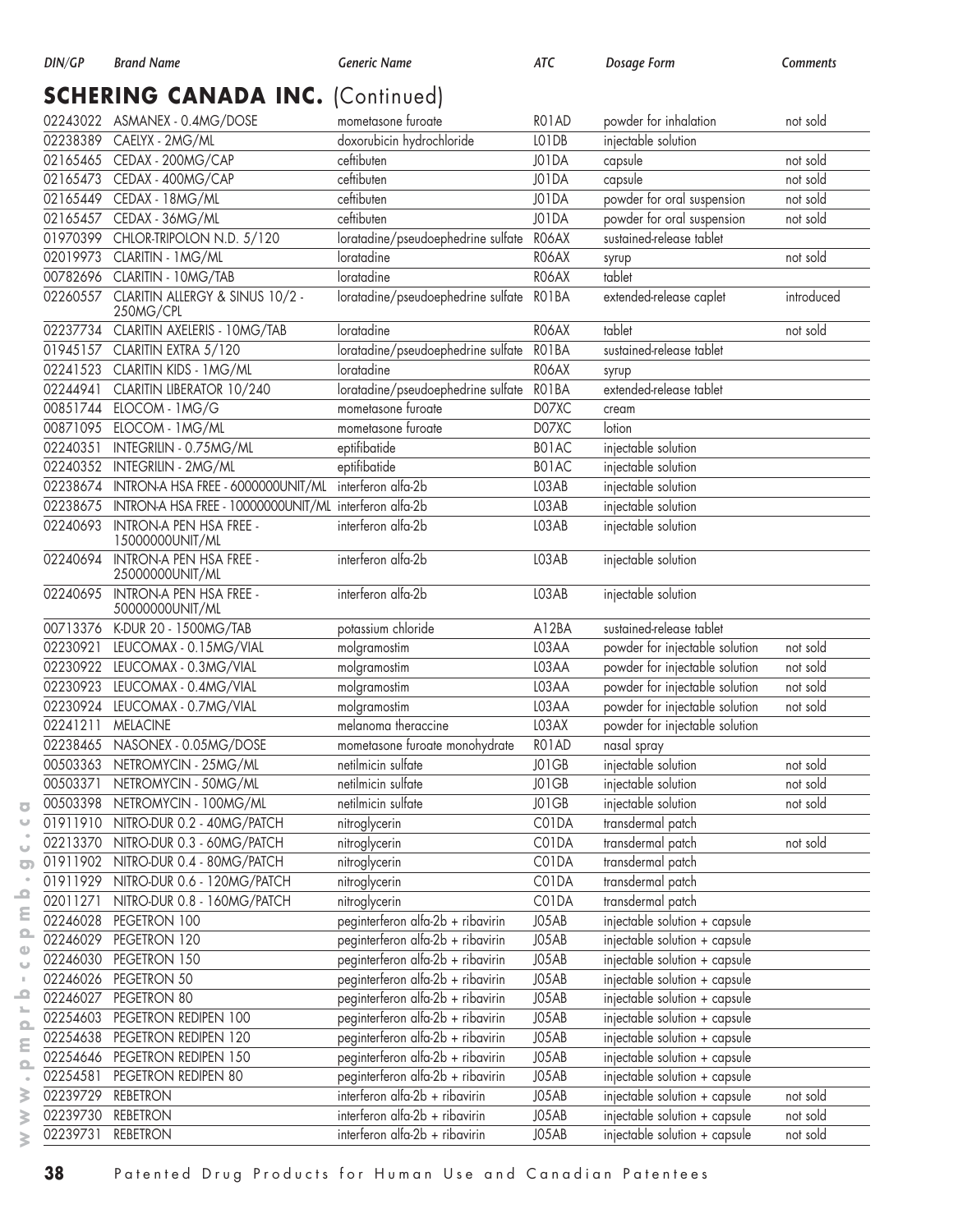#### **SCHERING CANADA INC. (Continued)**

| 02241159 | <b>REBETRON PEN</b>        | interferon alfa-2b + ribavirin | J05AB              | injectable solution + capsule<br>not sold |
|----------|----------------------------|--------------------------------|--------------------|-------------------------------------------|
| 02244016 | REMICADE - 100MG/VIAL      | infliximab                     | LO4AA              | powder for injectable solution            |
| 02241093 | TEMODAL - 5MG/CAP          | temozolomide                   | LO <sub>1</sub> AX | capsule                                   |
| 02241094 | TEMODAL - 20MG/CAP         | temozolomide                   | LO <sub>1</sub> AX | capsule                                   |
| 02241095 | TEMODAL - 100MG/CAP        | temozolomide                   | LO <sub>1</sub> AX | capsule                                   |
| 02241096 | TEMODAL - 250MG/CAP        | temozolomide                   | LO <sub>1</sub> AX | capsule                                   |
| 02242968 | <b>UNITRON-PEG 120</b>     | peginterferon alfa-2b          | LO3AB              | powder for injectable suspension          |
| 02242969 | UNITRON-PEG 150            | peginterferon alfa-2b          | LO3AB              | powder for injectable suspension          |
| 02242966 | UNITRON-PEG 50             | peginterferon alfa-2b          | LO3AB              | powder for injectable suspension          |
| 02242967 | UNITRON-PEG 80             | peginterferon alfa-2b          | LO3AB              | powder for injectable suspension          |
| 02248983 | UNITRON-PEG PEN 100        | peginterferon alfa-2b          | LO3AB              | powder for injectable suspension not sold |
| 02248984 | <b>UNITRON-PEG PEN 120</b> | peginterferon alfa-2b          | LO3AB              | powder for injectable suspension not sold |
| 02248985 | UNITRON-PEG PEN 150        | peginterferon alfa-2b          | LO3AB              | powder for injectable suspension not sold |
| 02248981 | UNITRON-PEG PEN 50         | peginterferon alfa-2b          | LO3AB              | powder for injectable suspension not sold |
| 02248982 | UNITRON-PEG PEN 80         | peginterferon alfa-2b          | LO3AB              | powder for injectable suspension not sold |

#### **SERONO CANADA INC.**

| 02247766 CETROTIDE - 0.25MG/VIAL        | cetrorelix acetate | H <sub>0</sub> 1CC | powder for injectable solution |          |
|-----------------------------------------|--------------------|--------------------|--------------------------------|----------|
| 02247767 CETROTIDE - 3MG/VIAL           | cetrorelix acetate | H01CC              | powder for injectable solution |          |
| 02125404 FERTINORM HP - 75UNIT/AMPOULE  | urofollitropin     | G03GA              | powder for injectable solution | not sold |
| 02125412 FERTINORM HP - 150UNIT/AMPOULE | urofollitropin     | G03GA              | powder for injectable solution | not sold |

#### **SERVIER CANADA INC.**

| 02123274 COVERSYL - 2MG/TAB      | perindopril erbumine            | C09AA | tablet                   |
|----------------------------------|---------------------------------|-------|--------------------------|
| 02123282 COVERSYL - 4MG/TAB      | perindopril erbumine            | C09AA | tablet                   |
| 02246624 COVERSYL - 8MG/TAB      | perindopril erbumine            | C09AA | tablet                   |
| 02246569 COVERSYL PLUS 4/1.25    | perindopril erbumine/indapamide | C09BA | tablet                   |
| 02242987 DIAMICRON MR - 30MG/TAB | gliclazide                      | A10BB | sustained-release tablet |
| 02246568 PRETERAX 2/0.625        | perindopril erbumine/indapamide | C09BA | tablet                   |
| 02242219 STARNOC - 5MG/CAP       | zaleplon                        | N05CF | capsule                  |
| 02242220 STARNOC - 10MG/CAP      | zaleplon                        | N05CF | capsule                  |

#### **SHIRE BIOCHEM INC.**

| 02248808 ADDERALL XR - 5MG/CAP     | mixed salts amphetamine  | N06BA | extended-release capsule |          |
|------------------------------------|--------------------------|-------|--------------------------|----------|
| 02248809 ADDERALL XR - 10MG/CAP    | mixed salts amphetamine  | N06BA | extended-release capsule |          |
| ADDERALL XR - 15MG/CAP<br>02248810 | mixed salts amphetamine  | N06BA | extended-release capsule |          |
| 02248811 ADDERALL XR - 20MG/CAP    | mixed salts amphetamine  | N06BA | extended-release capsule |          |
| 02248812 ADDERALL XR - 25MG/CAP    | mixed salts amphetamine  | N06BA | extended-release capsule |          |
| 02248813 ADDERALL XR - 30MG/CAP    | mixed salts amphetamine  | N06BA | extended-release capsule |          |
| 02239665 ALERTEC - 100MG/TAB       | modafinil                | N06BA | tablet                   |          |
| 02243790 HECTOROL - 2.5MCG/CAP     | doxercalciferol          | A11CC | capsule                  |          |
| 02123320<br>PERMAX - 0.05MG/TAB    | pergolide mesylate       | N04BC | tablet                   |          |
| 02123339 PERMAX - 0.25MG/TAB       | pergolide mesylate       | N04BC | tablet                   |          |
| 02123347 PERMAX - 1MG/TAB          | pergolide mesylate       | N04BC | tablet                   |          |
| 02245328 ZANAFLEX - 2MG/TAB        | tizanidine hydrochloride | MO3BX | tablet                   | not sold |
| 02239170 ZANAFLEX - 4MG/TAB        | tizanidine hydrochloride | MO3BX | tablet                   |          |
|                                    |                          |       |                          |          |

# **SOLVAY PHARMA INC.**

| 01950592 DICETEL - 50MG/TAB       | pinaverium bromide             | A03AX | tablet                |            |
|-----------------------------------|--------------------------------|-------|-----------------------|------------|
| 02230684 DICETEL - 100MG/TAB      | pinaverium bromide             | A03AX | tablet                |            |
| 02269562 INFLUVAC - 15MCG/SYRINGE | influenza vaccine, inactivated | JO7BB | iniectable suspension | introduced |
| 02224151 PANTO-BYK - 40MG/TAB     | pantoprazole sodium            | A02BC | tablet                | not sold   |
| 02241804 PANTOLOC - 20MG/TAB      | pantoprazole sodium            | A02BC | tablet                |            |